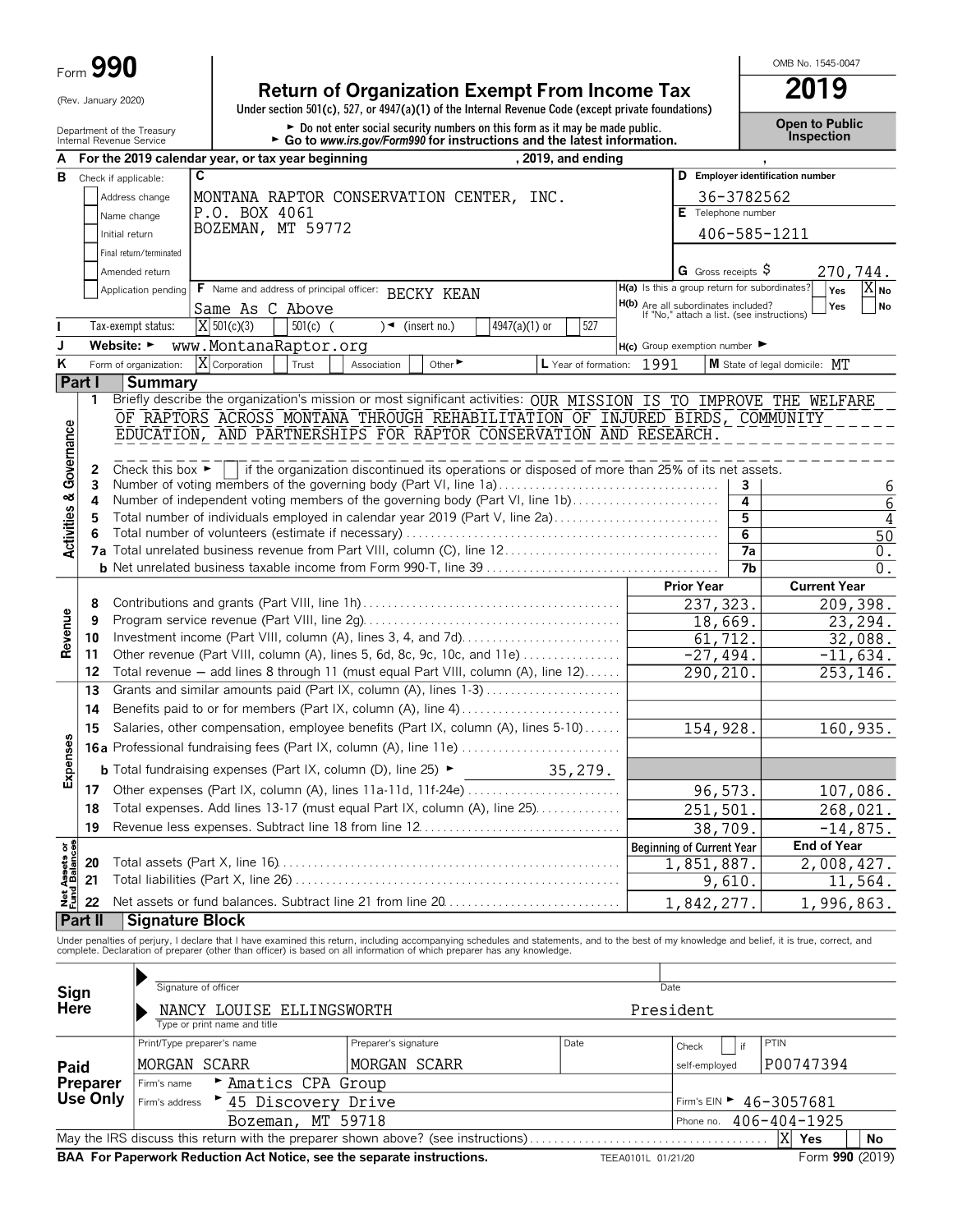|                 | Form 990 (2019)<br>MONTANA RAPTOR CONSERVATION CENTER, INC.                                                                                                                                                                                                                                                                                                                                                                                                                                                                        | 36-3782562                 | Page 2          |
|-----------------|------------------------------------------------------------------------------------------------------------------------------------------------------------------------------------------------------------------------------------------------------------------------------------------------------------------------------------------------------------------------------------------------------------------------------------------------------------------------------------------------------------------------------------|----------------------------|-----------------|
| <b>Part III</b> | <b>Statement of Program Service Accomplishments</b>                                                                                                                                                                                                                                                                                                                                                                                                                                                                                |                            |                 |
| 1.              | Briefly describe the organization's mission:                                                                                                                                                                                                                                                                                                                                                                                                                                                                                       |                            |                 |
|                 | OUR MISSION IS TO IMPROVE THE WELFARE OF RAPTORS ACROSS MONTANA THROUGH                                                                                                                                                                                                                                                                                                                                                                                                                                                            |                            |                 |
|                 | REHABILITATION OF INJURED BIRDS, COMMUNITY EDUCATION, AND PARTNERSHIPS FOR RAPTOR                                                                                                                                                                                                                                                                                                                                                                                                                                                  |                            |                 |
|                 | CONSERVATION AND RESEARCH.                                                                                                                                                                                                                                                                                                                                                                                                                                                                                                         |                            |                 |
|                 |                                                                                                                                                                                                                                                                                                                                                                                                                                                                                                                                    |                            |                 |
|                 | 2 Did the organization undertake any significant program services during the year which were not listed on the prior                                                                                                                                                                                                                                                                                                                                                                                                               |                            |                 |
|                 |                                                                                                                                                                                                                                                                                                                                                                                                                                                                                                                                    | Yes                        | ΙX<br>No        |
|                 | If "Yes," describe these new services on Schedule O.                                                                                                                                                                                                                                                                                                                                                                                                                                                                               |                            |                 |
| 3               | Did the organization cease conducting, or make significant changes in how it conducts, any program services?<br>If "Yes," describe these changes on Schedule O.                                                                                                                                                                                                                                                                                                                                                                    | Yes                        | ΙX<br>No        |
| 4               |                                                                                                                                                                                                                                                                                                                                                                                                                                                                                                                                    |                            |                 |
|                 | Describe the organization's program service accomplishments for each of its three largest program services, as measured by expenses.<br>Section 501(c)(3) and 501(c)(4) organizations are required to report the amount of grants<br>and revenue, if any, for each program service reported.                                                                                                                                                                                                                                       |                            |                 |
|                 |                                                                                                                                                                                                                                                                                                                                                                                                                                                                                                                                    |                            |                 |
|                 | ) (Expenses $$$<br>105, 971. including grants of \$<br>) (Revenue<br>4a (Code:                                                                                                                                                                                                                                                                                                                                                                                                                                                     | \$                         | $825.$ )        |
|                 | REHABILITATION - MRCC PROVIDED VETERINARY CARE AND HUSBANDRY FOR 192 INJURED BIRDS OF                                                                                                                                                                                                                                                                                                                                                                                                                                              |                            |                 |
|                 | PREY IN 2019. THIS INCLUDES RETRIEVING INJURED RAPTORS, DETERMINING AND                                                                                                                                                                                                                                                                                                                                                                                                                                                            |                            |                 |
|                 | ADMINISTERING TREATMENT PROTOCOLS, RADIOGRAPHS AND CONSULTING WITH VETERINARIANS AND                                                                                                                                                                                                                                                                                                                                                                                                                                               |                            |                 |
|                 | RELEASING REHABILITATED BIRDS.                                                                                                                                                                                                                                                                                                                                                                                                                                                                                                     |                            |                 |
|                 |                                                                                                                                                                                                                                                                                                                                                                                                                                                                                                                                    |                            |                 |
|                 |                                                                                                                                                                                                                                                                                                                                                                                                                                                                                                                                    |                            |                 |
|                 |                                                                                                                                                                                                                                                                                                                                                                                                                                                                                                                                    |                            |                 |
|                 |                                                                                                                                                                                                                                                                                                                                                                                                                                                                                                                                    |                            |                 |
|                 |                                                                                                                                                                                                                                                                                                                                                                                                                                                                                                                                    |                            |                 |
|                 |                                                                                                                                                                                                                                                                                                                                                                                                                                                                                                                                    |                            |                 |
|                 |                                                                                                                                                                                                                                                                                                                                                                                                                                                                                                                                    |                            |                 |
|                 | ) (Expenses $\frac{1}{2}$<br>$4b$ (Code:<br>37,971. including grants of \$<br>) (Revenue<br>EDUCATION - MRCC CURRENTLY HAS 13 NON-RELEASABLE EDUCATIONAL RAPTORS THAT ASSISTED<br>MRCC STAFF AND VOLUNTEERS IN MAKING PRESENTATIONS ABOUT CONSERVATION OF MONTANA'S<br>RAPTOR SPECIES TO LOCAL SCHOOL AND COMMUNITY ORGANIZATIONS.<br>PROGRAMS FOR BOTH YOUTH AND ADULTS.<br>A SMALL PROGRAM FEE IS CHARGED, IF POSSIBLE<br>THAT GOES DIRECTLY TOWARDS THE CARE OF EDUCATIONAL RAPTORS AND TO SUPPORT OUR<br>EDUCATIONAL PROGRAMS. | -\$<br>WE OFFER A RANGE OF | 22, 469.        |
|                 |                                                                                                                                                                                                                                                                                                                                                                                                                                                                                                                                    |                            |                 |
|                 |                                                                                                                                                                                                                                                                                                                                                                                                                                                                                                                                    |                            |                 |
|                 |                                                                                                                                                                                                                                                                                                                                                                                                                                                                                                                                    |                            |                 |
|                 |                                                                                                                                                                                                                                                                                                                                                                                                                                                                                                                                    |                            |                 |
|                 |                                                                                                                                                                                                                                                                                                                                                                                                                                                                                                                                    |                            |                 |
|                 | including grants of $$$<br>) (Expenses $\sqrt{5}$<br>) (Revenue<br>4c (Code:                                                                                                                                                                                                                                                                                                                                                                                                                                                       |                            |                 |
|                 |                                                                                                                                                                                                                                                                                                                                                                                                                                                                                                                                    |                            |                 |
|                 |                                                                                                                                                                                                                                                                                                                                                                                                                                                                                                                                    |                            |                 |
|                 |                                                                                                                                                                                                                                                                                                                                                                                                                                                                                                                                    |                            |                 |
|                 |                                                                                                                                                                                                                                                                                                                                                                                                                                                                                                                                    |                            |                 |
|                 |                                                                                                                                                                                                                                                                                                                                                                                                                                                                                                                                    |                            |                 |
|                 |                                                                                                                                                                                                                                                                                                                                                                                                                                                                                                                                    |                            |                 |
|                 |                                                                                                                                                                                                                                                                                                                                                                                                                                                                                                                                    |                            |                 |
|                 |                                                                                                                                                                                                                                                                                                                                                                                                                                                                                                                                    |                            |                 |
|                 |                                                                                                                                                                                                                                                                                                                                                                                                                                                                                                                                    |                            |                 |
|                 |                                                                                                                                                                                                                                                                                                                                                                                                                                                                                                                                    |                            |                 |
|                 |                                                                                                                                                                                                                                                                                                                                                                                                                                                                                                                                    |                            |                 |
|                 | 4d Other program services (Describe on Schedule O.)                                                                                                                                                                                                                                                                                                                                                                                                                                                                                |                            |                 |
|                 | ) (Revenue $\frac{1}{2}$<br>\$<br>including grants of<br>(Expenses<br>Ş                                                                                                                                                                                                                                                                                                                                                                                                                                                            |                            |                 |
|                 | 4e Total program service expenses<br>143,942.                                                                                                                                                                                                                                                                                                                                                                                                                                                                                      |                            |                 |
| <b>BAA</b>      | TEEA0102L 07/31/19                                                                                                                                                                                                                                                                                                                                                                                                                                                                                                                 |                            | Form 990 (2019) |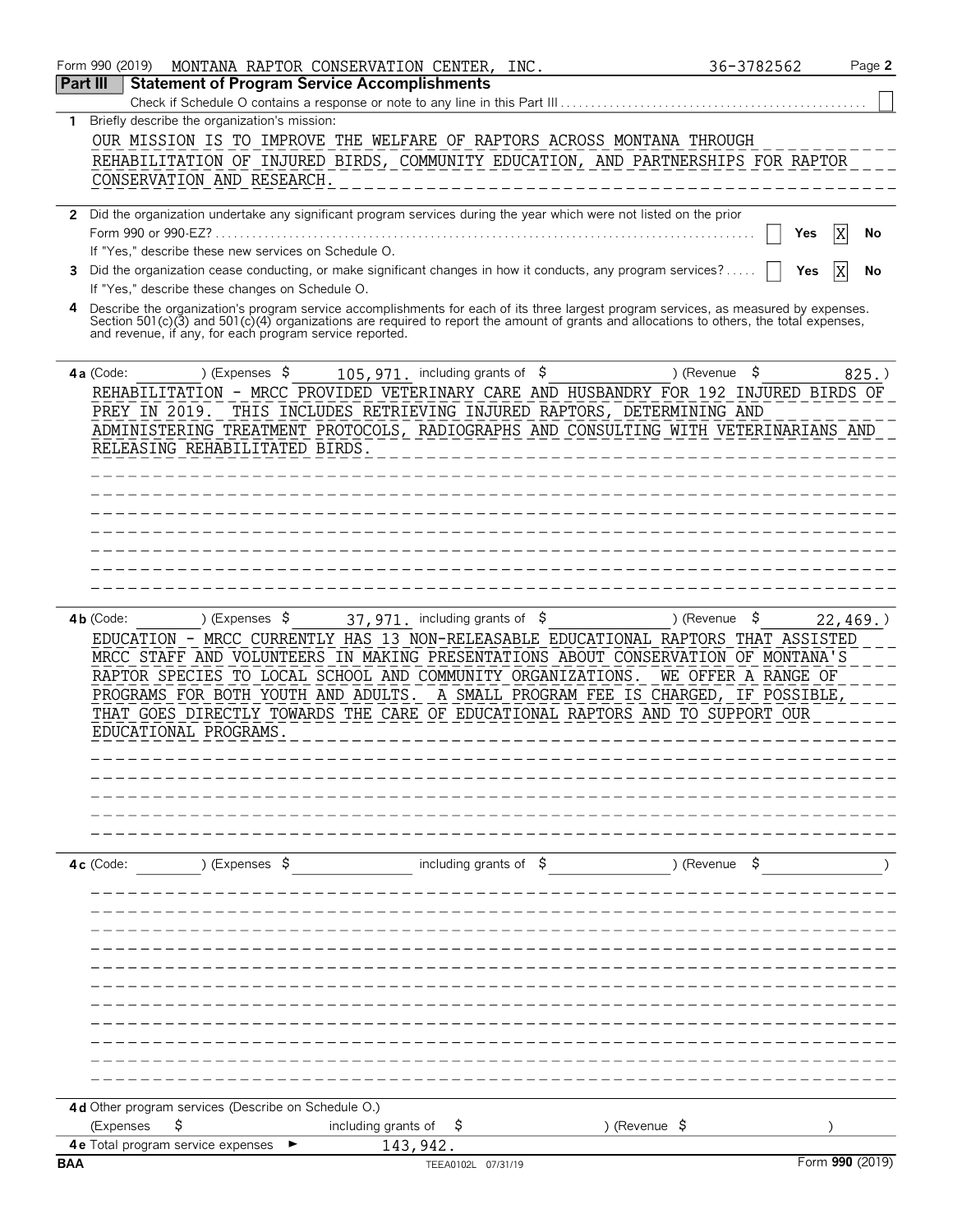| Form 990 (2019) |                                                | MONTANA RAPTOR CONSERVATION CENTER, 1 | INC. | 36-3782562 | Page 3 |
|-----------------|------------------------------------------------|---------------------------------------|------|------------|--------|
|                 | <b>Part IV Checklist of Required Schedules</b> |                                       |      |            |        |

|--|

|      |                                                                                                                                                                                                                                                     |                 | Yes | No |
|------|-----------------------------------------------------------------------------------------------------------------------------------------------------------------------------------------------------------------------------------------------------|-----------------|-----|----|
| 1.   | Is the organization described in section $501(c)(3)$ or $4947(a)(1)$ (other than a private foundation)? If 'Yes,' complete<br>$S$ chedule $A$                                                                                                       | 1               | X   |    |
|      |                                                                                                                                                                                                                                                     | $\overline{2}$  | X   |    |
| 3    | Did the organization engage in direct or indirect political campaign activities on behalf of or in opposition to candidates                                                                                                                         | 3               |     | X  |
| 4    | Section 501(c)(3) organizations. Did the organization engage in lobbying activities, or have a section 501(h) election                                                                                                                              | 4               |     | X  |
| 5.   | Is the organization a section 501(c)(4), 501(c)(5), or 501(c)(6) organization that receives membership dues,<br>assessments, or similar amounts as defined in Revenue Procedure 98-19? If 'Yes,' complete Schedule C. Part III                      | 5               |     | X  |
| 6    | Did the organization maintain any donor advised funds or any similar funds or accounts for which donors have the right<br>to provide advice on the distribution or investment of amounts in such funds or accounts? If 'Yes,' complete Schedule D,  | 6               |     | X  |
| 7    | Did the organization receive or hold a conservation easement, including easements to preserve open space, the                                                                                                                                       | $\overline{7}$  |     | X  |
| 8    | Did the organization maintain collections of works of art, historical treasures, or other similar assets? If 'Yes,'                                                                                                                                 | 8               |     | X  |
| 9    | Did the organization report an amount in Part X, line 21, for escrow or custodial account liability, serve as a custodian<br>for amounts not listed in Part X; or provide credit counseling, debt management, credit repair, or debt negotiation    | 9               |     | X  |
| 10   | Did the organization, directly or through a related organization, hold assets in donor-restricted endowments                                                                                                                                        | 10              |     | X  |
|      | 11 If the organization's answer to any of the following questions is 'Yes', then complete Schedule D, Parts VI, VII, VIII, IX,<br>or X as applicable.                                                                                               |                 |     |    |
|      | a Did the organization report an amount for land, buildings, and equipment in Part X, line 10? If 'Yes,' complete Schedule                                                                                                                          | 11 a            | X   |    |
|      | <b>b</b> Did the organization report an amount for investments - other securities in Part X, line 12, that is 5% or more of its total                                                                                                               | 11 b            |     | X  |
|      | c Did the organization report an amount for investments - program related in Part X, line 13, that is 5% or more of its total                                                                                                                       | 11 c            |     | X  |
|      | d Did the organization report an amount for other assets in Part X, line 15, that is 5% or more of its total assets reported                                                                                                                        | 11 d            |     | X  |
|      | e Did the organization report an amount for other liabilities in Part X, line 25? If 'Yes,' complete Schedule D, Part X                                                                                                                             | 11 e            |     | X  |
|      | f Did the organization's separate or consolidated financial statements for the tax year include a footnote that addresses<br>the organization's liability for uncertain tax positions under FIN 48 (ASC 740)? If 'Yes,' complete Schedule D, Part X | 11 f            |     | X  |
|      | 12a Did the organization obtain separate, independent audited financial statements for the tax year? If 'Yes,' complete                                                                                                                             | 12a             |     | X  |
|      | <b>b</b> Was the organization included in consolidated, independent audited financial statements for the tax year? If 'Yes,' and<br>if the organization answered 'No' to line 12a, then completing Schedule D, Parts XI and XII is optional         | 12 b            |     | X  |
|      |                                                                                                                                                                                                                                                     | 13              |     | Χ  |
|      | <b>14a</b> Did the organization maintain an office, employees, or agents outside of the United States?                                                                                                                                              | 14a             |     | X  |
|      | <b>b</b> Did the organization have aggregate revenues or expenses of more than \$10,000 from grantmaking, fundraising,<br>business, investment, and program service activities outside the United States, or aggregate foreign investments valued   | 14b             |     | X  |
|      | 15 Did the organization report on Part IX, column (A), line 3, more than \$5,000 of grants or other assistance to or for any                                                                                                                        | 15              |     | X  |
| 16   | Did the organization report on Part IX, column (A), line 3, more than \$5,000 of aggregate grants or other assistance to                                                                                                                            | 16              |     | X  |
| 17   | Did the organization report a total of more than \$15,000 of expenses for professional fundraising services on Part IX,                                                                                                                             | 17              |     | Χ  |
| 18 . | Did the organization report more than \$15,000 total of fundraising event gross income and contributions on Part VIII,                                                                                                                              | 18              | Χ   |    |
|      | 19 Did the organization report more than \$15,000 of gross income from gaming activities on Part VIII, line 9a? If 'Yes,'                                                                                                                           | 19              |     | X  |
|      |                                                                                                                                                                                                                                                     | <b>20a</b>      |     | X  |
|      | <b>b</b> If 'Yes' to line 20a, did the organization attach a copy of its audited financial statements to this return? $\ldots$                                                                                                                      | 20 <sub>b</sub> |     |    |
|      | 21 Did the organization report more than \$5,000 of grants or other assistance to any domestic organization or                                                                                                                                      | 21              |     | X  |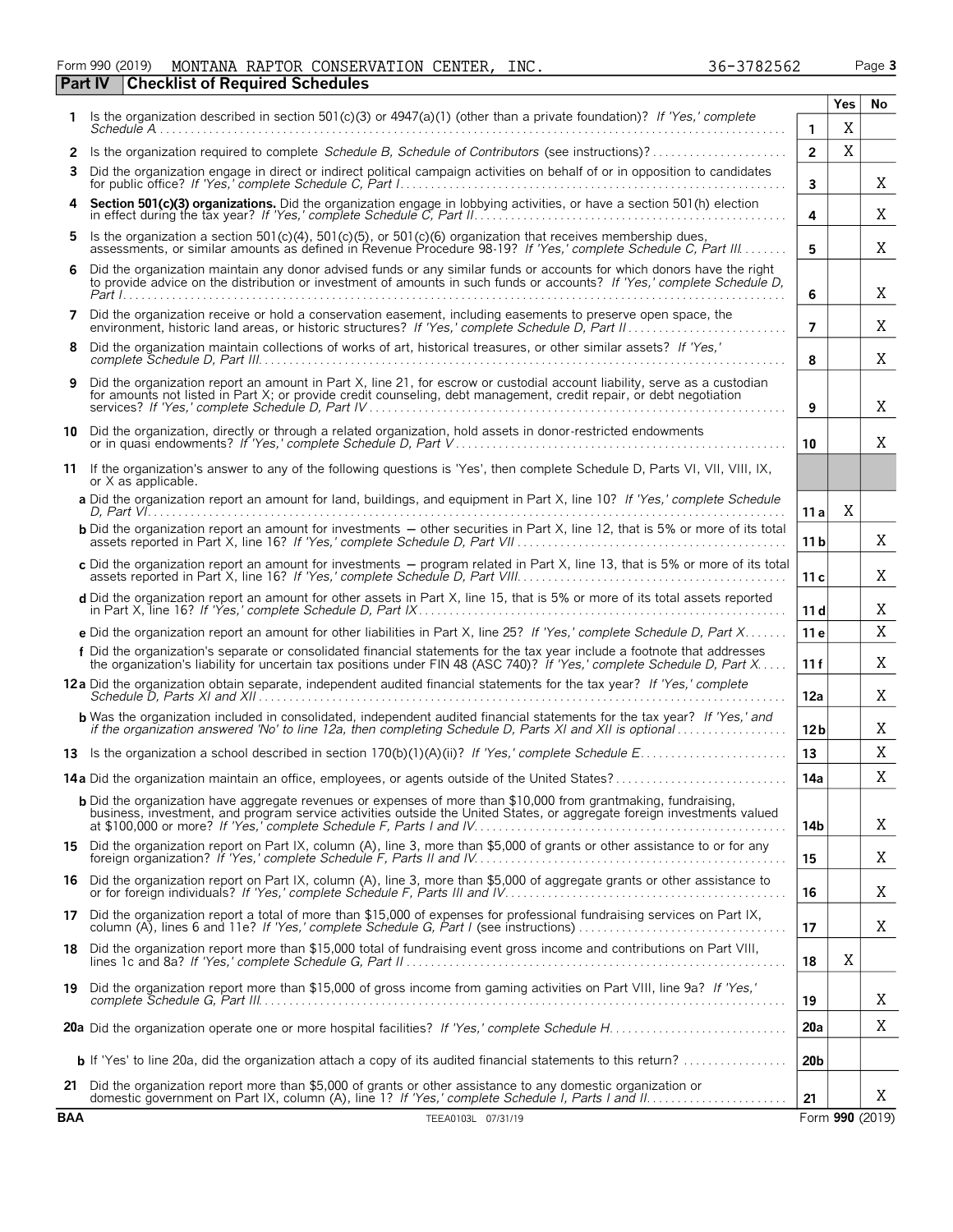Form 990 (2019) **MONTANA** RAPTOR CONSERVATION CENTER, INC. 36-3782562 Page **4** 

|    | <b>Checklist of Required Schedules</b> (continued)<br>Part IV                                                                                                                                                                                                                                                                         |                 |            |                |
|----|---------------------------------------------------------------------------------------------------------------------------------------------------------------------------------------------------------------------------------------------------------------------------------------------------------------------------------------|-----------------|------------|----------------|
|    |                                                                                                                                                                                                                                                                                                                                       |                 | <b>Yes</b> | No             |
|    | 22 Did the organization report more than \$5,000 of grants or other assistance to or for domestic individuals on Part IX,                                                                                                                                                                                                             | 22              |            | X              |
|    | 23 Did the organization answer 'Yes' to Part VII, Section A, line 3, 4, or 5 about compensation of the organization's current and former officers, directors, trustees, key employees, and highest compensated employees? If '                                                                                                        | 23              |            | X              |
|    | 24 a Did the organization have a tax-exempt bond issue with an outstanding principal amount of more than \$100,000 as of<br>the last day of the year, that was issued after December 31, 2002? If Yes,' answer lines 24b through 24d and                                                                                              | 24a             |            | X              |
|    | <b>b</b> Did the organization invest any proceeds of tax-exempt bonds beyond a temporary period exception?                                                                                                                                                                                                                            | 24 <sub>b</sub> |            |                |
|    | c Did the organization maintain an escrow account other than a refunding escrow at any time during the year to defease                                                                                                                                                                                                                | 24c             |            |                |
|    | d Did the organization act as an 'on behalf of' issuer for bonds outstanding at any time during the year?                                                                                                                                                                                                                             | 24d             |            |                |
|    | 25 a Section 501(c)(3), 501(c)(4), and 501(c)(29) organizations. Did the organization engage in an excess benefit                                                                                                                                                                                                                     | 25a             |            | X              |
|    | b Is the organization aware that it engaged in an excess benefit transaction with a disqualified person in a prior year, and<br>that the transaction has not been reported on any of the organization's prior Forms 990 or 990-EZ? If 'Yes,' complete                                                                                 | 25 <sub>b</sub> |            | X              |
|    | 26 Did the organization report any amount on Part X, line 5 or 22, for receivables from or payables to any current or<br>former officer, director, trustee, key employee, creator or founder, substantial contributor, or 35% controlled entity<br>or family member of any of these persons? If 'Yes,' complete Schedule L, Part II.  | 26              |            | Χ              |
| 27 | Did the organization provide a grant or other assistance to any current or former officer, director, trustee, key<br>employee, creator or founder, substantial contributor or employee thereof, a grant selection committee<br>member, or to a 35% controlled entity (including an employee thereof) or family member of any of these | 27              |            | X              |
|    | 28 Was the organization a party to a business transaction with one of the following parties (see Schedule L, Part IV<br>instructions, for applicable filing thresholds, conditions, and exceptions):                                                                                                                                  |                 |            |                |
|    | a A current or former officer, director, trustee, key employee, creator or founder, or substantial contributor? If                                                                                                                                                                                                                    | 28a             |            | Χ              |
|    |                                                                                                                                                                                                                                                                                                                                       | 28 <sub>b</sub> |            | X              |
|    | c A 35% controlled entity of one or more individuals and/or organizations described in lines 28a or 28b? If                                                                                                                                                                                                                           | 28c             |            | Χ              |
|    |                                                                                                                                                                                                                                                                                                                                       | 29              |            | $\overline{X}$ |
| 30 | Did the organization receive contributions of art, historical treasures, or other similar assets, or qualified conservation                                                                                                                                                                                                           | 30              |            | Χ              |
| 31 | Did the organization liquidate, terminate, or dissolve and cease operations? If 'Yes,' complete Schedule N, Part I                                                                                                                                                                                                                    | 31              |            | $\overline{X}$ |
|    | 32 Did the organization sell, exchange, dispose of, or transfer more than 25% of its net assets? If 'Yes,' complete                                                                                                                                                                                                                   | 32              |            | Χ              |
|    | 33 Did the organization own 100% of an entity disregarded as separate from the organization under Requlations sections                                                                                                                                                                                                                | 33              |            | Χ              |
|    | 34 Was the organization related to any tax-exempt or taxable entity? If 'Yes,' complete Schedule R, Part II, III, or IV,                                                                                                                                                                                                              | 34              |            | Χ              |
|    |                                                                                                                                                                                                                                                                                                                                       | 35a             |            | $\overline{X}$ |
|    | <b>b</b> If 'Yes' to line 35a, did the organization receive any payment from or engage in any transaction with a controlled entity within the meaning of section 512(b)(13)? If 'Yes,' complete Schedule R, Part V, line 2                                                                                                            | 35b             |            |                |
| 36 | Section 501(c)(3) organizations. Did the organization make any transfers to an exempt non-charitable related                                                                                                                                                                                                                          | 36              |            | Χ              |

37 Did the organization conduct more than 5% of its activities through an entity that is not a related organization and that is<br>treated as a partnership for federal income tax purposes? If 'Yes,' complete Schedule R, Part

**38** Did the organization complete Schedule O and provide explanations in Schedule O for Part VI, lines 11b and 19? **Note:** All Form 990 filers are required to complete Schedule O . . . . . . . . . . . . . . . . . . . . . . . . . . . . . . . . . . . . . . . . . . . . . . . . . . . . . . . **38**

 $\overline{a}$ 

| Part V Statements Regarding Other IRS Filings and Tax Compliance                                                                                                                                                                  |  |  |     |  |  |  |  |  |  |
|-----------------------------------------------------------------------------------------------------------------------------------------------------------------------------------------------------------------------------------|--|--|-----|--|--|--|--|--|--|
|                                                                                                                                                                                                                                   |  |  |     |  |  |  |  |  |  |
|                                                                                                                                                                                                                                   |  |  | res |  |  |  |  |  |  |
| <b>1a</b> Enter the number reported in Box 3 of Form 1096. Enter -0- if not applicable<br>1a<br><b>b</b> Enter the number of Forms W-2G included in line 1a. Enter -0- if not applicable $\ldots \ldots \ldots$<br>1 <sub>h</sub> |  |  |     |  |  |  |  |  |  |
|                                                                                                                                                                                                                                   |  |  |     |  |  |  |  |  |  |
|                                                                                                                                                                                                                                   |  |  |     |  |  |  |  |  |  |
|                                                                                                                                                                                                                                   |  |  |     |  |  |  |  |  |  |

X

X

|  |  | 36-37825 |  |  |
|--|--|----------|--|--|
|  |  |          |  |  |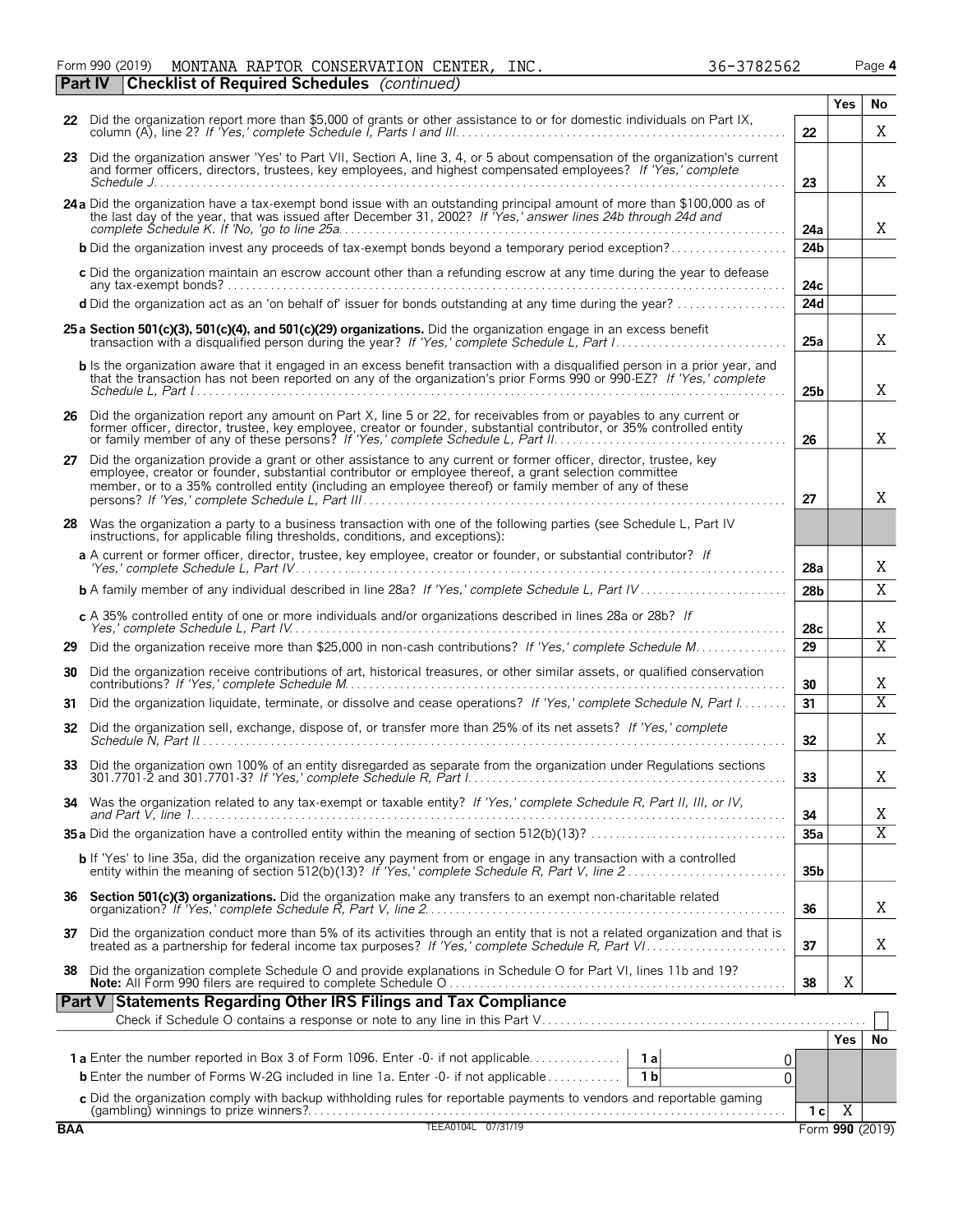|               | MONTANA RAPTOR CONSERVATION CENTER, INC.<br>Form 990 (2019)<br>36-3782562                                                                                                                                                                       |                      |                         | Page 5          |
|---------------|-------------------------------------------------------------------------------------------------------------------------------------------------------------------------------------------------------------------------------------------------|----------------------|-------------------------|-----------------|
| <b>Part V</b> | Statements Regarding Other IRS Filings and Tax Compliance (continued)                                                                                                                                                                           |                      |                         |                 |
|               |                                                                                                                                                                                                                                                 |                      | Yes                     | No              |
|               | 2a Enter the number of employees reported on Form W-3, Transmittal of Wage and Tax State-<br>ments, filed for the calendar year ending with or within the year covered by this return<br>2a<br>4                                                |                      |                         |                 |
|               | <b>b</b> If at least one is reported on line 2a, did the organization file all required federal employment tax returns?                                                                                                                         | 2 <sub>b</sub>       | $\overline{\mathrm{X}}$ |                 |
|               | Note: If the sum of lines 1a and 2a is greater than 250, you may be required to e-file (see instructions)                                                                                                                                       |                      |                         |                 |
|               | 3a Did the organization have unrelated business gross income of \$1,000 or more during the year?                                                                                                                                                | Зa                   |                         | X               |
|               |                                                                                                                                                                                                                                                 | 3 <sub>b</sub>       |                         |                 |
|               | 4a At any time during the calendar year, did the organization have an interest in, or a signature or other authority over, a<br>riancial account in a foreign country (such as a bank account, securities account, or other financial account)? | 4a                   |                         | Χ               |
|               | <b>b</b> If 'Yes,' enter the name of the foreign country                                                                                                                                                                                        |                      |                         |                 |
|               | See instructions for filing requirements for FinCEN Form 114, Report of Foreign Bank and Financial Accounts (FBAR).                                                                                                                             |                      |                         |                 |
|               | 5a Was the organization a party to a prohibited tax shelter transaction at any time during the tax year?                                                                                                                                        | 5a                   |                         | Χ<br>X          |
|               | <b>b</b> Did any taxable party notify the organization that it was or is a party to a prohibited tax shelter transaction?                                                                                                                       | 5b                   |                         |                 |
|               |                                                                                                                                                                                                                                                 | 5 c                  |                         |                 |
|               | 6a Does the organization have annual gross receipts that are normally greater than \$100,000, and did the organization                                                                                                                          | 6a                   |                         | Χ               |
|               | b If 'Yes,' did the organization include with every solicitation an express statement that such contributions or gifts were                                                                                                                     | 6b                   |                         |                 |
|               | 7 Organizations that may receive deductible contributions under section 170(c).                                                                                                                                                                 |                      |                         |                 |
|               | a Did the organization receive a payment in excess of \$75 made partly as a contribution and partly for goods and                                                                                                                               |                      |                         | $\overline{X}$  |
|               | <b>b</b> If 'Yes,' did the organization notify the donor of the value of the goods or services provided? $\ldots$                                                                                                                               | 7a<br>7 <sub>b</sub> |                         |                 |
|               | c Did the organization sell, exchange, or otherwise dispose of tangible personal property for which it was required to file                                                                                                                     |                      |                         |                 |
|               |                                                                                                                                                                                                                                                 | 7 с                  |                         | Χ               |
|               |                                                                                                                                                                                                                                                 |                      |                         |                 |
|               | e Did the organization receive any funds, directly or indirectly, to pay premiums on a personal benefit contract?                                                                                                                               | 7е                   |                         | Χ               |
|               | f Did the organization, during the year, pay premiums, directly or indirectly, on a personal benefit contract?                                                                                                                                  | 7f                   |                         | X               |
|               | g If the organization received a contribution of qualified intellectual property, did the organization file Form 8899                                                                                                                           | 7 g                  |                         |                 |
|               | h If the organization received a contribution of cars, boats, airplanes, or other vehicles, did the organization file a                                                                                                                         | 7 h                  |                         |                 |
| 8             | Sponsoring organizations maintaining donor advised funds. Did a donor advised fund maintained by the sponsoring                                                                                                                                 |                      |                         |                 |
|               |                                                                                                                                                                                                                                                 | 8                    |                         |                 |
| 9             | Sponsoring organizations maintaining donor advised funds.                                                                                                                                                                                       |                      |                         |                 |
|               | <b>b</b> Did the sponsoring organization make a distribution to a donor, donor advisor, or related person?                                                                                                                                      | 9a                   |                         |                 |
|               | 10 Section 501(c)(7) organizations. Enter:                                                                                                                                                                                                      | 9 b                  |                         |                 |
|               | 10 a                                                                                                                                                                                                                                            |                      |                         |                 |
|               | <b>b</b> Gross receipts, included on Form 990, Part VIII, line 12, for public use of club facilities<br>10 <sub>b</sub>                                                                                                                         |                      |                         |                 |
| 11            | Section 501(c)(12) organizations. Enter:                                                                                                                                                                                                        |                      |                         |                 |
|               | 11a                                                                                                                                                                                                                                             |                      |                         |                 |
|               | <b>b</b> Gross income from other sources (Do not net amounts due or paid to other sources                                                                                                                                                       |                      |                         |                 |
|               | 11 b                                                                                                                                                                                                                                            |                      |                         |                 |
|               | 12a Section 4947(a)(1) non-exempt charitable trusts. Is the organization filing Form 990 in lieu of Form 1041?                                                                                                                                  | 12a                  |                         |                 |
|               | <b>b</b> If 'Yes,' enter the amount of tax-exempt interest received or accrued during the year<br>12 <sub>b</sub>                                                                                                                               |                      |                         |                 |
|               | 13 Section 501(c)(29) qualified nonprofit health insurance issuers.                                                                                                                                                                             |                      |                         |                 |
|               | <b>Note:</b> See the instructions for additional information the organization must report on Schedule O.                                                                                                                                        | 13 a                 |                         |                 |
|               | <b>b</b> Enter the amount of reserves the organization is required to maintain by the states in                                                                                                                                                 |                      |                         |                 |
|               | which the organization is licensed to issue qualified health plans<br>13 <sub>b</sub>                                                                                                                                                           |                      |                         |                 |
|               | 13c                                                                                                                                                                                                                                             | 14 a                 |                         | X               |
|               | <b>b</b> If 'Yes,' has it filed a Form 720 to report these payments? If 'No,' provide an explanation on Schedule O                                                                                                                              | 14 <sub>b</sub>      |                         |                 |
|               |                                                                                                                                                                                                                                                 |                      |                         |                 |
|               | 15 Is the organization subject to the section 4960 tax on payment(s) of more than \$1,000,000 in remuneration or<br>If 'Yes,' see instructions and file Form 4720, Schedule N.                                                                  | 15                   |                         | Χ               |
|               | 16 Is the organization an educational institution subject to the section 4968 excise tax on net investment income?                                                                                                                              | 16                   |                         | Χ               |
|               | If 'Yes,' complete Form 4720, Schedule O.                                                                                                                                                                                                       |                      |                         |                 |
| <b>BAA</b>    | TEEA0105L 07/31/19                                                                                                                                                                                                                              |                      |                         | Form 990 (2019) |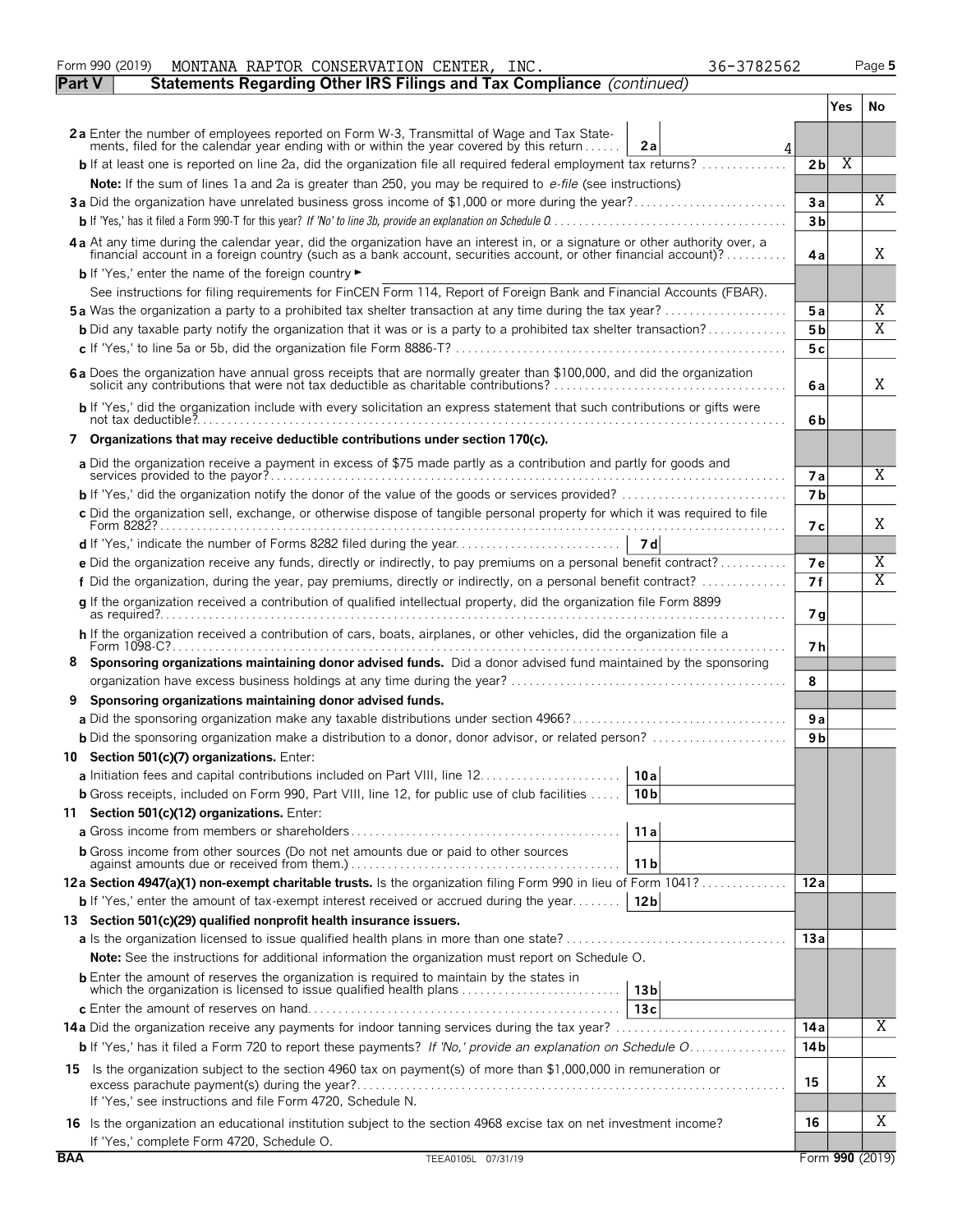**Part VI Governance, Management, and Disclosure** *For each 'Yes' response to lines 2 through 7b below, and for a 'No' response to line 8a, 8b, or 10b below, describe the circumstances, processes, or changes on*

| Schedule O. See instructions. |  |
|-------------------------------|--|
|                               |  |

|    | <b>Section A. Governing Body and Management</b>                                                                                                                                                                                                                                                    |                               |                 |                |                |
|----|----------------------------------------------------------------------------------------------------------------------------------------------------------------------------------------------------------------------------------------------------------------------------------------------------|-------------------------------|-----------------|----------------|----------------|
|    |                                                                                                                                                                                                                                                                                                    |                               |                 | <b>Yes</b>     | No             |
|    | <b>1a</b> Enter the number of voting members of the governing body at the end of the tax year<br>If there are material differences in voting rights among members                                                                                                                                  | 1 a                           | 6               |                |                |
|    | of the governing body, or if the governing body delegated broad authority to an executive committee or similar committee, explain on Schedule O.                                                                                                                                                   |                               |                 |                |                |
|    | <b>b</b> Enter the number of voting members included on line 1a, above, who are independent                                                                                                                                                                                                        | 1 b                           | 6               |                |                |
|    | 2 Did any officer, director, trustee, or key employee have a family relationship or a business relationship with any other                                                                                                                                                                         |                               |                 |                |                |
|    |                                                                                                                                                                                                                                                                                                    |                               | $\mathbf{2}$    |                | X              |
| 3  | Did the organization delegate control over management duties customarily performed by or under the direct supervision of officers, directors, trustees, or key employees to a management company or other person?                                                                                  |                               | 3               |                | Χ              |
| 4  | Did the organization make any significant changes to its governing documents                                                                                                                                                                                                                       |                               |                 |                |                |
|    |                                                                                                                                                                                                                                                                                                    |                               | 4               |                | Χ              |
| 5. | Did the organization become aware during the year of a significant diversion of the organization's assets?                                                                                                                                                                                         |                               | 5               |                | $\overline{X}$ |
| 6  |                                                                                                                                                                                                                                                                                                    |                               | 6               |                | $\overline{X}$ |
|    | 7a Did the organization have members, stockholders, or other persons who had the power to elect or appoint one or more                                                                                                                                                                             |                               | 7а              |                | Χ              |
|    | <b>b</b> Are any governance decisions of the organization reserved to (or subject to approval by) members,                                                                                                                                                                                         |                               | 7 b             |                | Χ              |
| 8  | Did the organization contemporaneously document the meetings held or written actions undertaken during the year by<br>the following:                                                                                                                                                               |                               |                 |                |                |
|    |                                                                                                                                                                                                                                                                                                    |                               | 8 a             | Χ              |                |
|    |                                                                                                                                                                                                                                                                                                    |                               | 8b              | Χ              |                |
|    | 9 Is there any officer, director, trustee, or key employee listed in Part VII, Section A, who cannot be reached at the                                                                                                                                                                             |                               | 9               |                | X              |
|    | <b>Section B. Policies</b> (This Section B requests information about policies not required by the Internal Revenue Code.)                                                                                                                                                                         |                               |                 |                |                |
|    |                                                                                                                                                                                                                                                                                                    |                               |                 | <b>Yes</b>     | No             |
|    |                                                                                                                                                                                                                                                                                                    |                               | 10a             |                | X              |
|    | b If 'Yes,' did the organization have written policies and procedures governing the activities of such chapters, affiliates, and branches to ensure their                                                                                                                                          |                               | 10 <sub>b</sub> |                |                |
|    |                                                                                                                                                                                                                                                                                                    |                               | 11a             | Χ              |                |
|    | <b>b</b> Describe in Schedule O the process, if any, used by the organization to review this Form 990. See Schedule O                                                                                                                                                                              |                               |                 |                |                |
|    |                                                                                                                                                                                                                                                                                                    |                               | 12a             | Χ              |                |
|    | <b>b</b> Were officers, directors, or trustees, and key employees required to disclose annually interests that could give rise                                                                                                                                                                     |                               | 12 <sub>b</sub> | X              |                |
|    | c Did the organization regularly and consistently monitor and enforce compliance with the policy? If 'Yes,' describe in                                                                                                                                                                            |                               | 12c             | Χ              |                |
|    |                                                                                                                                                                                                                                                                                                    |                               | 13              | $\overline{X}$ |                |
| 14 |                                                                                                                                                                                                                                                                                                    |                               | 14              |                | Χ              |
| 15 | Did the process for determining compensation of the following persons include a review and approval by independent<br>persons, comparability data, and contemporaneous substantiation of the deliberation and decision?                                                                            |                               |                 |                |                |
|    | a The organization's CEO, Executive Director, or top management official See. Schedule.0                                                                                                                                                                                                           |                               | 15 a            | Χ              |                |
|    |                                                                                                                                                                                                                                                                                                    |                               | 15 b            |                | X              |
|    | If 'Yes' to line 15a or 15b, describe the process in Schedule O (see instructions).                                                                                                                                                                                                                |                               |                 |                |                |
|    | <b>16a</b> Did the organization invest in, contribute assets to, or participate in a joint venture or similar arrangement with a                                                                                                                                                                   |                               | 16 a            |                | Χ              |
|    | b If 'Yes,' did the organization follow a written policy or procedure requiring the organization to evaluate its<br>participation in joint venture arrangements under applicable federal tax law, and take steps to safequard the<br>presented and power status with respect to such arrangements? |                               | 16 b            |                |                |
|    | <b>Section C. Disclosure</b>                                                                                                                                                                                                                                                                       |                               |                 |                |                |
|    | 17 List the states with which a copy of this Form 990 is required to be filed • None                                                                                                                                                                                                               |                               |                 |                |                |
|    | 18 Section 6104 requires an organization to make its Forms 1023 (1024 or 1024-A, if applicable), 990, and 990-T (Section 501(c)(3)s only)<br>available for public inspection. Indicate how you made these available. Check all that apply.                                                         |                               |                 |                |                |
|    | Another's website<br>Own website<br>Upon request                                                                                                                                                                                                                                                   | Other (explain on Schedule O) |                 |                |                |
|    | 19 Describe on Schedule O whether (and if so, how) the organization made its governing documents, conflict of interest policy, and financial statements available to<br>the public during the tax year.<br>See Schedule O                                                                          |                               |                 |                |                |
|    | 20 State the name, address, and telephone number of the person who possesses the organization's books and records ►                                                                                                                                                                                |                               |                 |                |                |
|    | BECKY KEAN P.O. BOX 4061 BOZEMAN MT 59772 406-582-1211                                                                                                                                                                                                                                             |                               |                 |                |                |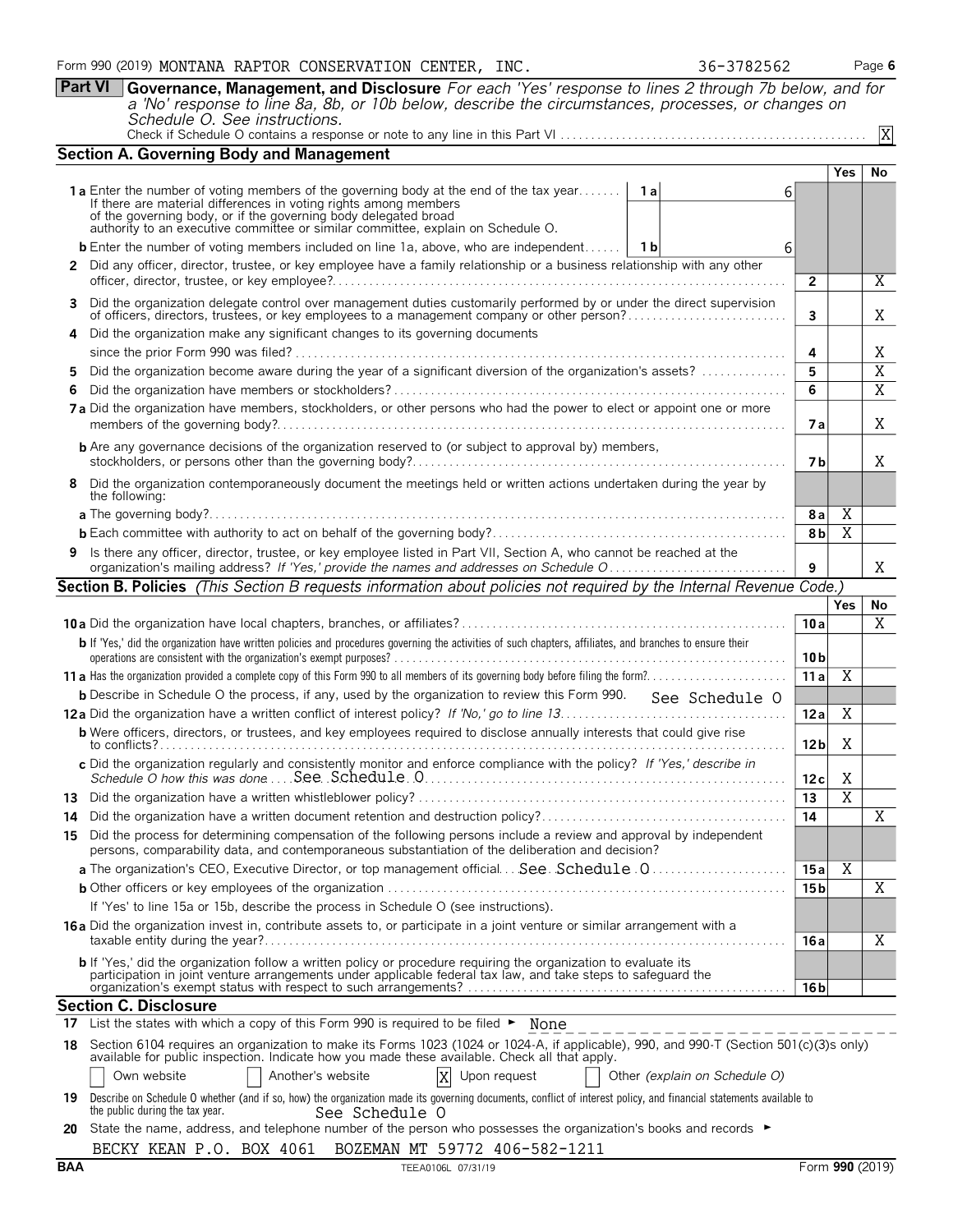**Part VII Compensation of Officers, Directors, Trustees, Key Employees, Highest Compensated Employees, and Independent Contractors**

Check if Schedule O contains a response or note to any line in this Part VII. . . . . . . .

**Section A. Officers, Directors, Trustees, Key Employees, and Highest Compensated Employees 1 a** Complete this table for all persons required to be listed. Report compensation for the calendar year ending with or within the

organization's tax year. ? List all of the organization's **current** officers, directors, trustees (whether individuals or organizations), regardless of amount of compensation. Enter -0- in columns (D), (E), and (F) if no compensation was paid.

? List all of the organization's **current** key employees, if any. See instructions for definition of 'key employee.'

? List the organization's five **current** highest compensated employees (other than an officer, director, trustee, or key employee) who received reportable compensation (Box 5 of Form W-2 and/or Box 7 of Form 1099-MISC) of more than \$100,000 from the organization and any related organizations.

? List all of the organization's **former** officers, key employees, and highest compensated employees who received more than \$100,000 of reportable compensation from the organization and any related organizations.

? List all of the organization's **former directors or trustees** that received, in the capacity as a former director or trustee of the organization, more than \$10,000 of reportable compensation from the organization and any related organizations.

See instructions for the order in which to list the persons above.

Check this box if neither the organization nor any related organization compensated any current officer, director, or trustee.

|                         |                                                                                                    | (C)                                      |                       |             |                   |                                                                                        |        |                                                            |                                                                 |                                                                       |
|-------------------------|----------------------------------------------------------------------------------------------------|------------------------------------------|-----------------------|-------------|-------------------|----------------------------------------------------------------------------------------|--------|------------------------------------------------------------|-----------------------------------------------------------------|-----------------------------------------------------------------------|
| (A)<br>Name and title   |                                                                                                    |                                          |                       |             | director/trustee) | Position (do not check more<br>than one box, unless person<br>is both an officer and a |        | (D)<br>Reportable<br>compensation from<br>the organization | (E)<br>Reportable<br>compensation from<br>related organizations | (F)<br>Estimated amount<br>of other                                   |
|                         | per<br>week<br>(list any<br>hours for<br>related<br>organiza.<br>tions<br>below<br>dotted<br>line) | Ρ<br>Individual trustee<br>$\frac{1}{2}$ | Institutional trustee | Officer     | Key employee      | Highest compensated<br>employee                                                        | Former | (W-2/1099-MISC)                                            | (W-2/1099-MISC)                                                 | compensation from<br>the organization<br>and related<br>organizations |
| (1) BECKY KEAN          | 40                                                                                                 |                                          |                       |             |                   |                                                                                        |        |                                                            |                                                                 |                                                                       |
| MRCC Director           | $\mathbf 0$                                                                                        |                                          |                       | $\mathbf X$ |                   |                                                                                        |        | 53,342                                                     | 0.                                                              | 4,301.                                                                |
| (2) ROBIN GREEN         | $\mathbf{1}$                                                                                       |                                          |                       |             |                   |                                                                                        |        |                                                            |                                                                 |                                                                       |
| Director                | $\mathbf{0}$                                                                                       | X                                        |                       |             |                   |                                                                                        |        | 0                                                          | 0.                                                              | $0$ .                                                                 |
| (3) DONALD FARRIS       | $\mathbf{1}$                                                                                       |                                          |                       |             |                   |                                                                                        |        |                                                            |                                                                 |                                                                       |
| Director                | $\mathbf{0}$                                                                                       | $\mathbf X$                              |                       |             |                   |                                                                                        |        | $\mathbf 0$                                                | 0.                                                              | $0$ .                                                                 |
| (4) LICIA PFADT         | $\mathbf{1}$                                                                                       |                                          |                       |             |                   |                                                                                        |        |                                                            |                                                                 |                                                                       |
| Director                | 0                                                                                                  | X                                        |                       |             |                   |                                                                                        |        | 0                                                          | 0.                                                              | 0.                                                                    |
| (5) LOUISE ELLINGSWORTH | $\mathbf{1}$                                                                                       |                                          |                       |             |                   |                                                                                        |        |                                                            |                                                                 |                                                                       |
| Director                | $\Omega$                                                                                           | X                                        |                       |             |                   |                                                                                        |        | 0                                                          | 0.                                                              | 0.                                                                    |
| (6) MIKAELA HOWIE       | $\mathbf{1}$                                                                                       |                                          |                       |             |                   |                                                                                        |        |                                                            |                                                                 |                                                                       |
| Director                | $\Omega$                                                                                           | X                                        |                       |             |                   |                                                                                        |        | 0                                                          | 0.                                                              | $\mathbf 0$ .                                                         |
| (7) BETH MERRICK        | $\overline{1}$                                                                                     |                                          |                       |             |                   |                                                                                        |        |                                                            |                                                                 |                                                                       |
| Director                | $\mathbf 0$                                                                                        | X                                        |                       |             |                   |                                                                                        |        | $\mathbf 0$                                                | 0.                                                              | $\boldsymbol{0}$ .                                                    |
| (8) JEANNIE COUNCE      | $\mathbf{1}$                                                                                       |                                          |                       |             |                   |                                                                                        |        |                                                            |                                                                 |                                                                       |
| Vice President          | $\pmb{0}$                                                                                          | X                                        |                       | $\mathbf X$ |                   |                                                                                        |        | 0                                                          | 0.                                                              | $\boldsymbol{0}$ .                                                    |
| (9) DEBBIE KASPER       | $\overline{1}$                                                                                     |                                          |                       |             |                   |                                                                                        |        |                                                            |                                                                 |                                                                       |
| Director                | 0                                                                                                  | X                                        |                       |             |                   |                                                                                        |        | 0                                                          | 0.                                                              | $\boldsymbol{0}$ .                                                    |
| (10) SUSIE DRUKMAN      | $\mathbf{1}$                                                                                       |                                          |                       |             |                   |                                                                                        |        |                                                            |                                                                 |                                                                       |
| President               | ี้ดั                                                                                               | X                                        |                       | X           |                   |                                                                                        |        | $\mathbf 0$                                                | 0.                                                              | $0$ .                                                                 |
| (11)                    |                                                                                                    |                                          |                       |             |                   |                                                                                        |        |                                                            |                                                                 |                                                                       |
| (12)                    |                                                                                                    |                                          |                       |             |                   |                                                                                        |        |                                                            |                                                                 |                                                                       |
| (13)                    |                                                                                                    |                                          |                       |             |                   |                                                                                        |        |                                                            |                                                                 |                                                                       |
| (14)                    |                                                                                                    |                                          |                       |             |                   |                                                                                        |        |                                                            |                                                                 |                                                                       |
| <b>BAA</b>              |                                                                                                    |                                          |                       |             |                   |                                                                                        |        |                                                            |                                                                 | Form 990 (2019)                                                       |
|                         | TEEA0107L 07/31/19                                                                                 |                                          |                       |             |                   |                                                                                        |        |                                                            |                                                                 |                                                                       |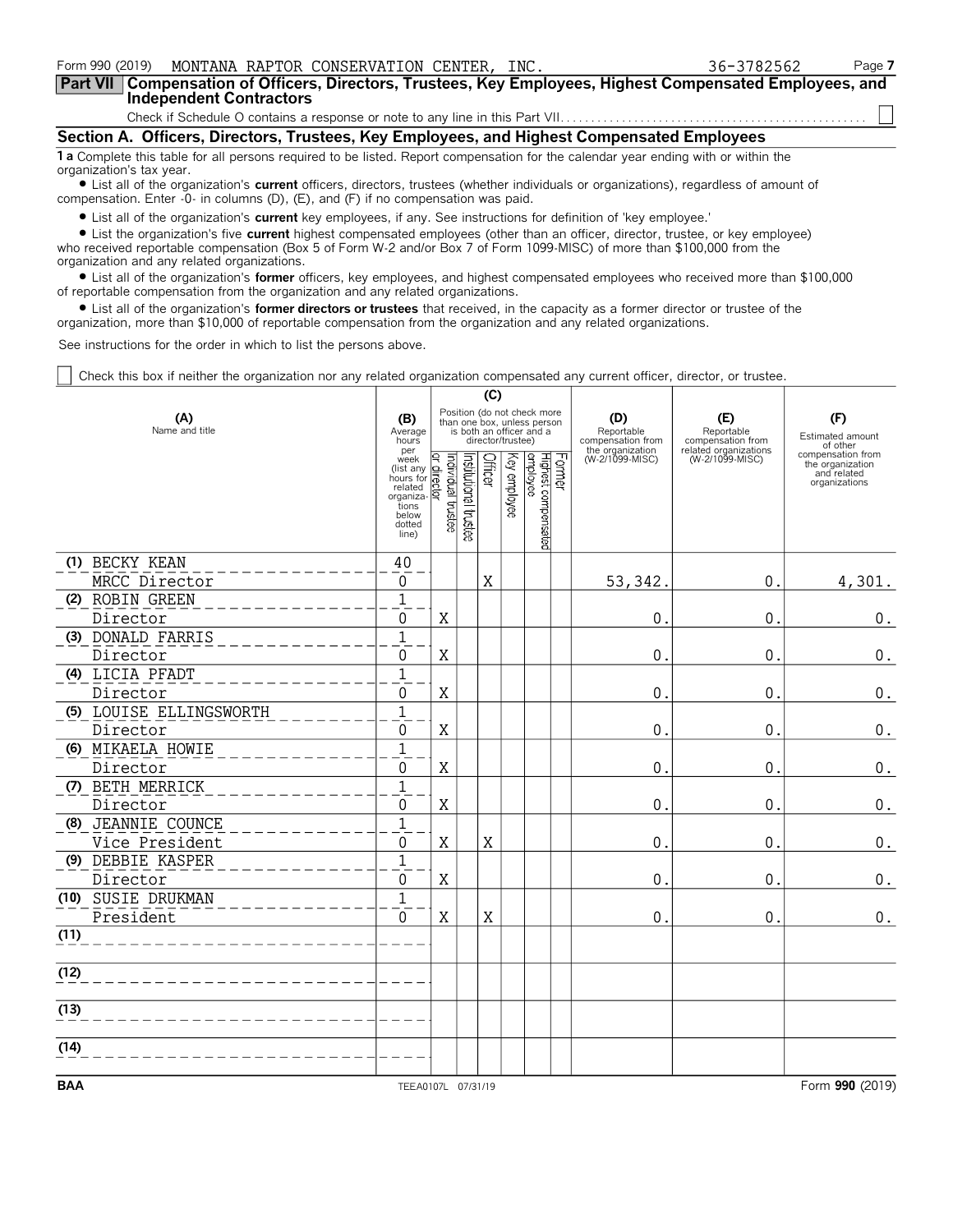#### Form 990 (2019) Page **8** MONTANA RAPTOR CONSERVATION CENTER, INC. 36-3782562

|      |                                                                                                                                                                                                                                                        |                                                  |                                  |                      | Part VII Section A. Officers, Directors, Trustees, Key Employees, and Highest Compensated Employees (continued) |              |                                                                                                             |  |                                                            |                                                                 |        |                                                          |        |
|------|--------------------------------------------------------------------------------------------------------------------------------------------------------------------------------------------------------------------------------------------------------|--------------------------------------------------|----------------------------------|----------------------|-----------------------------------------------------------------------------------------------------------------|--------------|-------------------------------------------------------------------------------------------------------------|--|------------------------------------------------------------|-----------------------------------------------------------------|--------|----------------------------------------------------------|--------|
|      |                                                                                                                                                                                                                                                        | (B)                                              |                                  |                      | (C)                                                                                                             |              |                                                                                                             |  |                                                            |                                                                 |        |                                                          |        |
|      | (A)<br>Name and title                                                                                                                                                                                                                                  | Average<br>hours<br>per<br>week                  |                                  |                      |                                                                                                                 |              | Position<br>(do not check more than one<br>box, unless person is both an<br>officer and a director/trustee) |  | (D)<br>Reportable<br>compensation from<br>the organization | (E)<br>Reportable<br>compensation from<br>related organizations |        | (F)<br>Estimated amount<br>of other<br>compensation from |        |
|      |                                                                                                                                                                                                                                                        | (list any<br>hours<br>for<br>related<br>organiza | or director<br>ndividual trustee | nstitutional trustee | Officer                                                                                                         | Key employee |                                                                                                             |  | (W-2/1099-MISC)                                            | (W-2/1099-MISC)                                                 |        | the organization<br>and related<br>organizations         |        |
|      |                                                                                                                                                                                                                                                        | - tions<br>below<br>dotted<br>line)              |                                  |                      |                                                                                                                 |              | Former<br>Highest compensated<br> employee                                                                  |  |                                                            |                                                                 |        |                                                          |        |
| (15) |                                                                                                                                                                                                                                                        |                                                  |                                  |                      |                                                                                                                 |              |                                                                                                             |  |                                                            |                                                                 |        |                                                          |        |
| (16) |                                                                                                                                                                                                                                                        |                                                  |                                  |                      |                                                                                                                 |              |                                                                                                             |  |                                                            |                                                                 |        |                                                          |        |
| (17) |                                                                                                                                                                                                                                                        |                                                  |                                  |                      |                                                                                                                 |              |                                                                                                             |  |                                                            |                                                                 |        |                                                          |        |
| (18) |                                                                                                                                                                                                                                                        |                                                  |                                  |                      |                                                                                                                 |              |                                                                                                             |  |                                                            |                                                                 |        |                                                          |        |
| (19) |                                                                                                                                                                                                                                                        |                                                  |                                  |                      |                                                                                                                 |              |                                                                                                             |  |                                                            |                                                                 |        |                                                          |        |
| (20) |                                                                                                                                                                                                                                                        |                                                  |                                  |                      |                                                                                                                 |              |                                                                                                             |  |                                                            |                                                                 |        |                                                          |        |
| (21) |                                                                                                                                                                                                                                                        |                                                  |                                  |                      |                                                                                                                 |              |                                                                                                             |  |                                                            |                                                                 |        |                                                          |        |
| (22) |                                                                                                                                                                                                                                                        |                                                  |                                  |                      |                                                                                                                 |              |                                                                                                             |  |                                                            |                                                                 |        |                                                          |        |
| (23) |                                                                                                                                                                                                                                                        |                                                  |                                  |                      |                                                                                                                 |              |                                                                                                             |  |                                                            |                                                                 |        |                                                          |        |
| (24) |                                                                                                                                                                                                                                                        |                                                  |                                  |                      |                                                                                                                 |              |                                                                                                             |  |                                                            |                                                                 |        |                                                          |        |
| (25) |                                                                                                                                                                                                                                                        |                                                  |                                  |                      |                                                                                                                 |              |                                                                                                             |  |                                                            |                                                                 |        |                                                          |        |
|      | 1 b Subtotal.                                                                                                                                                                                                                                          |                                                  |                                  |                      |                                                                                                                 |              |                                                                                                             |  | 53,342.                                                    | $0$ .                                                           |        |                                                          | 4,301. |
|      | c Total from continuation sheets to Part VII, Section A                                                                                                                                                                                                |                                                  |                                  |                      |                                                                                                                 |              |                                                                                                             |  | $0$ .                                                      | $0$ .                                                           |        |                                                          | $0$ .  |
|      | 2 Total number of individuals (including but not limited to those listed above) who received more than \$100,000 of reportable compensation                                                                                                            |                                                  |                                  |                      |                                                                                                                 |              |                                                                                                             |  | 53, 342.                                                   | 0.                                                              |        |                                                          | 4,301. |
|      | from the organization $\blacktriangleright$<br>$\Omega$                                                                                                                                                                                                |                                                  |                                  |                      |                                                                                                                 |              |                                                                                                             |  |                                                            |                                                                 |        | <b>Yes</b>                                               | No     |
| 3    | Did the organization list any <b>former</b> officer, director, trustee, key employee, or highest compensated employee                                                                                                                                  |                                                  |                                  |                      |                                                                                                                 |              |                                                                                                             |  |                                                            |                                                                 | 3      |                                                          | Χ      |
| 4    | For any individual listed on line 1a, is the sum of reportable compensation and other compensation from<br>the organization and related organizations greater than \$150,000? If 'Yes,' complete Schedule J for                                        |                                                  |                                  |                      |                                                                                                                 |              |                                                                                                             |  |                                                            |                                                                 |        |                                                          |        |
| 5    | Did any person listed on line 1a receive or accrue compensation from any unrelated organization or individual                                                                                                                                          |                                                  |                                  |                      |                                                                                                                 |              |                                                                                                             |  |                                                            |                                                                 | 4<br>5 |                                                          | Χ<br>X |
|      | <b>Section B. Independent Contractors</b>                                                                                                                                                                                                              |                                                  |                                  |                      |                                                                                                                 |              |                                                                                                             |  |                                                            |                                                                 |        |                                                          |        |
| 1.   | Complete this table for your five highest compensated independent contractors that received more than \$100,000 of<br>compensation from the organization. Report compensation for the calendar year ending with or within the organization's tax year. |                                                  |                                  |                      |                                                                                                                 |              |                                                                                                             |  |                                                            |                                                                 |        |                                                          |        |
|      | (A)<br>Name and business address                                                                                                                                                                                                                       |                                                  |                                  |                      |                                                                                                                 |              |                                                                                                             |  | (B)<br>Description of services                             |                                                                 |        | (C)<br>Compensation                                      |        |
|      |                                                                                                                                                                                                                                                        |                                                  |                                  |                      |                                                                                                                 |              |                                                                                                             |  |                                                            |                                                                 |        |                                                          |        |
|      |                                                                                                                                                                                                                                                        |                                                  |                                  |                      |                                                                                                                 |              |                                                                                                             |  |                                                            |                                                                 |        |                                                          |        |
|      | 2 Total number of independent contractors (including but not limited to those listed above) who received more than<br>\$100,000 of compensation from the organization $\blacktriangleright$ 0                                                          |                                                  |                                  |                      |                                                                                                                 |              |                                                                                                             |  |                                                            |                                                                 |        |                                                          |        |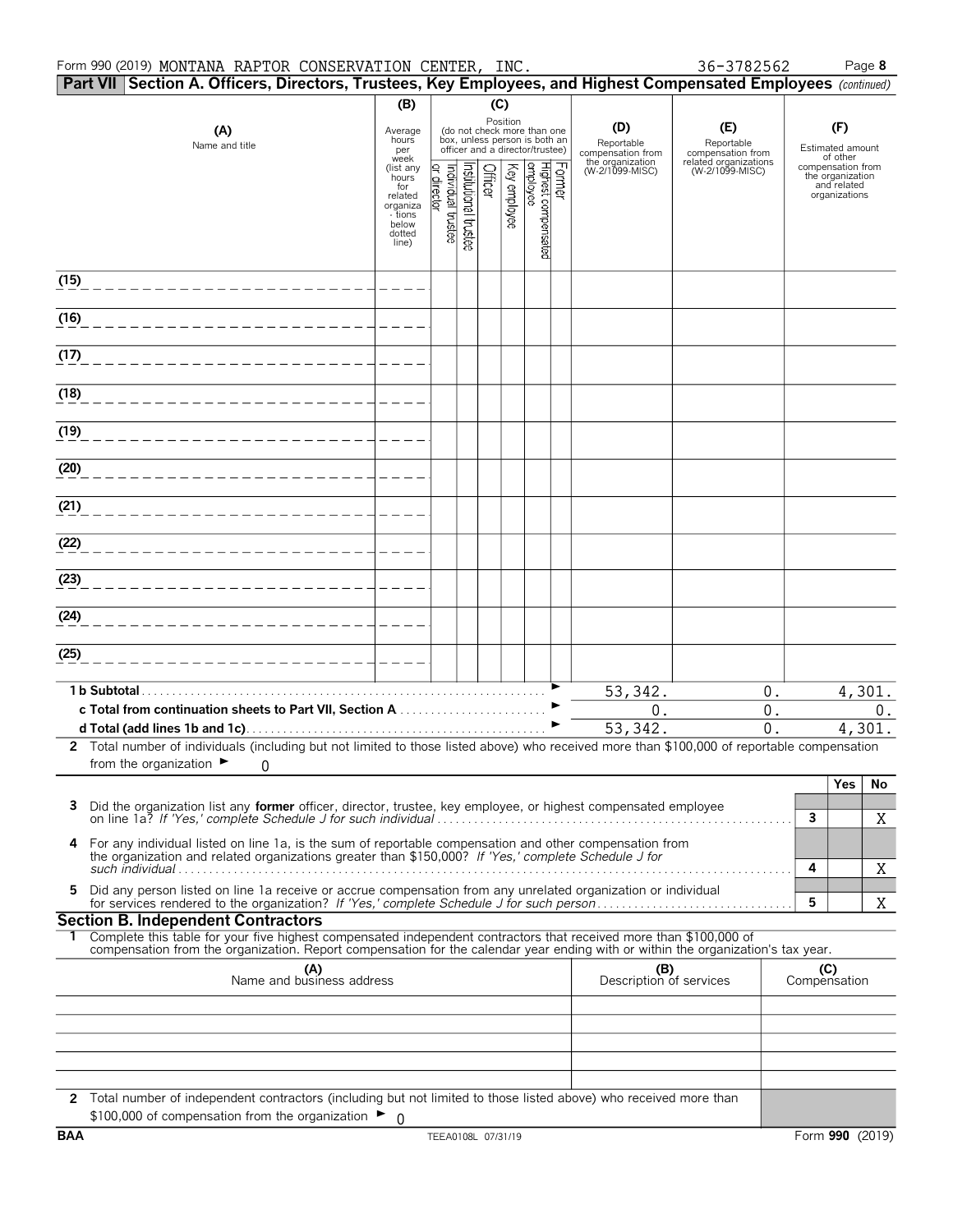### **Part VIII Statement of Revenue**

Check if Schedule O contains a response or note to any line in this Part VIII . . . . . . . . . . . . . . . . . . . . . . . . . . . . . . . . . . . . . . . . . . . . . . . . .

Page 9

|                                                           |                                |                                                                      |                |                |                       | (A)<br>Total revenue | (B)<br>Related or  | (C)<br>Unrelated    | (D)<br>Revenue                      |
|-----------------------------------------------------------|--------------------------------|----------------------------------------------------------------------|----------------|----------------|-----------------------|----------------------|--------------------|---------------------|-------------------------------------|
|                                                           |                                |                                                                      |                |                |                       |                      | exempt<br>function | business<br>revenue | excluded from tax<br>under sections |
|                                                           |                                | 1a Federated campaigns                                               |                | 1a             |                       |                      | revenue            |                     | 512-514                             |
| Contributions, Gifts, Grants<br>and Other Similar Amounts |                                | <b>b</b> Membership dues                                             |                | 1 <sub>b</sub> |                       |                      |                    |                     |                                     |
|                                                           | c Fundraising events           |                                                                      |                | 1 <sub>c</sub> | 73,737.               |                      |                    |                     |                                     |
|                                                           |                                | d Related organizations                                              |                | 1 <sub>d</sub> |                       |                      |                    |                     |                                     |
|                                                           |                                | <b>e</b> Government grants (contributions) $\ldots$                  |                | 1 <sub>e</sub> | 18,425.               |                      |                    |                     |                                     |
|                                                           |                                | f All other contributions, gifts, grants, and                        |                |                |                       |                      |                    |                     |                                     |
|                                                           |                                | similar amounts not included above                                   |                | 1f             | 117,236.              |                      |                    |                     |                                     |
|                                                           |                                | <b>q</b> Noncash contributions included in                           |                | 1 <sub>g</sub> | 21,068.               |                      |                    |                     |                                     |
|                                                           |                                |                                                                      |                |                | ►                     | 209,398.             |                    |                     |                                     |
|                                                           |                                |                                                                      |                |                | <b>Business Code</b>  |                      |                    |                     |                                     |
|                                                           |                                | 2a $EDICAIIONAL PROGRAMS$ _ _ _ _ _                                  |                |                | 611600                | 22,469.              | 22,469.            |                     |                                     |
|                                                           |                                | <b>b</b> RESCUE AND REHABILITATION __                                |                |                | 611600                | 825.                 | 825.               |                     |                                     |
|                                                           | C                              | $- - - - - - - - -$                                                  |                |                |                       |                      |                    |                     |                                     |
|                                                           |                                |                                                                      |                |                |                       |                      |                    |                     |                                     |
|                                                           |                                |                                                                      |                |                |                       |                      |                    |                     |                                     |
| Program Service Revenue                                   |                                | f All other program service revenue                                  |                |                | $\blacktriangleright$ |                      |                    |                     |                                     |
|                                                           |                                |                                                                      |                |                |                       | 23,294.              |                    |                     |                                     |
|                                                           | 3                              | Investment income (including dividends, interest, and                |                |                |                       | 32,088.              |                    |                     | 32,088.                             |
|                                                           | 4                              | Income from investment of tax-exempt bond proceeds▶                  |                |                |                       |                      |                    |                     |                                     |
|                                                           | 5                              |                                                                      |                |                |                       |                      |                    |                     |                                     |
|                                                           |                                |                                                                      | (i) Real       |                | (ii) Personal         |                      |                    |                     |                                     |
|                                                           |                                | 6a<br>$6a$ Gross rents                                               |                |                |                       |                      |                    |                     |                                     |
|                                                           |                                | 6 <sub>b</sub><br><b>b</b> Less: rental expenses                     |                |                |                       |                      |                    |                     |                                     |
|                                                           |                                | <b>c</b> Rental income or (loss) $ 6c $                              |                |                |                       |                      |                    |                     |                                     |
|                                                           |                                |                                                                      |                |                |                       |                      |                    |                     |                                     |
|                                                           |                                | 7a Gross amount from<br>sales of assets                              | (i) Securities |                | (ii) Other            |                      |                    |                     |                                     |
|                                                           |                                | 7a<br>other than inventory                                           |                |                |                       |                      |                    |                     |                                     |
|                                                           |                                | <b>b</b> Less: cost or other basis<br>7b<br>and sales expenses       |                |                |                       |                      |                    |                     |                                     |
|                                                           |                                | 7c<br><b>c</b> Gain or (loss) $\ldots$                               |                |                |                       |                      |                    |                     |                                     |
|                                                           |                                |                                                                      |                |                |                       |                      |                    |                     |                                     |
|                                                           |                                | 8 a Gross income from fundraising events                             |                |                |                       |                      |                    |                     |                                     |
| nue                                                       |                                | (not including $\sin 73, 737$ .                                      |                |                |                       |                      |                    |                     |                                     |
|                                                           |                                | of contributions reported on line 1c).                               |                |                |                       |                      |                    |                     |                                     |
|                                                           |                                | See Part IV, line 18                                                 |                | 8а             |                       |                      |                    |                     |                                     |
| <b>Other Reve</b>                                         |                                | <b>b</b> Less: direct expenses $\ldots$                              |                |                | 8b<br>14,785.         |                      |                    |                     |                                     |
|                                                           |                                | c Net income or (loss) from fundraising events                       |                |                |                       | $-14,785.$           |                    |                     | $-14,785.$                          |
|                                                           |                                | 9 a Gross income from gaming activities.<br>See Part IV, line 19     |                |                | 9a                    |                      |                    |                     |                                     |
|                                                           |                                | <b>b</b> Less: direct expenses                                       |                |                | 9 <sub>b</sub>        |                      |                    |                     |                                     |
|                                                           |                                | c Net income or (loss) from gaming activities                        |                |                |                       |                      |                    |                     |                                     |
|                                                           |                                |                                                                      |                |                |                       |                      |                    |                     |                                     |
|                                                           |                                | <b>10 a</b> Gross sales of inventory, less<br>returns and allowances |                |                | 10al<br>5,964.        |                      |                    |                     |                                     |
|                                                           |                                | <b>b</b> Less: $cost$ of goods $sol$                                 |                |                | 10b<br>2,813.         |                      |                    |                     |                                     |
|                                                           |                                | c Net income or (loss) from sales of inventory $\dots\dots\dots$     |                |                |                       | 3,151                |                    |                     | 3,151.                              |
|                                                           |                                |                                                                      |                |                | <b>Business Code</b>  |                      |                    |                     |                                     |
| Miscellaneous                                             | Revenue<br>$\alpha$ b $\alpha$ |                                                                      |                |                |                       |                      |                    |                     |                                     |
|                                                           |                                |                                                                      |                |                |                       |                      |                    |                     |                                     |
|                                                           |                                | <b>d</b> All other revenue                                           |                |                |                       |                      |                    |                     |                                     |
|                                                           |                                | e Total. Add lines 11a-11d                                           |                |                | $\blacktriangleright$ |                      |                    |                     |                                     |
|                                                           | 12                             | Total revenue. See instructions                                      |                |                |                       | 253,146.             | 23,294.            | 0.                  | 20,454.                             |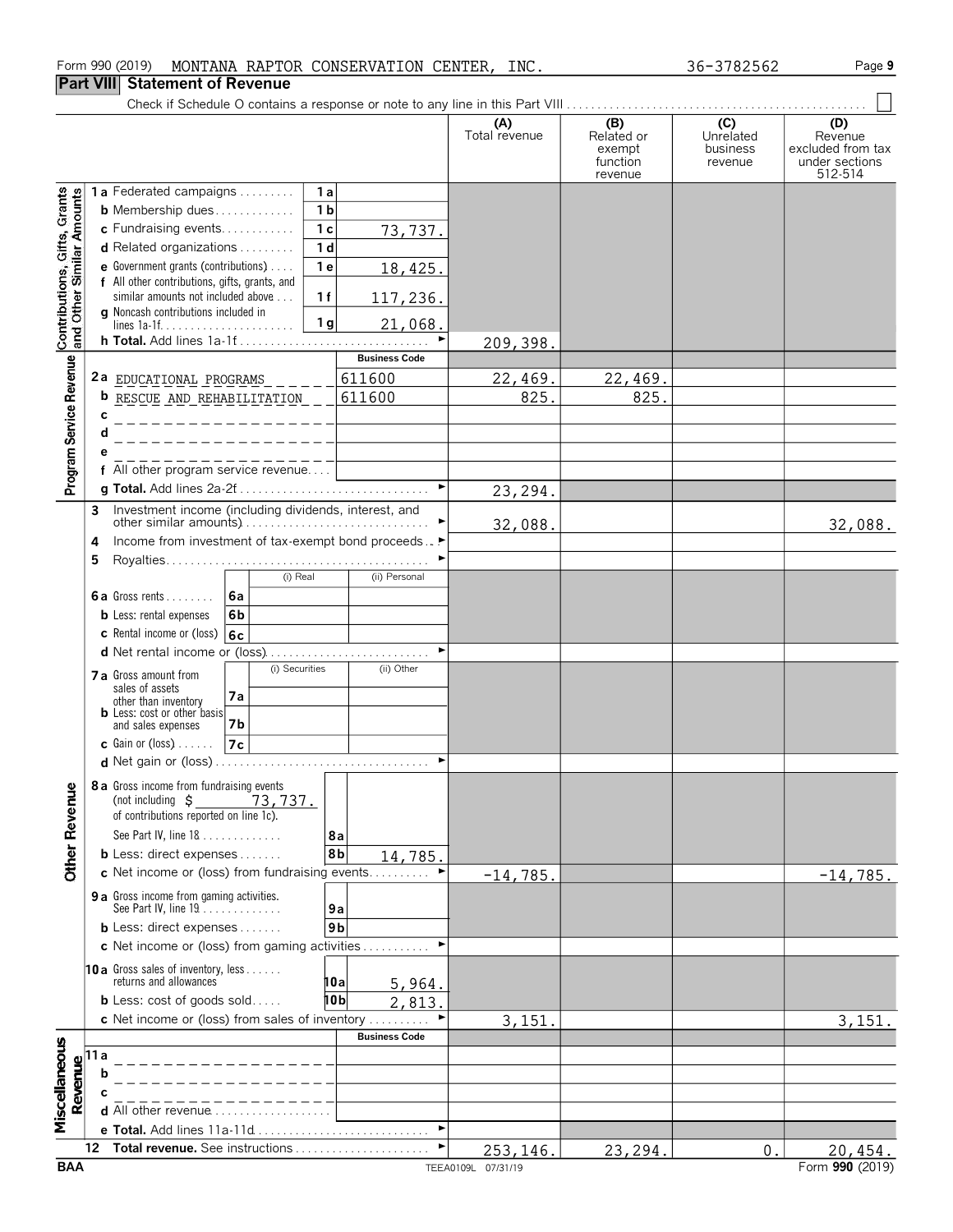| Form 990 (2019) |                                  | MONTANA RAPTOR CONSERVATION CENTER, | INC. | 36-3782562 | Page 10 |
|-----------------|----------------------------------|-------------------------------------|------|------------|---------|
| <b>Part IX</b>  | Statement of Functional Expenses |                                     |      |            |         |

|          | Section 501(c)(3) and 501(c)(4) organizations must complete all columns. All other organizations must complete column (A).                                                                                                                                   |                       |                                    |                                           |                                |
|----------|--------------------------------------------------------------------------------------------------------------------------------------------------------------------------------------------------------------------------------------------------------------|-----------------------|------------------------------------|-------------------------------------------|--------------------------------|
|          |                                                                                                                                                                                                                                                              |                       |                                    |                                           |                                |
|          | Do not include amounts reported on lines<br>6b, 7b, 8b, 9b, and 10b of Part VIII.                                                                                                                                                                            | (A)<br>Total expenses | (B)<br>Program service<br>expenses | (C)<br>Management and<br>general expenses | (D)<br>Fundraising<br>expenses |
| 1.       | Grants and other assistance to domestic<br>organizations and domestic governments.<br>See Part IV, line 21                                                                                                                                                   |                       |                                    |                                           |                                |
|          | Grants and other assistance to domestic<br>individuals. See Part IV, line 22.                                                                                                                                                                                |                       |                                    |                                           |                                |
|          | 3 Grants and other assistance to foreign<br>organizations, foreign governments, and for-<br>eign individuals. See Part IV, lines 15 and 16.                                                                                                                  |                       |                                    |                                           |                                |
|          | 4 Benefits paid to or for members                                                                                                                                                                                                                            |                       |                                    |                                           |                                |
| 5        | Compensation of current officers, directors,<br>trustees, and key employees                                                                                                                                                                                  | 53, 342.              | 36, 411.                           | 12,806.                                   | 4, 125.                        |
| 6        | Compensation not included above to<br>disqualified persons (as defined under<br>section $4958(f)(1)$ and persons described<br>in section $49\overline{58}(\overline{c})(3)(B)$                                                                               | 0.                    | $0$ .                              | 0.                                        | 0.                             |
| 7        | Other salaries and wages                                                                                                                                                                                                                                     | 82,604.               | 27,967.                            | 30,502.                                   | 24,135.                        |
| 8        | Pension plan accruals and contributions<br>(include section $401(k)$ and $403(b)$ )<br>employer contributions)                                                                                                                                               |                       |                                    |                                           |                                |
| 9        |                                                                                                                                                                                                                                                              | 11,571.               | 5,062.                             | 4,942.                                    | 1,567.                         |
| 10       | Payroll taxes                                                                                                                                                                                                                                                | 13,418.               | 5,238.                             | 5,067.                                    | 3, 113.                        |
|          | 11 Fees for services (nonemployees):                                                                                                                                                                                                                         |                       |                                    |                                           |                                |
|          |                                                                                                                                                                                                                                                              |                       |                                    |                                           |                                |
|          |                                                                                                                                                                                                                                                              |                       |                                    |                                           |                                |
|          |                                                                                                                                                                                                                                                              | 11,578.               |                                    | 11,578.                                   |                                |
|          |                                                                                                                                                                                                                                                              |                       |                                    |                                           |                                |
|          | e Professional fundraising services. See Part IV, line 17                                                                                                                                                                                                    |                       |                                    |                                           |                                |
|          | f Investment management fees                                                                                                                                                                                                                                 |                       |                                    |                                           |                                |
|          | g Other. (If line 11g amount exceeds 10% of line 25, column<br>(A) amount, list line 11g expenses on Schedule 0.)                                                                                                                                            |                       |                                    |                                           |                                |
|          | 12 Advertising and promotion                                                                                                                                                                                                                                 | 491.                  |                                    | 491.                                      |                                |
| 13.      |                                                                                                                                                                                                                                                              | 3,570.                | 74.                                | 3,496.                                    |                                |
| 14       | Information technology                                                                                                                                                                                                                                       | 1,801.                |                                    | 1,801.                                    |                                |
| 15       |                                                                                                                                                                                                                                                              |                       |                                    |                                           |                                |
| 16       | Occupancy                                                                                                                                                                                                                                                    | 6,683.                | 4,535.                             | 2,148.                                    |                                |
| 17       |                                                                                                                                                                                                                                                              | 3,429.                | 3,046.                             | 383.                                      |                                |
| 18.      | Payments of travel or entertainment<br>expenses for any federal, state, or local                                                                                                                                                                             |                       |                                    |                                           |                                |
| 19<br>20 | Conferences, conventions, and meetings                                                                                                                                                                                                                       |                       |                                    |                                           |                                |
| 21       | Payments to affiliates                                                                                                                                                                                                                                       |                       |                                    |                                           |                                |
| 22       | Depreciation, depletion, and amortization                                                                                                                                                                                                                    | 28,429.               | 16,128.                            | 9,980.                                    | 2,321.                         |
| 23       | $insurance \ldots \ldots \ldots \ldots \ldots \ldots \ldots \ldots \ldots$                                                                                                                                                                                   | 7,944.                | 6,837.                             | 1,107.                                    |                                |
| 24       | Other expenses. Itemize expenses not<br>covered above (List miscellaneous expenses<br>on line 24e. If line 24e amount exceeds 10%<br>of line 25, column (A) amount, list line 24e<br>expenses on Schedule O.)                                                |                       |                                    |                                           |                                |
|          | <sup>a</sup> FOOD FOR RAPTORS/BIRDS                                                                                                                                                                                                                          | 35,151                | 32,948.                            | 2,203.                                    |                                |
|          | <b>b</b> MISCELLANEOUS                                                                                                                                                                                                                                       | 3,066.                | 1,132.                             | 1,916.                                    | 18.                            |
|          | C MEDICATIONS AND VET SERVICES                                                                                                                                                                                                                               | 2,615.                | 2,271                              | 344                                       |                                |
|          | d SUPPLIES                                                                                                                                                                                                                                                   | 2,246.                | 2,210.                             | 36.                                       |                                |
|          |                                                                                                                                                                                                                                                              | 83.                   | 83.                                |                                           |                                |
| 25       | Total functional expenses. Add lines 1 through 24e                                                                                                                                                                                                           | 268,021.              | 143,942.                           | 88,800.                                   | 35, 279.                       |
| 26       | <b>Joint costs.</b> Complete this line only if<br>the organization reported in column (B)<br>joint costs from a combined educational<br>campaign and fundraising solicitation.<br>Check here $\blacktriangleright$<br>if following<br>SOP 98-2 (ASC 958-720) |                       |                                    |                                           |                                |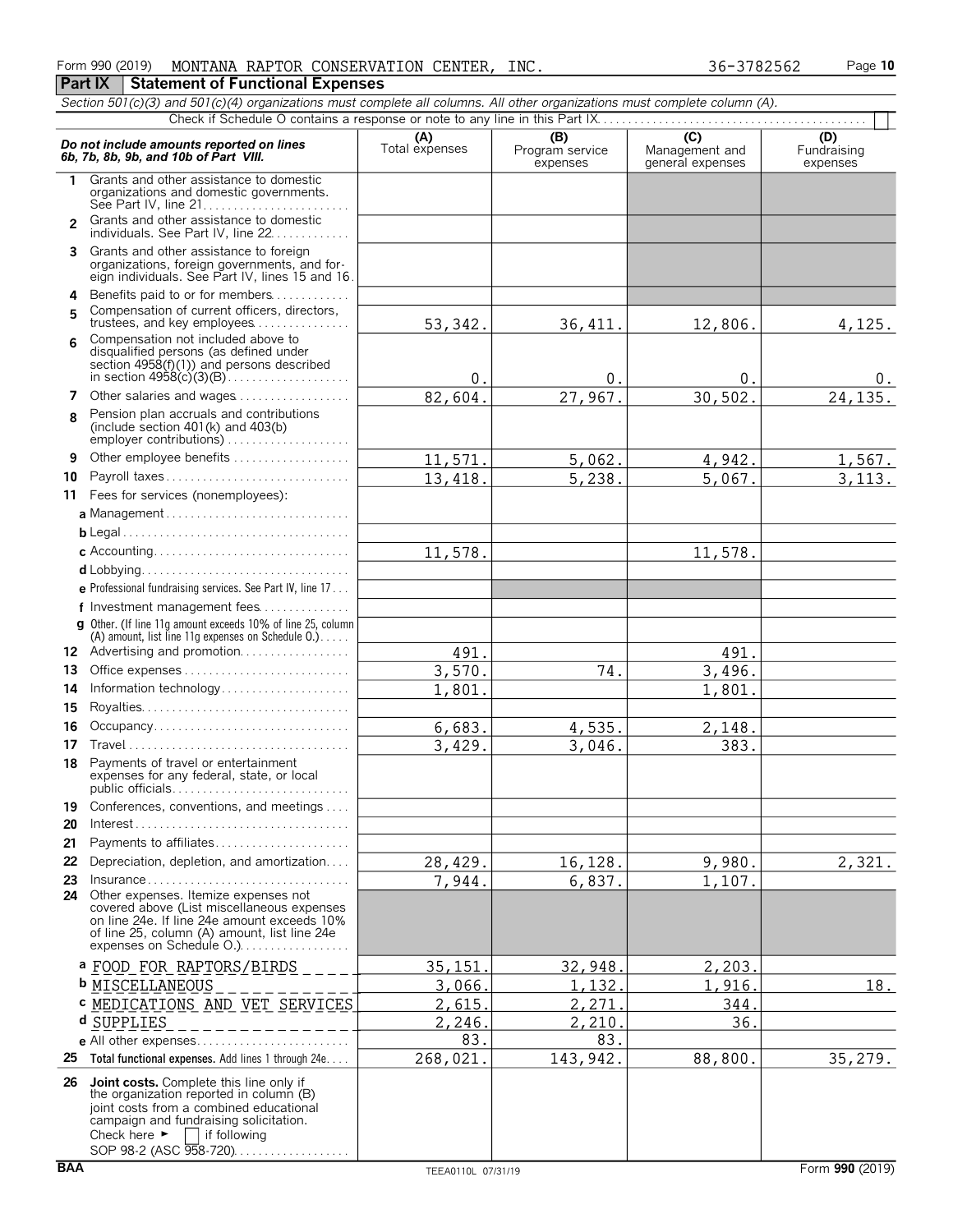| Form 990 (2019) |                      | MONTANA RAPTOR CONSERVATION C | <b>CENTER</b> | INC. | 36-3782562 | Page 11 |
|-----------------|----------------------|-------------------------------|---------------|------|------------|---------|
| <b>Part X</b>   | <b>Balance Sheet</b> |                               |               |      |            |         |

| -3782562 |  |
|----------|--|
|----------|--|

|                            |    |                                                                                                                                                                                                                    | (A)<br>Beginning of year |     | $( B )$<br>End of year |
|----------------------------|----|--------------------------------------------------------------------------------------------------------------------------------------------------------------------------------------------------------------------|--------------------------|-----|------------------------|
|                            | 1  |                                                                                                                                                                                                                    | 48,833.                  | 1   | 18,746.                |
|                            | 2  |                                                                                                                                                                                                                    | 162,544.                 | 2   | 142,802.               |
|                            | 3  |                                                                                                                                                                                                                    |                          | 3   |                        |
|                            | 4  |                                                                                                                                                                                                                    |                          | 4   |                        |
|                            | 5  | Loans and other receivables from any current or former officer, director, trustee, key employee, creator or founder, substantial contributor, or 35%<br>controlled entity or family member of any of these persons |                          | 5   |                        |
|                            | 6  | Loans and other receivables from other disqualified persons (as defined under<br>section $4958(f)(1)$ , and persons described in section $4958(c)(3)(B)$                                                           |                          | 6   |                        |
|                            | 7  |                                                                                                                                                                                                                    |                          | 7   |                        |
|                            | 8  |                                                                                                                                                                                                                    |                          | 8   |                        |
| Assets                     | 9  |                                                                                                                                                                                                                    |                          | 9   |                        |
|                            |    | 10a Land, buildings, and equipment: cost or other basis.<br>10a<br>936,542.                                                                                                                                        |                          |     |                        |
|                            |    | b Less: accumulated depreciation<br>10 <sub>b</sub><br>176,572.                                                                                                                                                    | 688,062.                 | 10c | 759,970.               |
|                            | 11 |                                                                                                                                                                                                                    | 952,448.                 | 11  | 1,086,909.             |
|                            | 12 | Investments - other securities. See Part IV, line 11                                                                                                                                                               |                          | 12  |                        |
|                            | 13 |                                                                                                                                                                                                                    |                          | 13  |                        |
|                            | 14 |                                                                                                                                                                                                                    |                          | 14  |                        |
|                            | 15 |                                                                                                                                                                                                                    |                          | 15  |                        |
|                            | 16 |                                                                                                                                                                                                                    | 1,851,887.               | 16  | 2,008,427.             |
|                            | 17 |                                                                                                                                                                                                                    | 9,610.                   | 17  | 11,564.                |
|                            | 18 |                                                                                                                                                                                                                    |                          | 18  |                        |
|                            | 19 |                                                                                                                                                                                                                    |                          | 19  |                        |
|                            | 20 |                                                                                                                                                                                                                    |                          | 20  |                        |
|                            | 21 | Escrow or custodial account liability. Complete Part IV of Schedule D                                                                                                                                              |                          | 21  |                        |
| Liabilities                | 22 | Loans and other payables to any current or former officer, director, trustee,<br>key employee, creator or founder, substantial contributor, or 35%<br>controlled entity or family member of any of these persons   |                          | 22  |                        |
|                            | 23 | Secured mortgages and notes payable to unrelated third parties                                                                                                                                                     |                          | 23  |                        |
|                            | 24 | Unsecured notes and loans payable to unrelated third parties                                                                                                                                                       |                          | 24  |                        |
|                            | 25 | Other liabilities (including federal income tax, payables to related third parties, and other liabilities not included on lines 17-24). Complete Part X of Schedule D.                                             |                          | 25  |                        |
|                            | 26 |                                                                                                                                                                                                                    | 9,610.                   | 26  | 11,564.                |
| ω                          |    | Organizations that follow FASB ASC 958, check here ►<br>$\mathbf{X}$<br>and complete lines 27, 28, 32, and 33.                                                                                                     |                          |     |                        |
|                            | 27 |                                                                                                                                                                                                                    | 1,842,277.               | 27  | 1,996,863.             |
|                            | 28 |                                                                                                                                                                                                                    |                          | 28  |                        |
| Net Assets or Fund Balance |    | Organizations that do not follow FASB ASC 958, check here ►<br>and complete lines 29 through 33.                                                                                                                   |                          |     |                        |
|                            | 29 |                                                                                                                                                                                                                    |                          | 29  |                        |
|                            | 30 | Paid-in or capital surplus, or land, building, or equipment fund                                                                                                                                                   |                          | 30  |                        |
|                            | 31 | Retained earnings, endowment, accumulated income, or other funds                                                                                                                                                   |                          | 31  |                        |
|                            | 32 |                                                                                                                                                                                                                    | 1,842,277.               | 32  | 1,996,863.             |
|                            | 33 | Total liabilities and net assets/fund balances                                                                                                                                                                     | 1,851,887.               | 33  | 2,008,427.             |

**BAA** TEEA0111L 07/31/19 Form **990** (2019)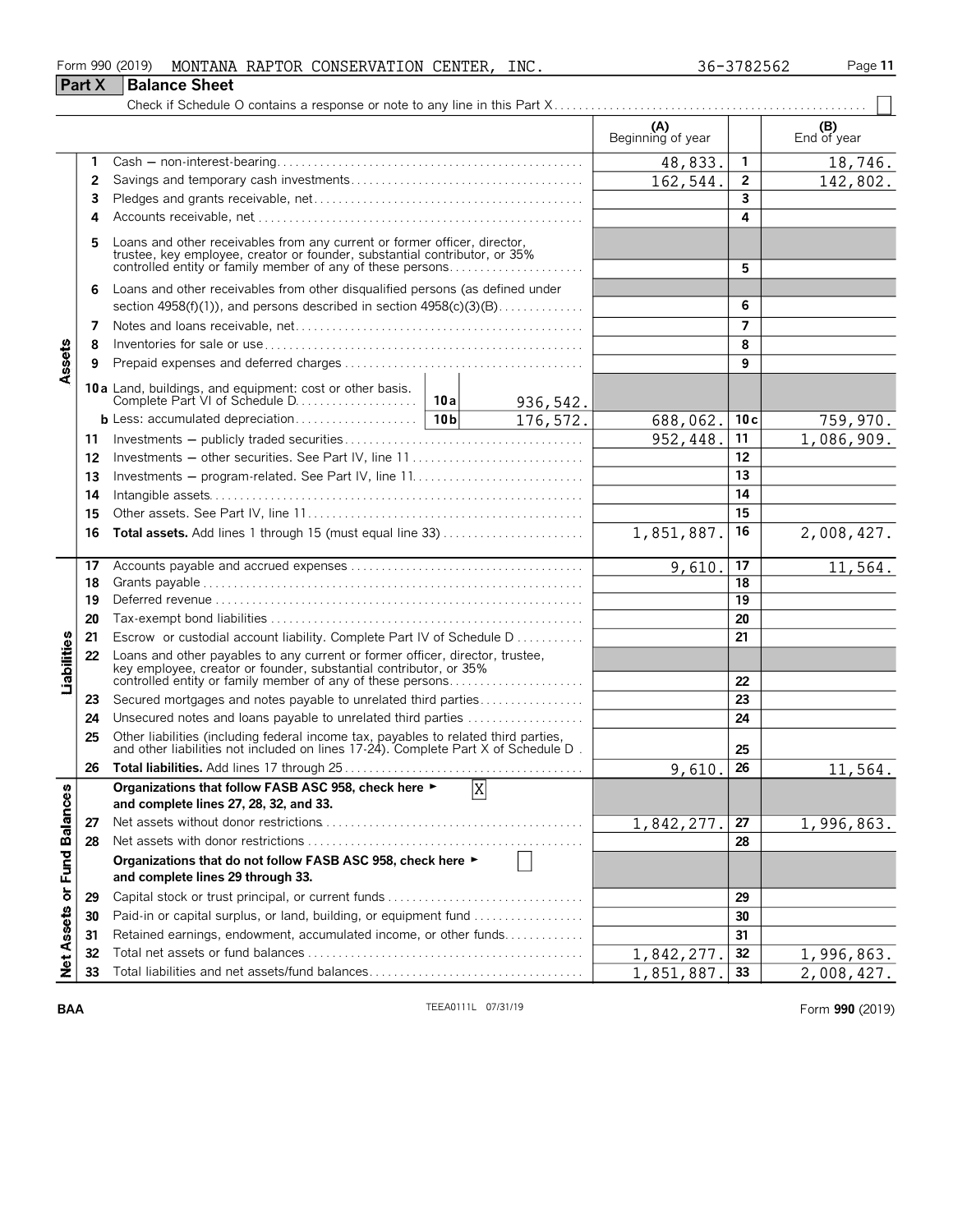|            | MONTANA RAPTOR CONSERVATION CENTER, INC.<br>Form 990 (2019)                                                                                                                                                                   | 36-3782562              |                 |     | Page 12    |
|------------|-------------------------------------------------------------------------------------------------------------------------------------------------------------------------------------------------------------------------------|-------------------------|-----------------|-----|------------|
|            | <b>Part XI Reconciliation of Net Assets</b>                                                                                                                                                                                   |                         |                 |     |            |
|            |                                                                                                                                                                                                                               |                         |                 |     |            |
| 1          |                                                                                                                                                                                                                               | $\mathbf{1}$            |                 |     | 253,146.   |
| 2          |                                                                                                                                                                                                                               | $\overline{2}$          |                 |     | 268,021.   |
| 3          |                                                                                                                                                                                                                               | 3                       |                 |     | $-14,875.$ |
| Δ          |                                                                                                                                                                                                                               | 4                       | 1,842,277.      |     |            |
| 5          |                                                                                                                                                                                                                               | 5                       |                 |     | 169,461.   |
| 6          |                                                                                                                                                                                                                               | 6                       |                 |     |            |
| 7          |                                                                                                                                                                                                                               |                         |                 |     |            |
| 8          |                                                                                                                                                                                                                               | $\overline{\mathbf{8}}$ |                 |     |            |
| 9          |                                                                                                                                                                                                                               | 9                       |                 |     | 0.         |
| 10         | Net assets or fund balances at end of year. Combine lines 3 through 9 (must equal Part X, line 32,                                                                                                                            | 10                      | 1,996,863.      |     |            |
|            | <b>Part XII Financial Statements and Reporting</b>                                                                                                                                                                            |                         |                 |     |            |
|            |                                                                                                                                                                                                                               |                         |                 |     |            |
|            |                                                                                                                                                                                                                               |                         |                 | Yes | No         |
| 1.         | $ X $ Cash<br>Accounting method used to prepare the Form 990:<br>Other<br><b>Accrual</b>                                                                                                                                      |                         |                 |     |            |
|            | If the organization changed its method of accounting from a prior year or checked 'Other,' explain<br>in Schedule O.                                                                                                          |                         |                 |     |            |
|            |                                                                                                                                                                                                                               |                         | 2a              |     | X          |
|            | If 'Yes,' check a box below to indicate whether the financial statements for the year were compiled or reviewed on a                                                                                                          |                         |                 |     |            |
|            | separate basis, consolidated basis, or both:                                                                                                                                                                                  |                         |                 |     |            |
|            | Separate basis<br>Consolidated basis<br>Both consolidated and separate basis                                                                                                                                                  |                         |                 |     |            |
|            | <b>b</b> Were the organization's financial statements audited by an independent accountant?                                                                                                                                   |                         | 2 <sub>b</sub>  |     | X          |
|            | If 'Yes,' check a box below to indicate whether the financial statements for the year were audited on a separate                                                                                                              |                         |                 |     |            |
|            | basis, consolidated basis, or both:                                                                                                                                                                                           |                         |                 |     |            |
|            | Both consolidated and separate basis<br>Separate basis<br>Consolidated basis                                                                                                                                                  |                         |                 |     |            |
|            | c If 'Yes' to line 2a or 2b, does the organization have a committee that assumes responsibility for oversight of the audit,<br>review, or compilation of its financial statements and selection of an independent accountant? |                         | 2c              |     |            |
|            | If the organization changed either its oversight process or selection process during the tax year, explain<br>on Schedule O.                                                                                                  |                         |                 |     |            |
|            | 3a As a result of a federal award, was the organization required to undergo an audit or audits as set forth in the Single                                                                                                     |                         | 3a              |     | X          |
|            | b If 'Yes,' did the organization undergo the required audit or audits? If the organization did not undergo the required audit                                                                                                 |                         |                 |     |            |
|            | or audits, explain why on Schedule O and describe any steps taken to undergo such audits                                                                                                                                      |                         | 3 <sub>b</sub>  |     |            |
| <b>BAA</b> | TEEA0112L 01/21/20                                                                                                                                                                                                            |                         | Form 990 (2019) |     |            |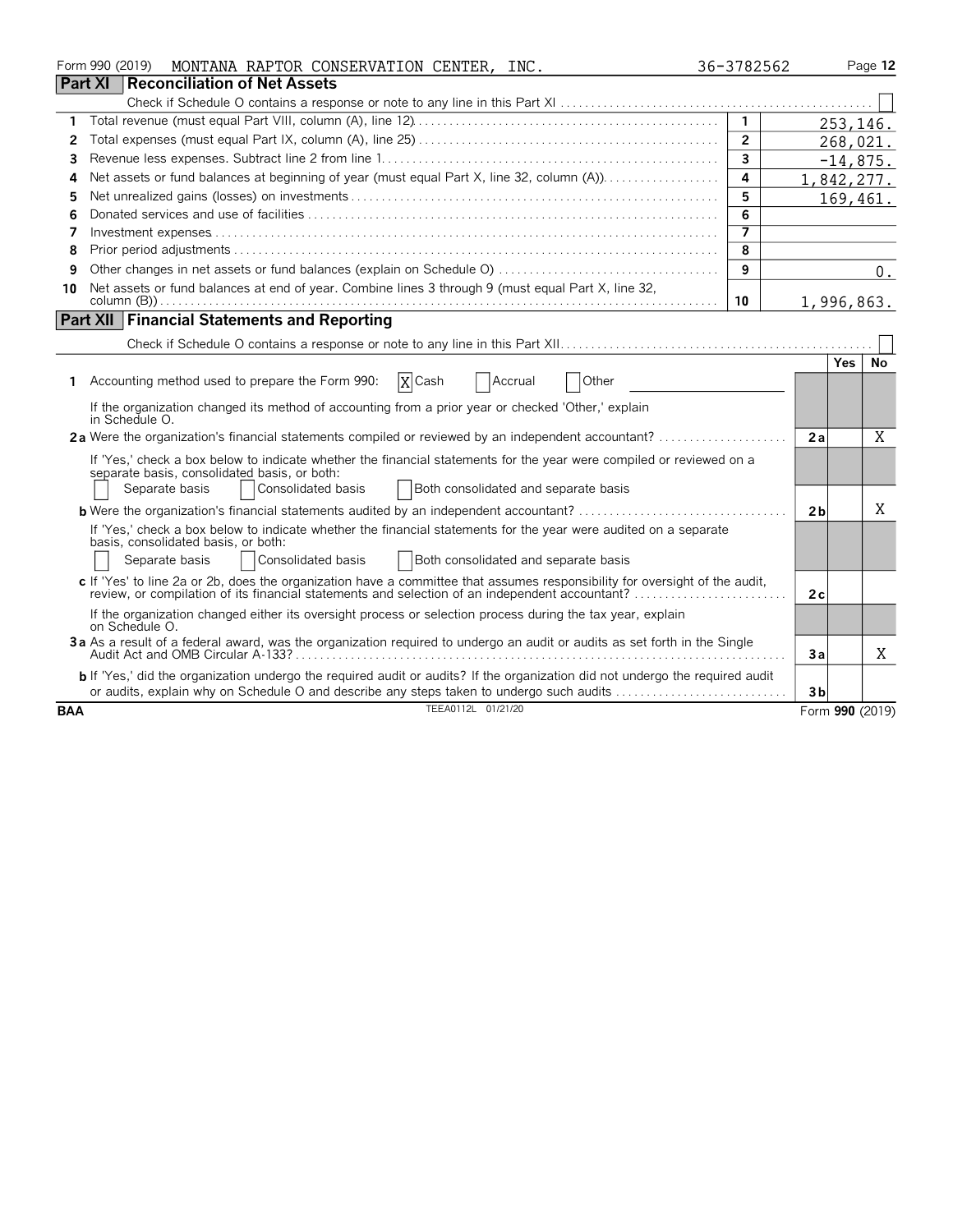| <b>SCHEDULE A</b>                                     |
|-------------------------------------------------------|
| $(T_{\alpha\mu m}$ QQQ $_{\alpha\nu}$ QQQ $_{\alpha}$ |

# **Public Charity Status and Public Support**<br>Dete if the organization is a section 501(c)(3) organization or a section **2019**

**COMPOUTE A**<br>
(Form 990 or 990-EZ) Complete if the organization is a section 501(c)(3) organization or a section<br>
4947(a)(1) nonexempt charitable trust.

|  | Open to Public |
|--|----------------|
|  | Inspection     |

| Attach to Form 990 or Form 990-EZ. |                                                                                                                                                                            |                                          |                                                                          |                                                                                                                                                                                                                                                                                                                                                                                                                                                                                                                                                 |     | <b>Open to Public</b>                                                  |  |                                                      |                                                    |
|------------------------------------|----------------------------------------------------------------------------------------------------------------------------------------------------------------------------|------------------------------------------|--------------------------------------------------------------------------|-------------------------------------------------------------------------------------------------------------------------------------------------------------------------------------------------------------------------------------------------------------------------------------------------------------------------------------------------------------------------------------------------------------------------------------------------------------------------------------------------------------------------------------------------|-----|------------------------------------------------------------------------|--|------------------------------------------------------|----------------------------------------------------|
|                                    | Department of the Treasury<br>Internal Revenue Service                                                                                                                     |                                          |                                                                          | ► Go to www.irs.gov/Form990 for instructions and the latest information.                                                                                                                                                                                                                                                                                                                                                                                                                                                                        |     |                                                                        |  |                                                      | Inspection                                         |
|                                    | Name of the organization                                                                                                                                                   |                                          |                                                                          |                                                                                                                                                                                                                                                                                                                                                                                                                                                                                                                                                 |     |                                                                        |  | <b>Employer identification number</b>                |                                                    |
|                                    |                                                                                                                                                                            |                                          | MONTANA RAPTOR CONSERVATION CENTER, INC.                                 |                                                                                                                                                                                                                                                                                                                                                                                                                                                                                                                                                 |     |                                                                        |  | 36-3782562                                           |                                                    |
|                                    |                                                                                                                                                                            |                                          |                                                                          | <b>Part I Reason for Public Charity Status</b> (All organizations must complete this part.) See instructions.<br>The organization is not a private foundation because it is: (For lines 1 through 12, check only one box.)                                                                                                                                                                                                                                                                                                                      |     |                                                                        |  |                                                      |                                                    |
| 1                                  |                                                                                                                                                                            |                                          |                                                                          | A church, convention of churches, or association of churches described in section 170(b)(1)(A)(i).                                                                                                                                                                                                                                                                                                                                                                                                                                              |     |                                                                        |  |                                                      |                                                    |
| 2                                  |                                                                                                                                                                            |                                          |                                                                          | A school described in section 170(b)(1)(A)(ii). (Attach Schedule E (Form 990 or 990-EZ).)                                                                                                                                                                                                                                                                                                                                                                                                                                                       |     |                                                                        |  |                                                      |                                                    |
| 3                                  |                                                                                                                                                                            |                                          |                                                                          | A hospital or a cooperative hospital service organization described in section 170(b)(1)(A)(iii).                                                                                                                                                                                                                                                                                                                                                                                                                                               |     |                                                                        |  |                                                      |                                                    |
| 4                                  | A medical research organization operated in conjunction with a hospital described in section 170(b)(1)(A)(iii). Enter the hospital's<br>name, city, and state:             |                                          |                                                                          |                                                                                                                                                                                                                                                                                                                                                                                                                                                                                                                                                 |     |                                                                        |  |                                                      |                                                    |
| 5                                  | An organization operated for the benefit of a college or university owned or operated by a governmental unit described in<br>section 170(b)(1)(A)(iv). (Complete Part II.) |                                          |                                                                          |                                                                                                                                                                                                                                                                                                                                                                                                                                                                                                                                                 |     |                                                                        |  |                                                      |                                                    |
| 6                                  |                                                                                                                                                                            |                                          |                                                                          | A federal, state, or local government or governmental unit described in section 170(b)(1)(A)(v).                                                                                                                                                                                                                                                                                                                                                                                                                                                |     |                                                                        |  |                                                      |                                                    |
| 7                                  | Χ                                                                                                                                                                          |                                          | in section 170(b)(1)(A)(vi). (Complete Part II.)                         | An organization that normally receives a substantial part of its support from a governmental unit or from the general public described                                                                                                                                                                                                                                                                                                                                                                                                          |     |                                                                        |  |                                                      |                                                    |
| 8                                  |                                                                                                                                                                            |                                          |                                                                          | A community trust described in section 170(b)(1)(A)(vi). (Complete Part II.)                                                                                                                                                                                                                                                                                                                                                                                                                                                                    |     |                                                                        |  |                                                      |                                                    |
| 9                                  | university:                                                                                                                                                                |                                          |                                                                          | An agricultural research organization described in section 170(b)(1)(A)(ix) operated in conjunction with a land-grant college<br>or university or a non-land-grant college of agriculture (see instructions). Enter the name, city, and state of the college or                                                                                                                                                                                                                                                                                 |     |                                                                        |  |                                                      |                                                    |
| 10                                 |                                                                                                                                                                            |                                          | June 30, 1975. See section 509(a)(2). (Complete Part III.)               | An organization that normally receives: (1) more than 33-1/3% of its support from contributions, membership fees, and gross receipts<br>from activities related to its exempt functions—subject to certain exceptions, and (2) no more than 33-1/3% of its support from gross<br>investment income and unrelated business taxable income (less section 511 tax) from businesses acquired by the organization after                                                                                                                              |     |                                                                        |  |                                                      |                                                    |
| 11                                 | An organization organized and operated exclusively to test for public safety. See section 509(a)(4).                                                                       |                                          |                                                                          |                                                                                                                                                                                                                                                                                                                                                                                                                                                                                                                                                 |     |                                                                        |  |                                                      |                                                    |
| 12<br>a                            |                                                                                                                                                                            |                                          |                                                                          | An organization organized and operated exclusively for the benefit of, to perform the functions of, or to carry out the purposes of one<br>or more publicly supported organizations described in section 509(a)(1) or section 509(a)(2). See section 509(a)(3). Check the box in<br>lines 12a through 12d that describes the type of supporting organization and complete lines 12e, 12f, and 12g.<br>Type I. A supporting organization operated, supervised, or controlled by its supported organization(s), typically by giving the supported |     |                                                                        |  |                                                      |                                                    |
|                                    |                                                                                                                                                                            | complete Part IV, Sections A and B.      |                                                                          | organization(s) the power to regularly appoint or elect a majority of the directors or trustees of the supporting organization. You must                                                                                                                                                                                                                                                                                                                                                                                                        |     |                                                                        |  |                                                      |                                                    |
| b                                  |                                                                                                                                                                            | must complete Part IV, Sections A and C. |                                                                          | Type II. A supporting organization supervised or controlled in connection with its supported organization(s), by having control or<br>management of the supporting organization vested in the same persons that control or manage the supported organization(s). You                                                                                                                                                                                                                                                                            |     |                                                                        |  |                                                      |                                                    |
| С                                  |                                                                                                                                                                            |                                          |                                                                          | Type III functionally integrated. A supporting organization operated in connection with, and functionally integrated with, its supported<br>organization(s) (see instructions). You must complete Part IV, Sections A, D, and E.                                                                                                                                                                                                                                                                                                                |     |                                                                        |  |                                                      |                                                    |
| d                                  |                                                                                                                                                                            |                                          |                                                                          | Type III non-functionally integrated. A supporting organization operated in connection with its supported organization(s) that is not<br>functionally integrated. The organization generally must satisfy a distribution requirement and an attentiveness requirement (see<br>instructions). You must complete Part IV, Sections A and D, and Part V.                                                                                                                                                                                           |     |                                                                        |  |                                                      |                                                    |
| е                                  |                                                                                                                                                                            |                                          |                                                                          | Check this box if the organization received a written determination from the IRS that it is a Type I, Type II, Type III functionally                                                                                                                                                                                                                                                                                                                                                                                                            |     |                                                                        |  |                                                      |                                                    |
|                                    |                                                                                                                                                                            |                                          | Enter the number of supported organizations                              | integrated, or Type III non-functionally integrated supporting organization.                                                                                                                                                                                                                                                                                                                                                                                                                                                                    |     |                                                                        |  |                                                      |                                                    |
|                                    |                                                                                                                                                                            |                                          | g Provide the following information about the supported organization(s). |                                                                                                                                                                                                                                                                                                                                                                                                                                                                                                                                                 |     |                                                                        |  |                                                      |                                                    |
| (i) Name of supported organization |                                                                                                                                                                            |                                          | $(ii)$ $EIN$                                                             | (iii) Type of organization<br>described on lines 1-10<br>above (see instructions))                                                                                                                                                                                                                                                                                                                                                                                                                                                              |     | $(iv)$ is the<br>organization listed<br>in your governing<br>document? |  | (v) Amount of monetary<br>support (see instructions) | (vi) Amount of other<br>support (see instructions) |
|                                    |                                                                                                                                                                            |                                          |                                                                          |                                                                                                                                                                                                                                                                                                                                                                                                                                                                                                                                                 | Yes | No                                                                     |  |                                                      |                                                    |
| (A)                                |                                                                                                                                                                            |                                          |                                                                          |                                                                                                                                                                                                                                                                                                                                                                                                                                                                                                                                                 |     |                                                                        |  |                                                      |                                                    |
| (B)                                |                                                                                                                                                                            |                                          |                                                                          |                                                                                                                                                                                                                                                                                                                                                                                                                                                                                                                                                 |     |                                                                        |  |                                                      |                                                    |
| (C)                                |                                                                                                                                                                            |                                          |                                                                          |                                                                                                                                                                                                                                                                                                                                                                                                                                                                                                                                                 |     |                                                                        |  |                                                      |                                                    |
| (D)                                |                                                                                                                                                                            |                                          |                                                                          |                                                                                                                                                                                                                                                                                                                                                                                                                                                                                                                                                 |     |                                                                        |  |                                                      |                                                    |
| (E)                                |                                                                                                                                                                            |                                          |                                                                          |                                                                                                                                                                                                                                                                                                                                                                                                                                                                                                                                                 |     |                                                                        |  |                                                      |                                                    |
|                                    |                                                                                                                                                                            |                                          |                                                                          |                                                                                                                                                                                                                                                                                                                                                                                                                                                                                                                                                 |     |                                                                        |  |                                                      |                                                    |

**Total**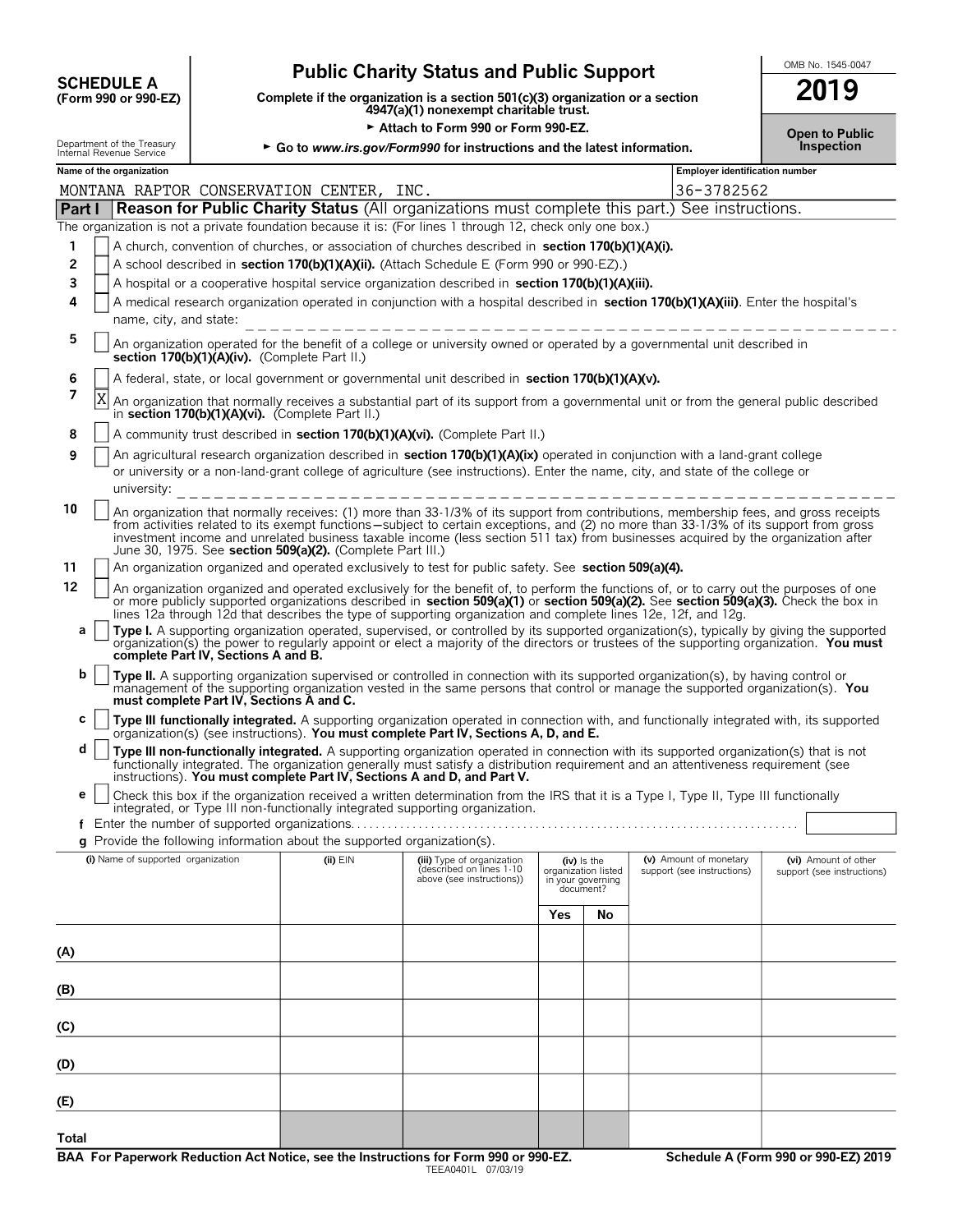#### Schedule A (Form 990 or 990-EZ) 2019 MONTANA RAPTOR CONSERVATION CENTER, INC. 36-3782562 Page **2**

**Part II Support Schedule for Organizations Described in Sections 170(b)(1)(A)(iv) and 170(b)(1)(A)(vi)** (Complete only if you checked the box on line 5, 7, or 8 of Part I or if the organization failed to qualify under Part III. If the organization fails to qualify under the tests listed below, please complete Part III.)

#### **Section A. Public Support**

|              | Calendar year (or fiscal year<br>beginning in) $\rightarrow$                                                                                                                                                                                                                                                                                                                                              | (a) 2015   | (b) 2016 | $(c)$ 2017 | $(d)$ 2018 | $(e)$ 2019      | (f) Total          |  |  |
|--------------|-----------------------------------------------------------------------------------------------------------------------------------------------------------------------------------------------------------------------------------------------------------------------------------------------------------------------------------------------------------------------------------------------------------|------------|----------|------------|------------|-----------------|--------------------|--|--|
| $\mathbf{1}$ | Gifts, grants, contributions, and<br>membership fees received. (Do not<br>include any 'unusual grants.') $\ldots$                                                                                                                                                                                                                                                                                         | 221,396.   | 157,535. | 133,800.   | 237, 323.  | 209,398.        | 959,452.           |  |  |
|              | 2 Tax revenues levied for the<br>organization's benefit and<br>either paid to or expended<br>on its behalf                                                                                                                                                                                                                                                                                                |            |          |            |            |                 | 0.                 |  |  |
|              | 3 The value of services or<br>facilities furnished by a<br>governmental unit to the<br>organization without charge                                                                                                                                                                                                                                                                                        |            |          |            |            |                 | 0.                 |  |  |
|              | 4 Total. Add lines 1 through 3                                                                                                                                                                                                                                                                                                                                                                            | 221,396.   | 157,535. | 133,800.   | 237, 323.  | 209,398.        | 959,452.           |  |  |
| 5.           | The portion of total<br>contributions by each person<br>(other than a governmental<br>unit or publicly supported<br>organization) included on line 1<br>that exceeds 2% of the amount<br>shown on line 11, column (f)                                                                                                                                                                                     |            |          |            |            |                 | 19,181.            |  |  |
|              | 6 Public support. Subtract line 5<br>from line $4$                                                                                                                                                                                                                                                                                                                                                        |            |          |            |            |                 | 940, 271.          |  |  |
|              | <b>Section B. Total Support</b>                                                                                                                                                                                                                                                                                                                                                                           |            |          |            |            |                 |                    |  |  |
|              | Calendar year (or fiscal year<br>beginning in) $\rightarrow$                                                                                                                                                                                                                                                                                                                                              | (a) $2015$ | (b) 2016 | $(c)$ 2017 | $(d)$ 2018 | (e) $2019$      | (f) Total          |  |  |
|              | 7 Amounts from line 4                                                                                                                                                                                                                                                                                                                                                                                     | 221,396.   | 157,535. | 133,800.   | 237, 323.  | 209,398.        | 959, 452.          |  |  |
|              | 8 Gross income from interest,<br>dividends, payments received<br>on securities loans, rents,<br>royalties, and income from<br>$similar$ sources                                                                                                                                                                                                                                                           | 807.       | 2,114.   | 46,325.    | 61,712.    | 32,088.         | 143,046.           |  |  |
| 9            | Net income from unrelated<br>business activities, whether or<br>not the business is regularly<br>carried on                                                                                                                                                                                                                                                                                               |            |          |            |            |                 | $\boldsymbol{0}$ . |  |  |
| 10           | Other income. Do not include<br>gain or loss from the sale of<br>capital assets (Explain in                                                                                                                                                                                                                                                                                                               |            |          |            |            |                 | $0$ .              |  |  |
|              | 11 Total support. Add lines 7                                                                                                                                                                                                                                                                                                                                                                             |            |          |            |            |                 | 1,102,498.         |  |  |
|              |                                                                                                                                                                                                                                                                                                                                                                                                           |            |          |            |            | 12 <sup>°</sup> | 86,679.            |  |  |
|              | 13 First five years. If the Form 990 is for the organization's first, second, third, fourth, or fifth tax year as a section 501(c)(3)                                                                                                                                                                                                                                                                     |            |          |            |            |                 |                    |  |  |
|              | <b>Section C. Computation of Public Support Percentage</b>                                                                                                                                                                                                                                                                                                                                                |            |          |            |            |                 |                    |  |  |
|              |                                                                                                                                                                                                                                                                                                                                                                                                           |            |          |            |            | 14              | 85.29%             |  |  |
|              | - 15<br>74.55%                                                                                                                                                                                                                                                                                                                                                                                            |            |          |            |            |                 |                    |  |  |
|              | 16a 33-1/3% support test-2019. If the organization did not check the box on line 13, and line 14 is 33-1/3% or more, check this box<br> X                                                                                                                                                                                                                                                                 |            |          |            |            |                 |                    |  |  |
|              | b 33-1/3% support test-2018. If the organization did not check a box on line 13 or 16a, and line 15 is 33-1/3% or more, check this box                                                                                                                                                                                                                                                                    |            |          |            |            |                 |                    |  |  |
|              | 17a 10%-facts-and-circumstances test-2019. If the organization did not check a box on line 13, 16a, or 16b, and line 14 is 10%<br>or more, and if the organization meets the 'facts-and-circumstances' test, check this box and stop here. Explain in Part VI how<br>the organization meets the 'facts-and-circumstances' test. The organization qualifies as a publicly supported organization           |            |          |            |            |                 |                    |  |  |
|              | <b>b 10%-facts-and-circumstances test-2018.</b> If the organization did not check a box on line 13, 16a, 16b, or 17a, and line 15 is 10%<br>or more, and if the organization meets the 'facts-and-circumstances' test, check this box and stop here. Explain in Part VI how the<br>organization meets the 'facts-and-circumstances' test. The organization qualifies as a publicly supported organization |            |          |            |            |                 |                    |  |  |
|              | 18 Private foundation. If the organization did not check a box on line 13, 16a, 16b, 17a, or 17b, check this box and see instructions                                                                                                                                                                                                                                                                     |            |          |            |            |                 |                    |  |  |

**BAA Schedule A (Form 990 or 990-EZ) 2019**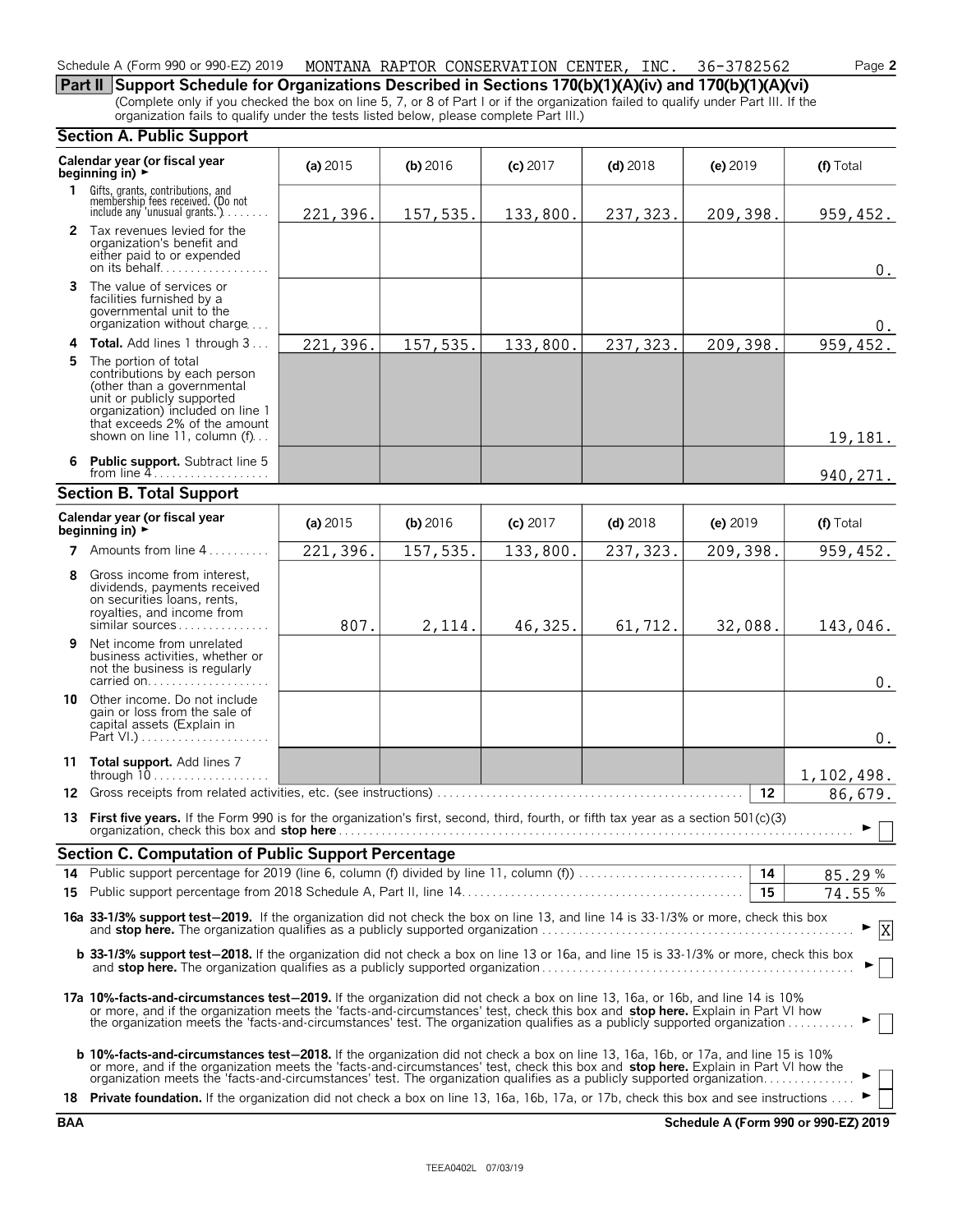#### **Part III Support Schedule for Organizations Described in Section 509(a)(2)**

(Complete only if you checked the box on line 10 of Part I or if the organization failed to qualify under Part II. If the organization fails to qualify under the tests listed below, please complete Part II.)

|            | <b>Section A. Public Support</b>                                                                                                                                                                                                                                               |          |                    |            |            |                                      |           |
|------------|--------------------------------------------------------------------------------------------------------------------------------------------------------------------------------------------------------------------------------------------------------------------------------|----------|--------------------|------------|------------|--------------------------------------|-----------|
|            | Calendar year (or fiscal year beginning in) $\blacktriangleright$<br>1 Gifts, grants, contributions, and membership fees<br>received. (Do not include                                                                                                                          | (a) 2015 | (b) 2016           | $(c)$ 2017 | $(d)$ 2018 | (e) 2019                             | (f) Total |
|            | any 'unusual grants.')<br><b>2</b> Gross receipts from admissions,<br>merchandise sold or services<br>performed, or facilities<br>furnished in any activity that is<br>related to the organization's<br>$tax\text{-}exempt$ purpose                                            |          |                    |            |            |                                      |           |
| 3          | Gross receipts from activities<br>that are not an unrelated trade<br>or business under section 513.                                                                                                                                                                            |          |                    |            |            |                                      |           |
| 4          | Tax revenues levied for the<br>organization's benefit and<br>either paid to or expended on<br>its behalf                                                                                                                                                                       |          |                    |            |            |                                      |           |
| 5          | The value of services or<br>facilities furnished by a<br>governmental unit to the<br>organization without charge                                                                                                                                                               |          |                    |            |            |                                      |           |
|            | <b>6 Total.</b> Add lines 1 through 5<br><b>7a</b> Amounts included on lines 1,<br>2, and 3 received from<br>disqualified persons                                                                                                                                              |          |                    |            |            |                                      |           |
|            | <b>b</b> Amounts included on lines 2<br>and 3 received from other than<br>disqualified persons that<br>exceed the greater of \$5,000 or<br>1% of the amount on line 13                                                                                                         |          |                    |            |            |                                      |           |
|            | c Add lines 7a and $7b$                                                                                                                                                                                                                                                        |          |                    |            |            |                                      |           |
|            | <b>Public support.</b> (Subtract line<br>7c from line 6.).                                                                                                                                                                                                                     |          |                    |            |            |                                      |           |
|            | <b>Section B. Total Support</b>                                                                                                                                                                                                                                                |          |                    |            |            |                                      |           |
|            | Calendar year (or fiscal year beginning in) $\blacktriangleright$                                                                                                                                                                                                              | (a) 2015 | (b) $2016$         | $(c)$ 2017 | $(d)$ 2018 | $(e)$ 2019                           | (f) Total |
|            | <b>9</b> Amounts from line $6 \ldots \ldots$                                                                                                                                                                                                                                   |          |                    |            |            |                                      |           |
|            | <b>10a</b> Gross income from interest, dividends,<br>payments received on securities loans,<br>rents, royalties, and income from<br>$similar$ sources<br><b>b</b> Unrelated business taxable<br>income (less section 511                                                       |          |                    |            |            |                                      |           |
|            | taxes) from businesses<br>acquired after June 30, 1975<br>c Add lines 10a and 10b                                                                                                                                                                                              |          |                    |            |            |                                      |           |
| 11         | Net income from unrelated business<br>activities not included in line 10b,<br>whether or not the business is<br>regularly carried on                                                                                                                                           |          |                    |            |            |                                      |           |
|            | 12 Other income. Do not include<br>gain or loss from the sale of<br>capital assets (Explain in                                                                                                                                                                                 |          |                    |            |            |                                      |           |
|            | 13 Total support. (Add lines 9,<br>10c, 11, and 12.)                                                                                                                                                                                                                           |          |                    |            |            |                                      |           |
|            | 14 First five years. If the Form 990 is for the organization's first, second, third, fourth, or fifth tax year as a section 501(c)(3)<br>organization, check this box and stop here.                                                                                           |          |                    |            |            |                                      |           |
|            | Section C. Computation of Public Support Percentage                                                                                                                                                                                                                            |          |                    |            |            |                                      |           |
| 15         | Public support percentage for 2019 (line 8, column (f), divided by line 13, column (f)                                                                                                                                                                                         |          |                    |            |            | 15                                   | နွ        |
| 16         |                                                                                                                                                                                                                                                                                |          |                    |            |            | 16                                   | ್ಠಿ       |
|            | Section D. Computation of Investment Income Percentage                                                                                                                                                                                                                         |          |                    |            |            |                                      |           |
| 17         | Investment income percentage for 2019 (line 10c, column (f), divided by line 13, column (f))                                                                                                                                                                                   |          |                    |            |            | 17                                   | %         |
| 18         |                                                                                                                                                                                                                                                                                |          |                    |            |            | 18                                   | ४         |
|            | 19a 33-1/3% support tests-2019. If the organization did not check the box on line 14, and line 15 is more than 33-1/3%, and line 17<br>is not more than 33-1/3%, check this box and stop here. The organization qualifies as a publicly supported organization                 |          |                    |            |            |                                      |           |
|            | <b>b</b> 33-1/3% support tests-2018. If the organization did not check a box on line 14 or line 19a, and line 16 is more than 33-1/3%, and<br>line 18 is not more than 33-1/3%, check this box and stop here. The organization qualifies as a publicly supported organization. |          |                    |            |            |                                      |           |
| 20         | <b>Private foundation.</b> If the organization did not check a box on line 14, 19a, or 19b, check this box and see instructions.                                                                                                                                               |          |                    |            |            |                                      |           |
| <b>BAA</b> |                                                                                                                                                                                                                                                                                |          | TEEA0403L 07/03/19 |            |            | Schedule A (Form 990 or 990-EZ) 2019 |           |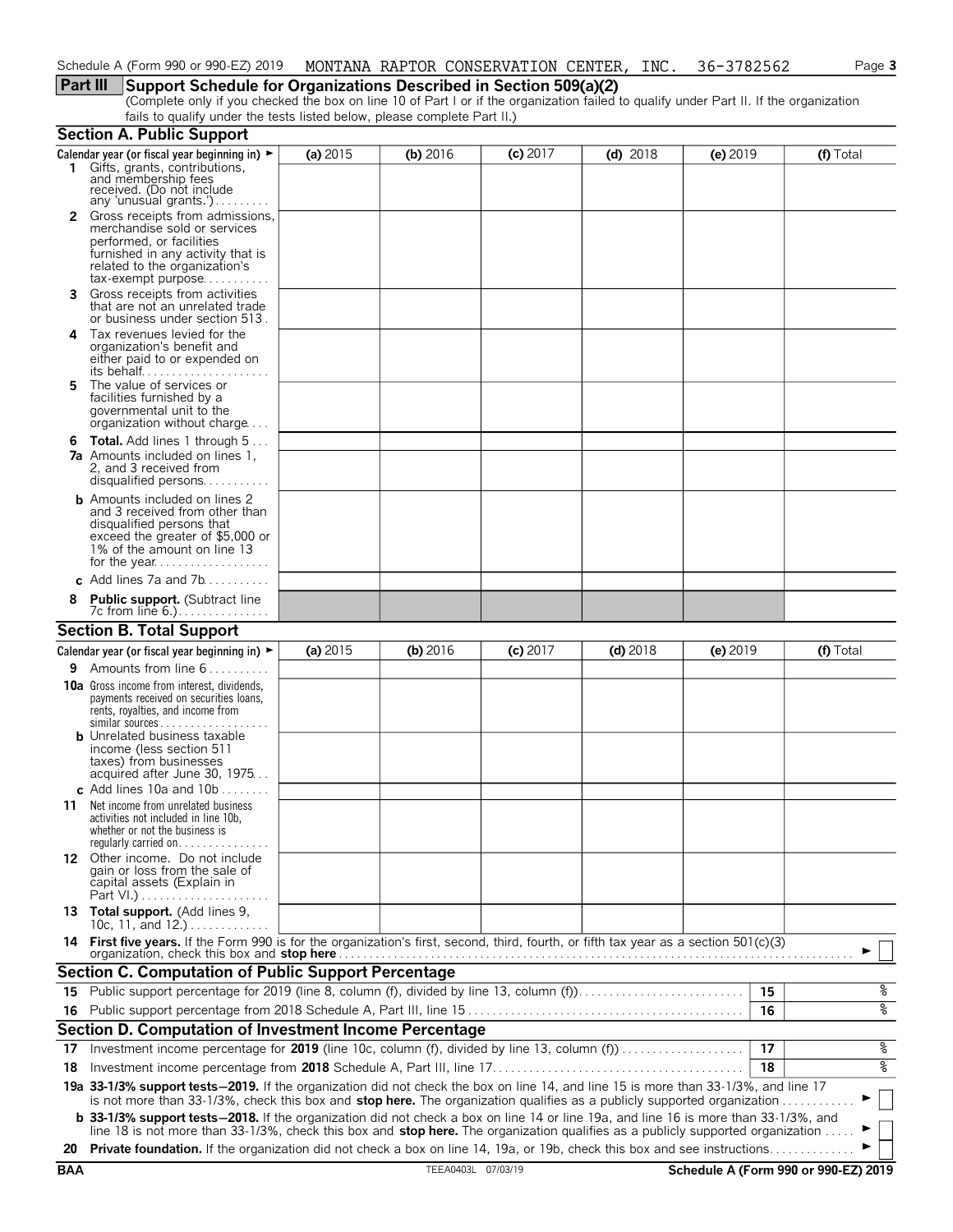### **Part IV Supporting Organizations**

(Complete only if you checked a box in line 12 on Part I. If you checked 12a of Part I, complete Sections A and B. If you checked 12b of Part I, complete Sections A and C. If you checked 12c of Part I, complete Sections A, D, and E. If you checked 12d of Part I, complete Sections A and D, and complete Part V.)

#### **Section A. All Supporting Organizations**

|     |                                                                                                                                                                                                                                                                                                                                                                                                                                                                                                |                | <b>Yes</b> | No |  |  |
|-----|------------------------------------------------------------------------------------------------------------------------------------------------------------------------------------------------------------------------------------------------------------------------------------------------------------------------------------------------------------------------------------------------------------------------------------------------------------------------------------------------|----------------|------------|----|--|--|
|     | 1 Are all of the organization's supported organizations listed by name in the organization's governing documents?<br>If 'No,' describe in Part VI how the supported organizations are designated. If designated by class or purpose, describe<br>the designation. If historic and continuing relationship, explain.                                                                                                                                                                            | 1              |            |    |  |  |
|     | 2 Did the organization have any supported organization that does not have an IRS determination of status under section<br>509(a)(1) or (2)? If 'Yes,' explain in <b>Part VI</b> how the organization determined that the supported organization was<br>described in section $509(a)(1)$ or (2).                                                                                                                                                                                                | $\overline{2}$ |            |    |  |  |
|     | <b>3a</b> Did the organization have a supported organization described in section $501(c)(4)$ , (5), or (6)? If 'Yes,' answer (b)<br>and (c) below.                                                                                                                                                                                                                                                                                                                                            | За             |            |    |  |  |
|     | <b>b</b> Did the organization confirm that each supported organization qualified under section 501(c)(4), (5), or (6) and<br>satisfied the public support tests under section 509(a)(2)? If 'Yes,' describe in Part VI when and how the organization<br>made the determination.                                                                                                                                                                                                                | 3b             |            |    |  |  |
|     | c Did the organization ensure that all support to such organizations was used exclusively for section $170(c)(2)(B)$<br>purposes? If 'Yes,' explain in Part VI what controls the organization put in place to ensure such use.                                                                                                                                                                                                                                                                 | Зc             |            |    |  |  |
|     | 4a Was any supported organization not organized in the United States ('foreign supported organization')? If 'Yes' and<br>if you checked 12a or 12b in Part I, answer (b) and (c) below.                                                                                                                                                                                                                                                                                                        | 4a             |            |    |  |  |
|     | <b>b</b> Did the organization have ultimate control and discretion in deciding whether to make grants to the foreign supported<br>organization? If 'Yes,' describe in Part VI how the organization had such control and discretion despite being controlled<br>or supervised by or in connection with its supported organizations.                                                                                                                                                             | 4b             |            |    |  |  |
|     | c Did the organization support any foreign supported organization that does not have an IRS determination under<br>sections 501(c)(3) and 509(a)(1) or (2)? If 'Yes,' explain in <b>Part VI</b> what controls the organization used to ensure that<br>all support to the foreign supported organization was used exclusively for section $170(c)(2)(B)$ purposes.                                                                                                                              | 4с             |            |    |  |  |
|     | 5a Did the organization add, substitute, or remove any supported organizations during the tax year? If 'Yes,' answer (b)<br>and (c) below (if applicable). Also, provide detail in Part VI, including (i) the names and EIN numbers of the supported<br>organizations added, substituted, or removed; (ii) the reasons for each such action; (iii) the authority under the<br>organization's organizing document authorizing such action; and (iv) how the action was accomplished (such as by |                |            |    |  |  |
|     | amendment to the organizing document).                                                                                                                                                                                                                                                                                                                                                                                                                                                         |                |            |    |  |  |
|     | <b>b</b> Type I or Type II only. Was any added or substituted supported organization part of a class already designated in the<br>organization's organizing document?                                                                                                                                                                                                                                                                                                                          | 5b             |            |    |  |  |
|     | c Substitutions only. Was the substitution the result of an event beyond the organization's control?                                                                                                                                                                                                                                                                                                                                                                                           | 5c             |            |    |  |  |
|     | 6 Did the organization provide support (whether in the form of grants or the provision of services or facilities) to<br>anyone other than (i) its supported organizations, (ii) individuals that are part of the charitable class benefited by one<br>or more of its supported organizations, or (iii) other supporting organizations that also support or benefit one or more of<br>the filing organization's supported organizations? If 'Yes,' provide detail in Part VI.                   | 6              |            |    |  |  |
|     | 7 Did the organization provide a grant, loan, compensation, or other similar payment to a substantial contributor<br>(as defined in section $4958(c)(3)(C)$ ), a family member of a substantial contributor, or a 35% controlled entity with<br>regard to a substantial contributor? If 'Yes,' complete Part I of Schedule L (Form 990 or 990-EZ).                                                                                                                                             | 7              |            |    |  |  |
| 8   | Did the organization make a loan to a disqualified person (as defined in section 4958) not described in line 7? If 'Yes,'<br>complete Part I of Schedule L (Form 990 or 990-EZ).                                                                                                                                                                                                                                                                                                               | 8              |            |    |  |  |
|     | 9a Was the organization controlled directly or indirectly at any time during the tax year by one or more disqualified persons<br>as defined in section 4946 (other than foundation managers and organizations described in section 509(a)(1) or (2))?<br>If 'Yes,' provide detail in Part VI.                                                                                                                                                                                                  | 9a             |            |    |  |  |
|     | <b>b</b> Did one or more disqualified persons (as defined in line 9a) hold a controlling interest in any entity in which the<br>supporting organization had an interest? If 'Yes,' provide detail in <b>Part VI</b> .                                                                                                                                                                                                                                                                          | 9b             |            |    |  |  |
|     | c Did a disqualified person (as defined in line 9a) have an ownership interest in, or derive any personal benefit from,<br>assets in which the supporting organization also had an interest? If 'Yes,' provide detail in Part VI.                                                                                                                                                                                                                                                              | 9с             |            |    |  |  |
|     | 10a Was the organization subject to the excess business holdings rules of section 4943 because of section 4943(f) (regarding<br>certain Type II supporting organizations, and all Type III non-functionally integrated supporting organizations)? If Yes,<br>answer 10b below.                                                                                                                                                                                                                 | 10a            |            |    |  |  |
|     | <b>b</b> Did the organization have any excess business holdings in the tax year? (Use Schedule C, Form 4720, to determine<br>whether the organization had excess business holdings.)                                                                                                                                                                                                                                                                                                           | 10b            |            |    |  |  |
| BAA | Schedule A (Form 990 or 990-EZ) 2019<br>TEEA0404L 07/03/19                                                                                                                                                                                                                                                                                                                                                                                                                                     |                |            |    |  |  |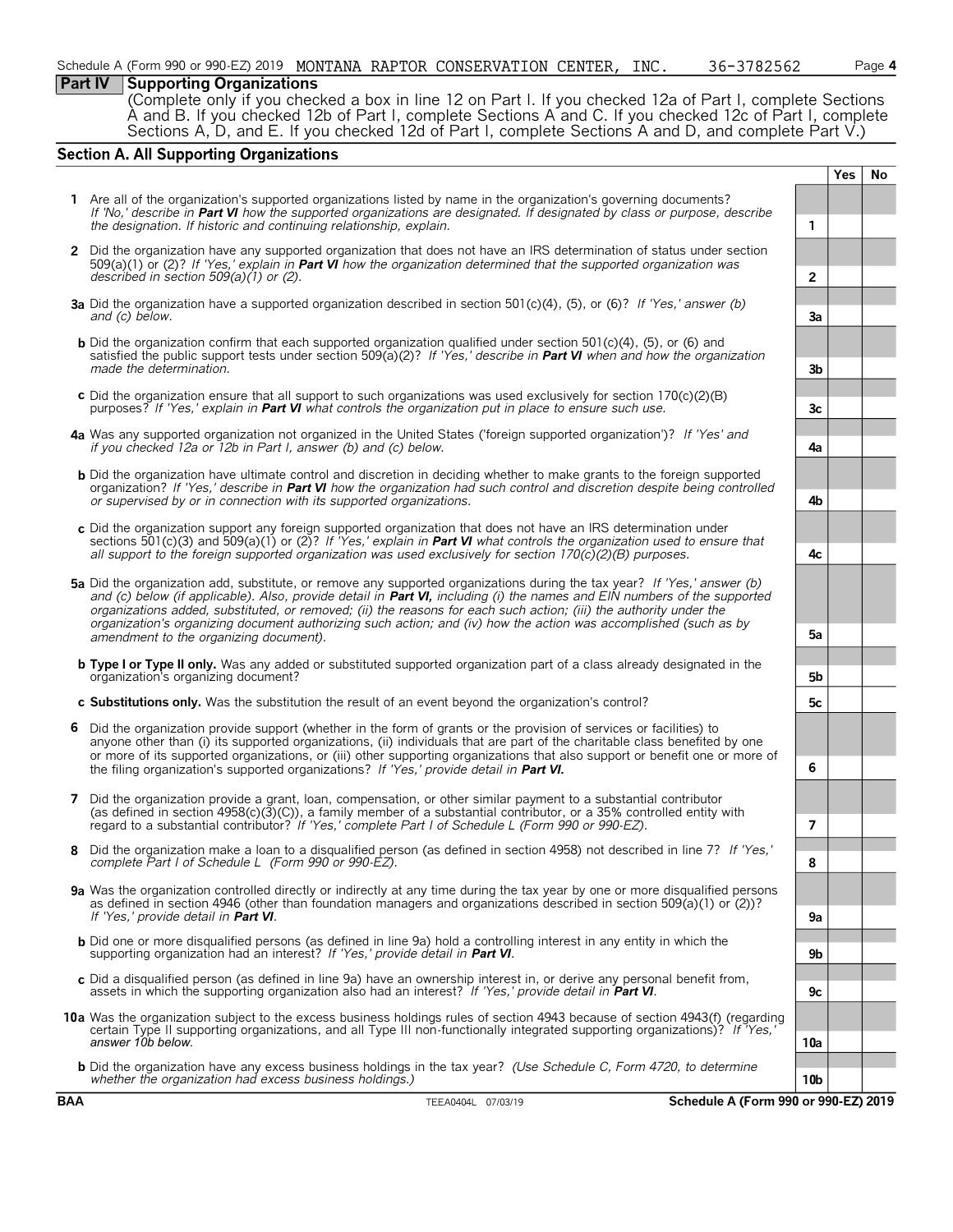#### Schedule A (Form 990 or 990-EZ) 2019 MONTANA RAPTOR CONSERVATION CENTER, INC. 36-3782562 Page 5 **Part IV Supporting Organizations** *(continued)*

| 62 | Pa |
|----|----|
|    |    |

**Yes No**

**Yes No**

|                                                                                                                           |                 | Yes | No |
|---------------------------------------------------------------------------------------------------------------------------|-----------------|-----|----|
| 11 Has the organization accepted a gift or contribution from any of the following persons?                                |                 |     |    |
| a A person who directly or indirectly controls, either alone or together with persons described in (b) and (c) below, the |                 |     |    |
| governing body of a supported organization?                                                                               | 11a             |     |    |
| <b>b</b> A family member of a person described in (a) above?                                                              | 11 <sub>b</sub> |     |    |
| c A 35% controlled entity of a person described in (a) or (b) above? If 'Yes' to a, b, or c, provide detail in Part VI.   | 11c             |     |    |

#### **Section B. Type I Supporting Organizations**

- **1** Did the directors, trustees, or membership of one or more supported organizations have the power to regularly appoint or elect at least a majority of the organization's directors or trustees at all times during the tax year? *If 'No,' describe in Part VI how the supported organization(s) effectively operated, supervised, or controlled the organization's activities. If the organization had more than one supported organization, describe how the powers to appoint and/or remove directors or trustees were allocated among the supported organizations and what conditions or restrictions, if any, applied to such powers during the tax* year. **1**
- **2** Did the organization operate for the benefit of any supported organization other than the supported organization(s) that operated, supervised, or controlled the supporting organization? *If 'Yes,' explain in Part VI how providing such benefit carried out the purposes of the supported organization(s) that operated, supervised, or controlled the supporting organization.* **2**

#### **Section C. Type II Supporting Organizations**

| Were a majority of the organization's directors or trustees during the tax year also a majority of the directors or trustees<br>of each of the organization's supported organization(s)? If 'No,' describe in <b>Part VI</b> how control or management of the |                                                                                                                  | Tesi | - IVO |
|---------------------------------------------------------------------------------------------------------------------------------------------------------------------------------------------------------------------------------------------------------------|------------------------------------------------------------------------------------------------------------------|------|-------|
|                                                                                                                                                                                                                                                               |                                                                                                                  |      |       |
|                                                                                                                                                                                                                                                               | supporting organization was vested in the same persons that controlled or managed the supported organization(s). |      |       |

#### **Section D. All Type III Supporting Organizations**

|                                                                                                                                                                                                                                                                                                                                                                      |  | res |  |  |  |
|----------------------------------------------------------------------------------------------------------------------------------------------------------------------------------------------------------------------------------------------------------------------------------------------------------------------------------------------------------------------|--|-----|--|--|--|
| 1 Did the organization provide to each of its supported organizations, by the last day of the fifth month of the<br>organization's tax year, (i) a written notice describing the type and amount of support provided during the prior tax<br>year, (ii) a copy of the Form 990 that was most recently filed as of the date of notification, and (iii) copies of the  |  |     |  |  |  |
| organization's governing documents in effect on the date of notification, to the extent not previously provided?                                                                                                                                                                                                                                                     |  |     |  |  |  |
| 2 Were any of the organization's officers, directors, or trustees either (i) appointed or elected by the supported                                                                                                                                                                                                                                                   |  |     |  |  |  |
| organization(s) or (ii) serving on the governing body of a supported organization? If No, explain in <b>Part VI</b> how<br>the organization maintained a close and continuous working relationship with the supported organization(s).                                                                                                                               |  |     |  |  |  |
| 3 By reason of the relationship described in (2), did the organization's supported organizations have a significant<br>voice in the organization's investment policies and in directing the use of the organization's income or assets at<br>all times during the tax year? If 'Yes,' describe in Part VI the role the organization's supported organizations played |  |     |  |  |  |
| in this regard.                                                                                                                                                                                                                                                                                                                                                      |  |     |  |  |  |

#### **Section E. Type III Functionally Integrated Supporting Organizations**

- **1** *Check the box next to the method that the organization used to satisfy the Integral Part Test during the year (see instructions).*
- **a** The organization satisfied the Activities Test. *Complete line 2 below.*
- **b** The organization is the parent of each of its supported organizations. *Complete line 3 below.*
- **c** The organization supported a governmental entity. *Describe in Part VI how you supported a government entity (see instructions).*

#### **2** Activities Test. **Answer (a) and (b) below. Yes No**

- **a** Did substantially all of the organization's activities during the tax year directly further the exempt purposes of the supported organization(s) to which the organization was responsive? *If 'Yes,' then in Part VI identify those supported organizations and explain how these activities directly furthered their exempt purposes, how the organization was responsive to those supported organizations, and how the organization determined that these activities constituted substantially all of its activities.* **2a**
- **b** Did the activities described in (a) constitute activities that, but for the organization's involvement, one or more of the organization's supported organization(s) would have been engaged in? *If 'Yes,' explain in Part VI the reasons for the organization's position that its supported organization(s) would have engaged in these activities but for the organization's involvement.* **2b**
- **3** Parent of Supported Organizations. *Answer (a) and (b) below.*
- **a** Did the organization have the power to regularly appoint or elect a majority of the officers, directors, or trustees of each of the supported organizations? *Provide details in Part VI.* **3a**
- **b** Did the organization exercise a substantial degree of direction over the policies, programs, and activities of each of its supported organizations? *If 'Yes,' describe in Part VI the role played by the organization in this regard.* **3b**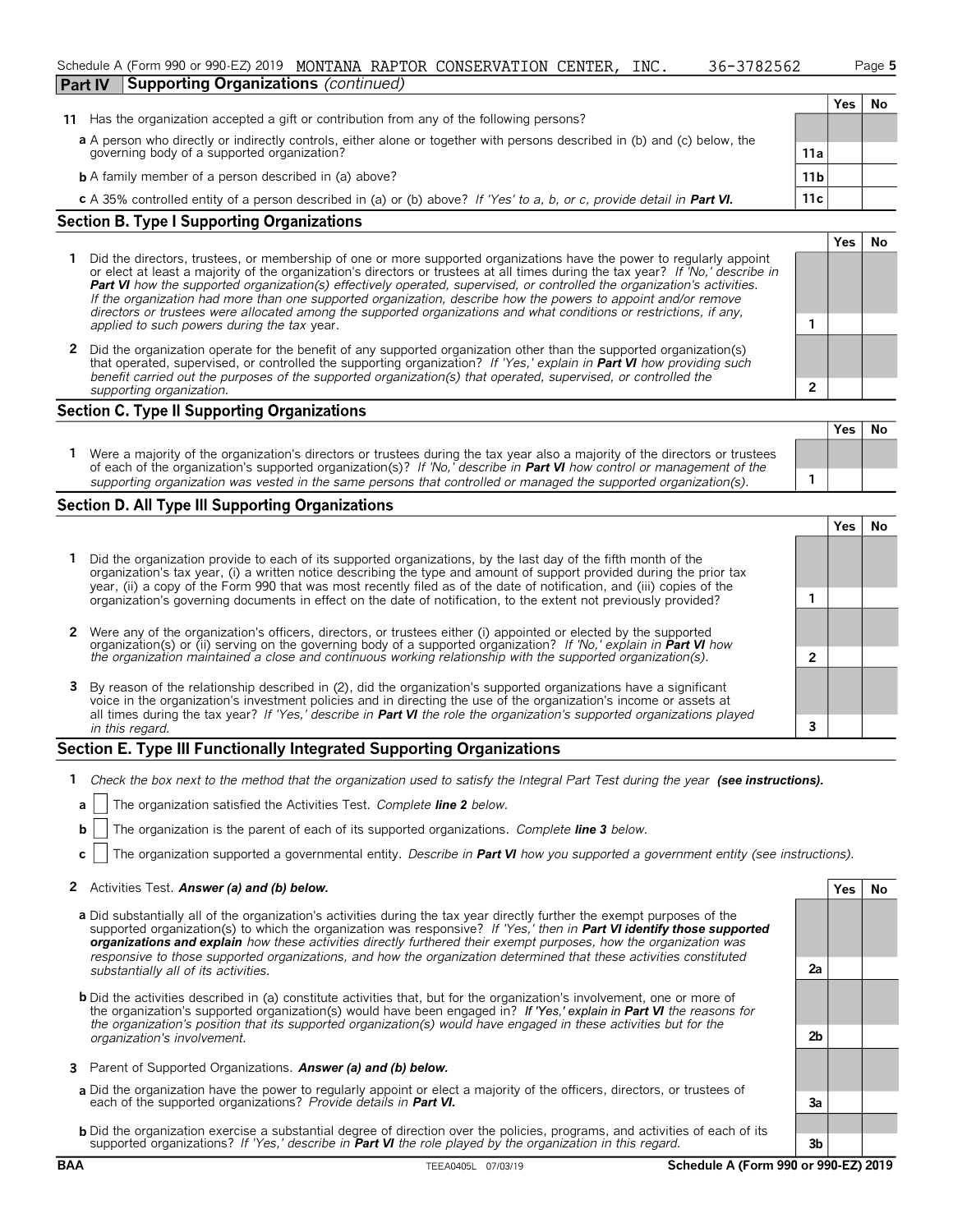| <b>Part V</b> | Type III Non-Functionally Integrated 509(a)(3) Supporting Organizations                                                                                                                                                                                       |                |                |                                |  |  |  |  |  |  |
|---------------|---------------------------------------------------------------------------------------------------------------------------------------------------------------------------------------------------------------------------------------------------------------|----------------|----------------|--------------------------------|--|--|--|--|--|--|
| 1             | Check here if the organization satisfied the Integral Part Test as a qualifying trust on Nov. 20, 1970 (explain in Part VI). See<br>instructions. All other Type III non-functionally integrated supporting organizations must complete Sections A through E. |                |                |                                |  |  |  |  |  |  |
|               | <b>Section A - Adjusted Net Income</b>                                                                                                                                                                                                                        |                | (A) Prior Year | (B) Current Year<br>(optional) |  |  |  |  |  |  |
| 1.            | Net short-term capital gain                                                                                                                                                                                                                                   | 1              |                |                                |  |  |  |  |  |  |
| 2             | Recoveries of prior-year distributions                                                                                                                                                                                                                        | $\overline{2}$ |                |                                |  |  |  |  |  |  |
| 3             | Other gross income (see instructions)                                                                                                                                                                                                                         | 3              |                |                                |  |  |  |  |  |  |
| 4             | Add lines 1 through 3.                                                                                                                                                                                                                                        | 4              |                |                                |  |  |  |  |  |  |
| 5.            | Depreciation and depletion                                                                                                                                                                                                                                    | 5              |                |                                |  |  |  |  |  |  |
| 6             | Portion of operating expenses paid or incurred for production or collection of gross<br>income or for management, conservation, or maintenance of property held for<br>production of income (see instructions)                                                | 6              |                |                                |  |  |  |  |  |  |
|               | 7 Other expenses (see instructions)                                                                                                                                                                                                                           | $\overline{7}$ |                |                                |  |  |  |  |  |  |
| 8             | Adjusted Net Income (subtract lines 5, 6, and 7 from line 4)                                                                                                                                                                                                  | 8              |                |                                |  |  |  |  |  |  |
|               | <b>Section B - Minimum Asset Amount</b>                                                                                                                                                                                                                       |                | (A) Prior Year | (B) Current Year<br>(optional) |  |  |  |  |  |  |
| 1.            | Aggregate fair market value of all non-exempt-use assets (see instructions for short<br>tax year or assets held for part of year):                                                                                                                            |                |                |                                |  |  |  |  |  |  |
|               | a Average monthly value of securities                                                                                                                                                                                                                         | 1a             |                |                                |  |  |  |  |  |  |
|               | <b>b</b> Average monthly cash balances                                                                                                                                                                                                                        | 1b             |                |                                |  |  |  |  |  |  |
|               | c Fair market value of other non-exempt-use assets                                                                                                                                                                                                            | 1c             |                |                                |  |  |  |  |  |  |
|               | <b>d Total</b> (add lines 1a, 1b, and 1c)                                                                                                                                                                                                                     | 1d             |                |                                |  |  |  |  |  |  |
|               | e Discount claimed for blockage or other<br>factors (explain in detail in Part VI):                                                                                                                                                                           |                |                |                                |  |  |  |  |  |  |
|               | 2 Acquisition indebtedness applicable to non-exempt-use assets                                                                                                                                                                                                | $\overline{2}$ |                |                                |  |  |  |  |  |  |
| 3             | Subtract line 2 from line 1d.                                                                                                                                                                                                                                 | 3              |                |                                |  |  |  |  |  |  |
| 4             | Cash deemed held for exempt use. Enter 1-1/2% of line 3 (for greater amount,<br>see instructions).                                                                                                                                                            | 4              |                |                                |  |  |  |  |  |  |
| 5             | Net value of non-exempt-use assets (subtract line 4 from line 3)                                                                                                                                                                                              | 5              |                |                                |  |  |  |  |  |  |
| 6             | Multiply line 5 by .035.                                                                                                                                                                                                                                      | 6              |                |                                |  |  |  |  |  |  |
| 7             | Recoveries of prior-year distributions                                                                                                                                                                                                                        | $\overline{7}$ |                |                                |  |  |  |  |  |  |
| 8             | Minimum Asset Amount (add line 7 to line 6)                                                                                                                                                                                                                   | 8              |                |                                |  |  |  |  |  |  |
|               | Section C - Distributable Amount                                                                                                                                                                                                                              |                |                | <b>Current Year</b>            |  |  |  |  |  |  |
| 1.            | Adjusted net income for prior year (from Section A, line 8, Column A)                                                                                                                                                                                         | 1              |                |                                |  |  |  |  |  |  |
| 2             | Enter 85% of line 1.                                                                                                                                                                                                                                          | 2              |                |                                |  |  |  |  |  |  |
| 3.            | Minimum asset amount for prior year (from Section B, line 8, Column A)                                                                                                                                                                                        | 3              |                |                                |  |  |  |  |  |  |
| 4             | Enter greater of line 2 or line 3.                                                                                                                                                                                                                            | 4              |                |                                |  |  |  |  |  |  |
| 5.            | Income tax imposed in prior year                                                                                                                                                                                                                              | 5              |                |                                |  |  |  |  |  |  |
| 6             | <b>Distributable Amount.</b> Subtract line 5 from line 4, unless subject to emergency<br>temporary reduction (see instructions).                                                                                                                              | 6              |                |                                |  |  |  |  |  |  |
|               |                                                                                                                                                                                                                                                               |                |                |                                |  |  |  |  |  |  |

Schedule A (Form 990 or 990-EZ) 2019 MONTANA RAPTOR CONSERVATION CENTER, INC. 36-3782562 Page 6

**7**  $\parallel$  Check here if the current year is the organization's first as a non-functionally integrated Type III supporting organization (see instructions).

**BAA Schedule A (Form 990 or 990-EZ) 2019**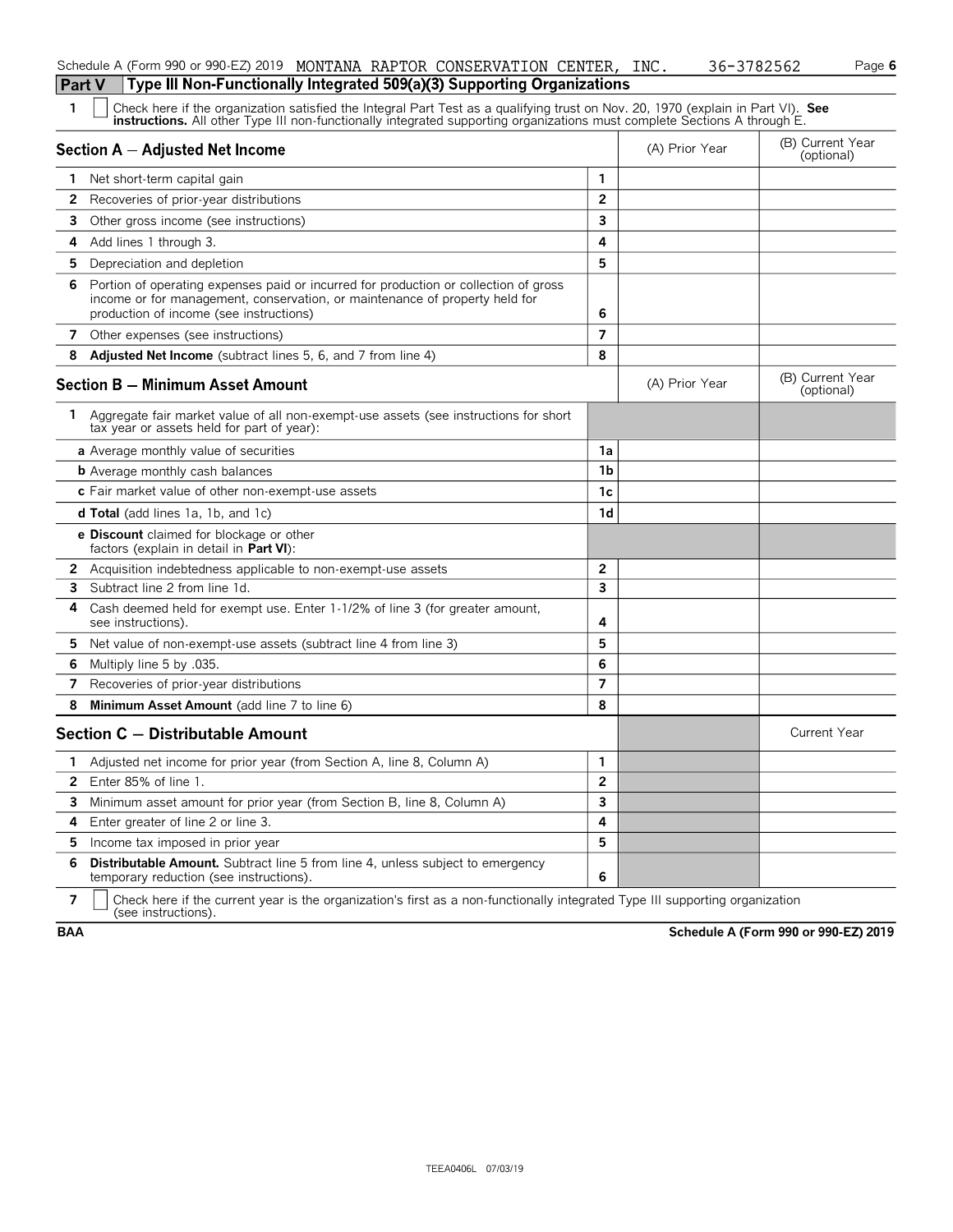#### Schedule A (Form 990 or 990-EZ) 2019 MONTANA RAPTOR CONSERVATION CENTER,INC. 36-3782562 Page **7** MONTANA RAPTOR CONSERVATION CENTER, INC. 36-3782562

| Part V | Type III Non-Functionally Integrated 509(a)(3) Supporting Organizations (continued)                                                                                           |                                              |                                       |                                                         |
|--------|-------------------------------------------------------------------------------------------------------------------------------------------------------------------------------|----------------------------------------------|---------------------------------------|---------------------------------------------------------|
|        | <b>Section D - Distributions</b>                                                                                                                                              |                                              |                                       | <b>Current Year</b>                                     |
| 1.     | Amounts paid to supported organizations to accomplish exempt purposes                                                                                                         |                                              |                                       |                                                         |
|        | 2 Amounts paid to perform activity that directly furthers exempt purposes of supported organizations,<br>in excess of income from activity                                    |                                              |                                       |                                                         |
| 3      | Administrative expenses paid to accomplish exempt purposes of supported organizations                                                                                         |                                              |                                       |                                                         |
| 4      | Amounts paid to acquire exempt-use assets                                                                                                                                     |                                              |                                       |                                                         |
| 5.     | Qualified set-aside amounts (prior IRS approval required)                                                                                                                     |                                              |                                       |                                                         |
| 6      | Other distributions (describe in Part VI). See instructions.                                                                                                                  |                                              |                                       |                                                         |
| 7      | Total annual distributions. Add lines 1 through 6.                                                                                                                            |                                              |                                       |                                                         |
| 8      | Distributions to attentive supported organizations to which the organization is responsive (provide details<br>in Part VI). See instructions.                                 |                                              |                                       |                                                         |
| 9      | Distributable amount for 2019 from Section C, line 6                                                                                                                          |                                              |                                       |                                                         |
| 10     | Line 8 amount divided by line 9 amount                                                                                                                                        |                                              |                                       |                                                         |
|        | <b>Section E - Distribution Allocations (see instructions)</b>                                                                                                                | (i)<br><b>Excess</b><br><b>Distributions</b> | (i)<br>Underdistributions<br>Pre-2019 | (iii)<br><b>Distributable</b><br><b>Amount for 2019</b> |
| 1.     | Distributable amount for 2019 from Section C, line 6                                                                                                                          |                                              |                                       |                                                         |
|        | 2 Underdistributions, if any, for years prior to 2019 (reasonable<br>cause required - explain in Part VI). See instructions.                                                  |                                              |                                       |                                                         |
|        | 3 Excess distributions carryover, if any, to 2019                                                                                                                             |                                              |                                       |                                                         |
|        | a From 2014                                                                                                                                                                   |                                              |                                       |                                                         |
|        | <b>b</b> From 2015                                                                                                                                                            |                                              |                                       |                                                         |
|        | <b>c</b> From 2016                                                                                                                                                            |                                              |                                       |                                                         |
|        | <b>d</b> From 2017                                                                                                                                                            |                                              |                                       |                                                         |
|        | <b>e</b> From $2018$                                                                                                                                                          |                                              |                                       |                                                         |
|        | f Total of lines 3a through e                                                                                                                                                 |                                              |                                       |                                                         |
|        | <b>g</b> Applied to underdistributions of prior years                                                                                                                         |                                              |                                       |                                                         |
|        | <b>h</b> Applied to 2019 distributable amount                                                                                                                                 |                                              |                                       |                                                         |
|        | i Carryover from 2014 not applied (see instructions)                                                                                                                          |                                              |                                       |                                                         |
|        | j Remainder. Subtract lines 3g, 3h, and 3i from 3f.                                                                                                                           |                                              |                                       |                                                         |
|        | 4 Distributions for 2019 from Section D.<br>\$<br>line $7:$                                                                                                                   |                                              |                                       |                                                         |
|        | a Applied to underdistributions of prior years                                                                                                                                |                                              |                                       |                                                         |
|        | <b>b</b> Applied to 2019 distributable amount                                                                                                                                 |                                              |                                       |                                                         |
|        | c Remainder. Subtract lines 4a and 4b from 4.                                                                                                                                 |                                              |                                       |                                                         |
| 5.     | Remaining underdistributions for years prior to 2019, if any.<br>Subtract lines 3g and 4a from line 2. For result greater than<br>zero, explain in Part VI. See instructions. |                                              |                                       |                                                         |
| 6      | Remaining underdistributions for 2019. Subtract lines 3h and 4b<br>from line 1. For result greater than zero, explain in Part VI. See<br>instructions.                        |                                              |                                       |                                                         |
|        | 7 Excess distributions carryover to 2020. Add lines 3j and 4c.                                                                                                                |                                              |                                       |                                                         |
|        | 8 Breakdown of line 7:                                                                                                                                                        |                                              |                                       |                                                         |
|        | a Excess from 2015                                                                                                                                                            |                                              |                                       |                                                         |
|        | <b>b</b> Excess from $2016$                                                                                                                                                   |                                              |                                       |                                                         |
|        | $c$ Excess from 2017                                                                                                                                                          |                                              |                                       |                                                         |
|        | $d$ Excess from 2018                                                                                                                                                          |                                              |                                       |                                                         |
|        | <b>e</b> Excess from 2019                                                                                                                                                     |                                              |                                       |                                                         |

**BAA Schedule A (Form 990 or 990-EZ) 2019**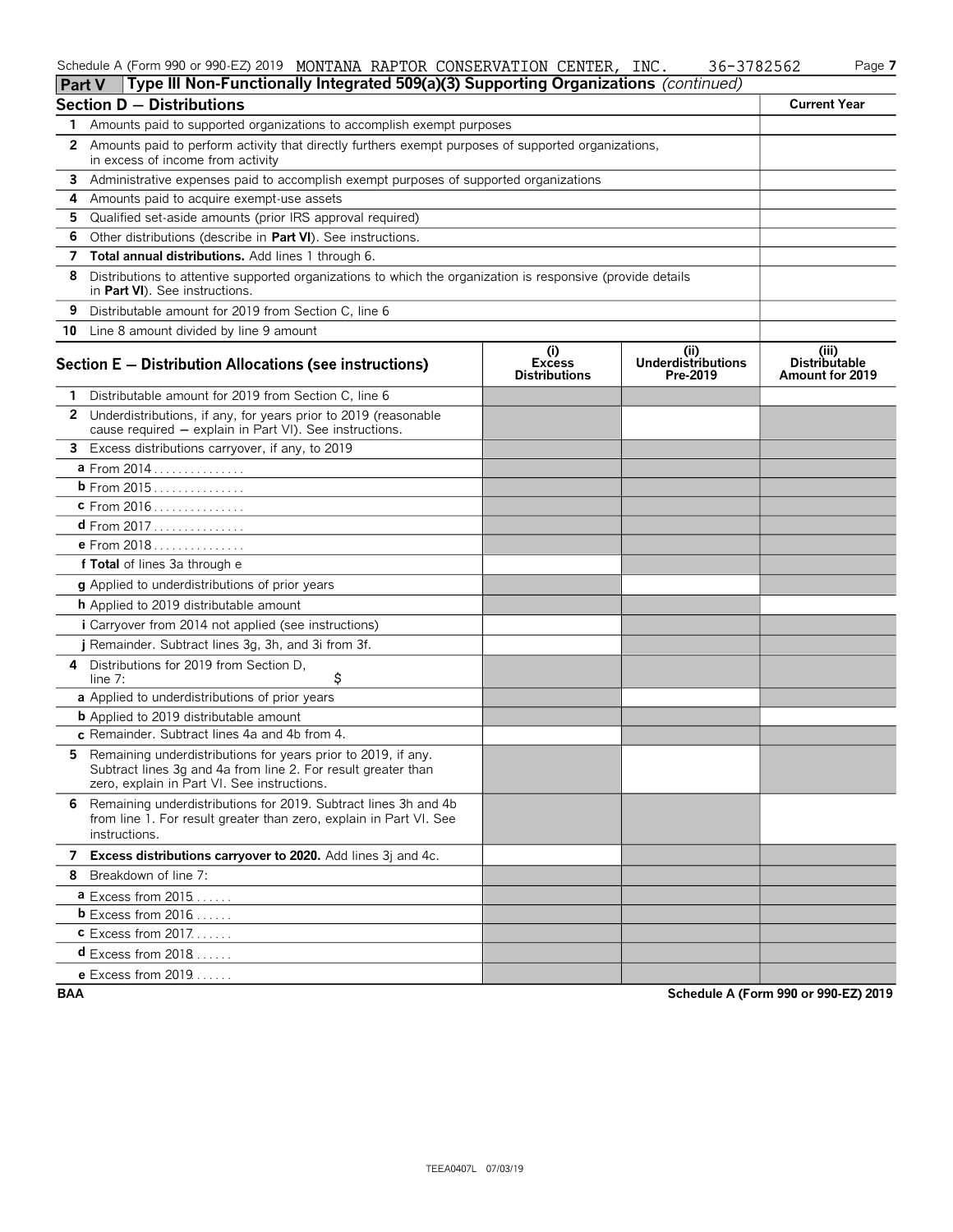|                | Schedule A (Form 990 or 990-EZ) 2019                                                                                                                                                                                           |  | MONTANA RAPTOR CONSERVATION CENTER, INC. 36-3782562 |  | Page 8 |
|----------------|--------------------------------------------------------------------------------------------------------------------------------------------------------------------------------------------------------------------------------|--|-----------------------------------------------------|--|--------|
| <b>Part VI</b> | Supplemental Information. Provide the explanations required by Part II, line 10; Part II, line 17a or 17b; Part III, line 12; Part IV, Section A, lines 1, 2, 3b, 3c, 4b, 4c, 5a, 6, 9a, 9b, 9c, 11a, 11b, and 1: Part IV, Sec |  |                                                     |  |        |
|                |                                                                                                                                                                                                                                |  |                                                     |  |        |
|                | Part IV, Section D, lines 2 and 3; Part IV, Section E, lines 1c, 2a, 2b, 3a, and 3b; Part V, line 1; Part V, Section B, line 1e; Part V,                                                                                       |  |                                                     |  |        |
|                | Section D, lines 5, 6, and 8; and Part V, Section E, lines 2, 5, and 6. Also complete this part for any additional information.                                                                                                |  |                                                     |  |        |
|                | (See instructions.)                                                                                                                                                                                                            |  |                                                     |  |        |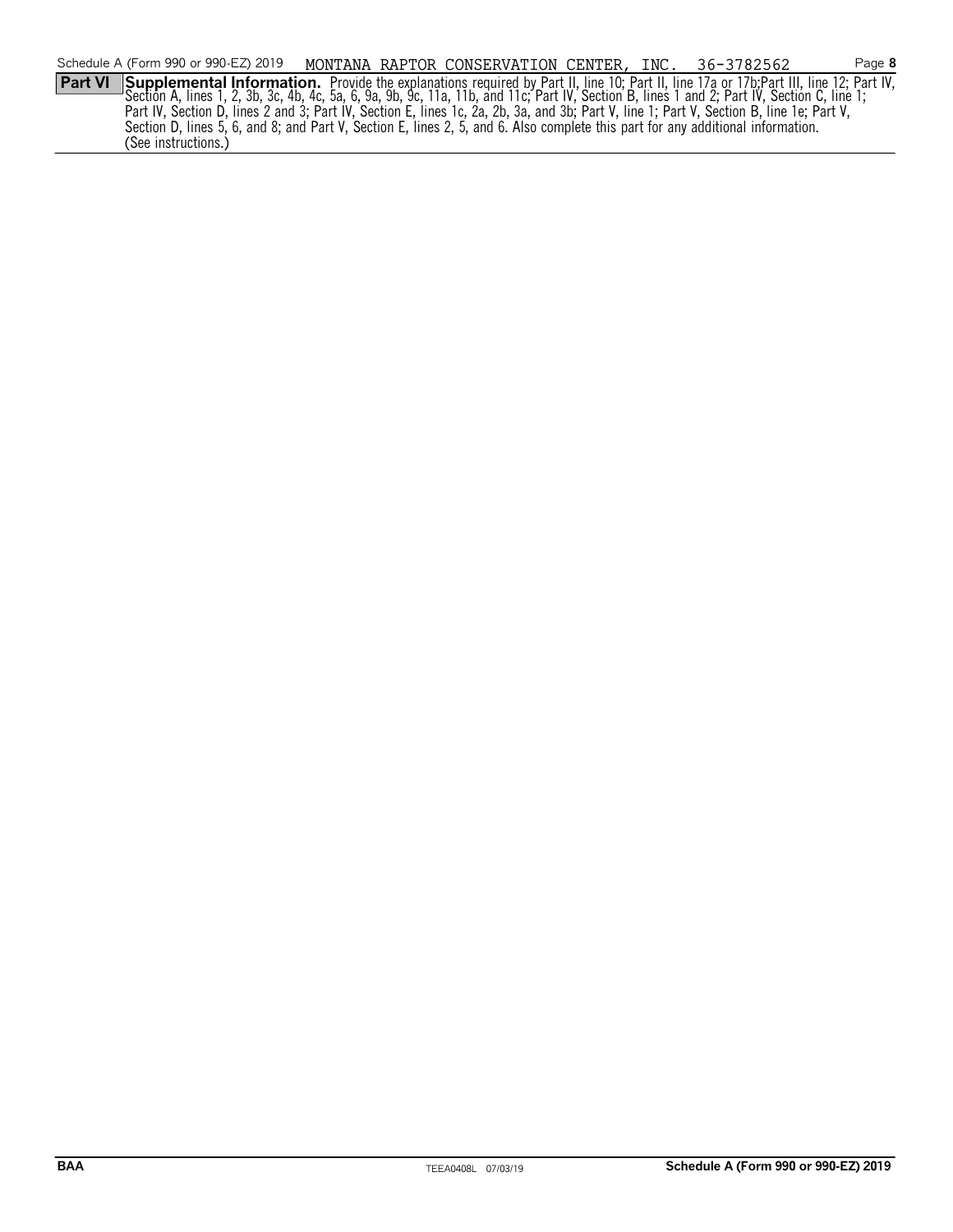|                | <b>SCHEDULE D</b>                                      |                                                                                |                                                                                                                                                                                                                                                                                                                                                                                        | OMB No. 1545-0047                                  |                     |                                            |  |    |
|----------------|--------------------------------------------------------|--------------------------------------------------------------------------------|----------------------------------------------------------------------------------------------------------------------------------------------------------------------------------------------------------------------------------------------------------------------------------------------------------------------------------------------------------------------------------------|----------------------------------------------------|---------------------|--------------------------------------------|--|----|
|                | (Form 990)                                             |                                                                                | <b>Supplemental Financial Statements</b><br>► Complete if the organization answered 'Yes' on Form 990,<br>Part IV, line 6, 7, 8, 9, 10, 11a, 11b, 11c, 11d, 11e, 11f, 12a, or 12b.                                                                                                                                                                                                     |                                                    | 2019                |                                            |  |    |
|                | Department of the Treasury<br>Internal Revenue Service |                                                                                | Attach to Form 990.<br>► Go to www.irs.gov/Form990 for instructions and the latest information.                                                                                                                                                                                                                                                                                        |                                                    |                     | <b>Open to Public</b><br><b>Inspection</b> |  |    |
|                | Name of the organization                               |                                                                                |                                                                                                                                                                                                                                                                                                                                                                                        |                                                    |                     | <b>Employer identification number</b>      |  |    |
|                |                                                        | MONTANA RAPTOR CONSERVATION CENTER, INC.                                       |                                                                                                                                                                                                                                                                                                                                                                                        |                                                    | 36-3782562          |                                            |  |    |
| Part I         |                                                        |                                                                                | Organizations Maintaining Donor Advised Funds or Other Similar Funds or Accounts.                                                                                                                                                                                                                                                                                                      |                                                    |                     |                                            |  |    |
|                |                                                        |                                                                                | Complete if the organization answered 'Yes' on Form 990, Part IV, line 6.                                                                                                                                                                                                                                                                                                              |                                                    |                     |                                            |  |    |
|                |                                                        |                                                                                | (a) Donor advised funds                                                                                                                                                                                                                                                                                                                                                                |                                                    |                     | (b) Funds and other accounts               |  |    |
| 1              |                                                        | Total number at end of year                                                    | the control of the control of the control of the control of the control of                                                                                                                                                                                                                                                                                                             |                                                    |                     |                                            |  |    |
| 2              |                                                        | Aggregate value of contributions to (during year).                             | <u> 1989 - Johann Stein, mars an deus Frankryk († 1958)</u>                                                                                                                                                                                                                                                                                                                            |                                                    |                     |                                            |  |    |
| 3<br>4         |                                                        | Aggregate value of grants from (during year)<br>Aggregate value at end of year | <u> 1980 - Johann Barbara, martin amerikan basar da</u>                                                                                                                                                                                                                                                                                                                                |                                                    |                     |                                            |  |    |
|                |                                                        |                                                                                |                                                                                                                                                                                                                                                                                                                                                                                        |                                                    |                     |                                            |  |    |
| 5              |                                                        |                                                                                | Did the organization inform all donors and donor advisors in writing that the assets held in donor advised funds<br>are the organization's property, subject to the organization's exclusive legal control?                                                                                                                                                                            |                                                    |                     | Yes                                        |  | No |
| 6              |                                                        |                                                                                | Did the organization inform all grantees, donors, and donor advisors in writing that grant funds can be used only<br>for charitable purposes and not for the benefit of the donor or donor advisor, or for any other purpose conferring                                                                                                                                                |                                                    |                     |                                            |  |    |
|                |                                                        |                                                                                |                                                                                                                                                                                                                                                                                                                                                                                        |                                                    |                     | Yes                                        |  | No |
| <b>Part II</b> |                                                        | <b>Conservation Easements.</b>                                                 |                                                                                                                                                                                                                                                                                                                                                                                        |                                                    |                     |                                            |  |    |
|                |                                                        |                                                                                | Complete if the organization answered 'Yes' on Form 990, Part IV, line 7.                                                                                                                                                                                                                                                                                                              |                                                    |                     |                                            |  |    |
| 1              |                                                        |                                                                                | Purpose(s) of conservation easements held by the organization (check all that apply).<br>Preservation of land for public use (for example, recreation or education)                                                                                                                                                                                                                    | Preservation of a historically important land area |                     |                                            |  |    |
|                |                                                        | Protection of natural habitat                                                  |                                                                                                                                                                                                                                                                                                                                                                                        | Preservation of a certified historic structure     |                     |                                            |  |    |
|                |                                                        | Preservation of open space                                                     |                                                                                                                                                                                                                                                                                                                                                                                        |                                                    |                     |                                            |  |    |
| 2              |                                                        |                                                                                | Complete lines 2a through 2d if the organization held a qualified conservation contribution in the form of a conservation easement on the                                                                                                                                                                                                                                              |                                                    |                     |                                            |  |    |
|                | last day of the tax year.                              |                                                                                |                                                                                                                                                                                                                                                                                                                                                                                        |                                                    |                     |                                            |  |    |
|                |                                                        |                                                                                |                                                                                                                                                                                                                                                                                                                                                                                        |                                                    |                     | <b>Held at the End of the Tax Year</b>     |  |    |
|                |                                                        |                                                                                |                                                                                                                                                                                                                                                                                                                                                                                        | 2a                                                 |                     |                                            |  |    |
|                |                                                        |                                                                                | c Number of conservation easements on a certified historic structure included in $(a)$                                                                                                                                                                                                                                                                                                 | 2 <sub>b</sub><br>2c                               |                     |                                            |  |    |
|                |                                                        |                                                                                | d Number of conservation easements included in (c) acquired after 7/25/06, and not on a historic                                                                                                                                                                                                                                                                                       |                                                    |                     |                                            |  |    |
| 3              |                                                        |                                                                                | Number of conservation easements modified, transferred, released, extinguished, or terminated by the organization during the                                                                                                                                                                                                                                                           | 2d                                                 |                     |                                            |  |    |
|                | tax year ►                                             |                                                                                |                                                                                                                                                                                                                                                                                                                                                                                        |                                                    |                     |                                            |  |    |
| 4              |                                                        |                                                                                | Number of states where property subject to conservation easement is located ►                                                                                                                                                                                                                                                                                                          |                                                    |                     |                                            |  |    |
| 5              |                                                        |                                                                                | Does the organization have a written policy regarding the periodic monitoring, inspection, handling of violations,                                                                                                                                                                                                                                                                     |                                                    |                     |                                            |  |    |
|                |                                                        |                                                                                |                                                                                                                                                                                                                                                                                                                                                                                        |                                                    |                     | Yes                                        |  | No |
| 6              |                                                        |                                                                                | Staff and volunteer hours devoted to monitoring, inspecting, handling of violations, and enforcing conservation easements during the year                                                                                                                                                                                                                                              |                                                    |                     |                                            |  |    |
| 7              | ►S                                                     |                                                                                | Amount of expenses incurred in monitoring, inspecting, handling of violations, and enforcing conservation easements during the year                                                                                                                                                                                                                                                    |                                                    |                     |                                            |  |    |
| 8              |                                                        |                                                                                | Does each conservation easement reported on line 2(d) above satisfy the requirements of section 170(h)(4)(B)(i)                                                                                                                                                                                                                                                                        |                                                    |                     | Yes                                        |  | No |
| 9              | conservation easements.                                |                                                                                | In Part XIII, describe how the organization reports conservation easements in its revenue and expense statement and balance sheet, and<br>include, if applicable, the text of the footnote to the organization's financial statements that describes the organization's accounting for                                                                                                 |                                                    |                     |                                            |  |    |
|                |                                                        |                                                                                | Part III Organizations Maintaining Collections of Art, Historical Treasures, or Other Similar Assets.                                                                                                                                                                                                                                                                                  |                                                    |                     |                                            |  |    |
|                |                                                        |                                                                                | Complete if the organization answered 'Yes' on Form 990, Part IV, line 8.                                                                                                                                                                                                                                                                                                              |                                                    |                     |                                            |  |    |
|                |                                                        |                                                                                | 1a If the organization elected, as permitted under FASB ASC 958, not to report in its revenue statement and balance sheet works of art,<br>historical treasures, or other similar assets held for public exhibition, education, or research in furtherance of public service, provide in<br>Part XIII the text of the footnote to its financial statements that describes these items. |                                                    |                     |                                            |  |    |
|                |                                                        | following amounts relating to these items:                                     | b If the organization elected, as permitted under FASB ASC 958, to report in its revenue statement and balance sheet works of art,<br>historical treasures, or other similar assets held for public exhibition, education, or research in furtherance of public service, provide the                                                                                                   |                                                    |                     |                                            |  |    |
|                |                                                        |                                                                                |                                                                                                                                                                                                                                                                                                                                                                                        |                                                    | ► \$                |                                            |  |    |
|                |                                                        |                                                                                |                                                                                                                                                                                                                                                                                                                                                                                        |                                                    | $\triangleright$ \$ |                                            |  |    |
|                |                                                        |                                                                                | 2 If the organization received or held works of art, historical treasures, or other similar assets for financial gain, provide the following<br>amounts required to be reported under FASB ASC 958 relating to these items:                                                                                                                                                            |                                                    |                     |                                            |  |    |
|                |                                                        |                                                                                |                                                                                                                                                                                                                                                                                                                                                                                        |                                                    | ►\$                 |                                            |  |    |
|                |                                                        |                                                                                |                                                                                                                                                                                                                                                                                                                                                                                        |                                                    |                     |                                            |  |    |

| BAA For Paperwork Reduction Act Notice, see the Instructions for Form 990. | TEEA3301L 8/22/19 | Schedule D (Form 990) 2019 |
|----------------------------------------------------------------------------|-------------------|----------------------------|
|                                                                            |                   |                            |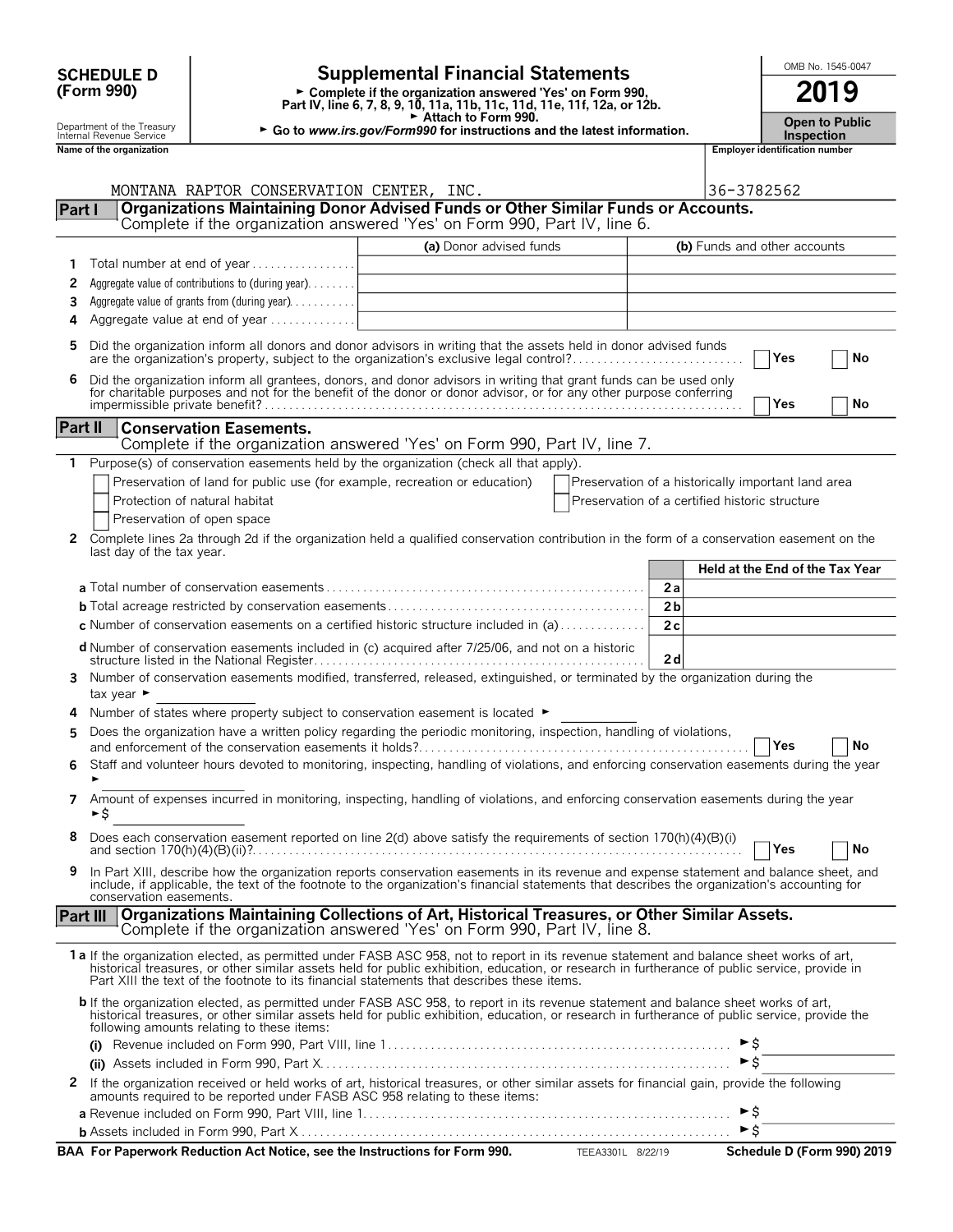| Schedule D (Form 990) 2019 MONTANA RAPTOR CONSERVATION CENTER, INC.                                                                                                                                                               |                  |                                         |                          |                    | 36-3782562                      |            |                     | Page 2                                 |
|-----------------------------------------------------------------------------------------------------------------------------------------------------------------------------------------------------------------------------------|------------------|-----------------------------------------|--------------------------|--------------------|---------------------------------|------------|---------------------|----------------------------------------|
| Organizations Maintaining Collections of Art, Historical Treasures, or Other Similar Assets (continued)<br>Part III                                                                                                               |                  |                                         |                          |                    |                                 |            |                     |                                        |
| Using the organization's acquisition, accession, and other records, check any of the following that make significant use of its collection<br>3                                                                                   |                  |                                         |                          |                    |                                 |            |                     |                                        |
| items (check all that apply):<br>Public exhibition<br>a                                                                                                                                                                           |                  | d                                       | Loan or exchange program |                    |                                 |            |                     |                                        |
| Scholarly research<br>b                                                                                                                                                                                                           |                  | Other<br>е                              |                          |                    |                                 |            |                     |                                        |
| Preservation for future generations<br>С                                                                                                                                                                                          |                  |                                         |                          |                    |                                 |            |                     |                                        |
| Provide a description of the organization's collections and explain how they further the organization's exempt purpose in                                                                                                         |                  |                                         |                          |                    |                                 |            |                     |                                        |
| Part XIII.                                                                                                                                                                                                                        |                  |                                         |                          |                    |                                 |            |                     |                                        |
| During the year, did the organization solicit or receive donations of art, historical treasures, or other similar assets<br>5<br>to be sold to raise funds rather than to be maintained as part of the organization's collection? |                  |                                         |                          |                    |                                 | Yes        |                     | No                                     |
| <b>Escrow and Custodial Arrangements.</b> Complete if the organization answered 'Yes' on Form 990, Part IV,<br><b>Part IV</b>                                                                                                     |                  |                                         |                          |                    |                                 |            |                     |                                        |
| line 9, or reported an amount on Form 990, Part X, line 21.                                                                                                                                                                       |                  |                                         |                          |                    |                                 |            |                     |                                        |
| 1a Is the organization an agent, trustee, custodian or other intermediary for contributions or other assets not included                                                                                                          |                  |                                         |                          |                    |                                 |            |                     |                                        |
|                                                                                                                                                                                                                                   |                  |                                         |                          |                    |                                 | Yes        |                     | No                                     |
| b If 'Yes,' explain the arrangement in Part XIII and complete the following table:                                                                                                                                                |                  |                                         |                          |                    |                                 |            |                     |                                        |
|                                                                                                                                                                                                                                   |                  |                                         |                          |                    |                                 | Amount     |                     |                                        |
|                                                                                                                                                                                                                                   |                  |                                         |                          |                    | 1 с                             |            |                     |                                        |
|                                                                                                                                                                                                                                   |                  |                                         |                          |                    | 1 d                             |            |                     |                                        |
|                                                                                                                                                                                                                                   |                  |                                         |                          |                    | 1 e<br>1f                       |            |                     |                                        |
| 2a Did the organization include an amount on Form 990, Part X, line 21, for escrow or custodial account liability?                                                                                                                |                  |                                         |                          |                    |                                 | <b>Yes</b> |                     | No                                     |
| <b>b</b> If 'Yes,' explain the arrangement in Part XIII. Check here if the explanation has been provided on Part XIII                                                                                                             |                  |                                         |                          |                    |                                 |            |                     |                                        |
|                                                                                                                                                                                                                                   |                  |                                         |                          |                    |                                 |            |                     |                                        |
| <b>Part V</b><br><b>Endowment Funds.</b> Complete if the organization answered 'Yes' on Form 990, Part IV, line 10.                                                                                                               |                  |                                         |                          |                    |                                 |            |                     |                                        |
|                                                                                                                                                                                                                                   | (a) Current year | (b) Prior year                          |                          | (c) Two years back | (d) Three years back            |            | (e) Four years back |                                        |
| <b>1a</b> Beginning of year balance                                                                                                                                                                                               |                  |                                         |                          |                    |                                 |            |                     |                                        |
| <b>b</b> Contributions                                                                                                                                                                                                            |                  |                                         |                          |                    |                                 |            |                     |                                        |
| c Net investment earnings, gains,<br>and losses                                                                                                                                                                                   |                  |                                         |                          |                    |                                 |            |                     |                                        |
| <b>d</b> Grants or scholarships $\ldots$                                                                                                                                                                                          |                  |                                         |                          |                    |                                 |            |                     |                                        |
| <b>e</b> Other expenditures for facilities                                                                                                                                                                                        |                  |                                         |                          |                    |                                 |            |                     |                                        |
| and programs<br>f Administrative expenses                                                                                                                                                                                         |                  |                                         |                          |                    |                                 |            |                     |                                        |
| <b>q</b> End of year balance $\dots\dots\dots\dots$                                                                                                                                                                               |                  |                                         |                          |                    |                                 |            |                     |                                        |
| 2 Provide the estimated percentage of the current year end balance (line 1g, column (a)) held as:                                                                                                                                 |                  |                                         |                          |                    |                                 |            |                     |                                        |
| a Board designated or quasi-endowment $\blacktriangleright$                                                                                                                                                                       |                  |                                         |                          |                    |                                 |            |                     |                                        |
| <b>b</b> Permanent endowment $\blacktriangleright$                                                                                                                                                                                | ႜ                |                                         |                          |                    |                                 |            |                     |                                        |
| c. Term endowment $\blacktriangleright$                                                                                                                                                                                           | ž                |                                         |                          |                    |                                 |            |                     |                                        |
| The percentages on lines 2a, 2b, and 2c should equal 100%.                                                                                                                                                                        |                  |                                         |                          |                    |                                 |            |                     |                                        |
| 3a Are there endowment funds not in the possession of the organization that are held and administered for the                                                                                                                     |                  |                                         |                          |                    |                                 |            |                     |                                        |
| organization by:                                                                                                                                                                                                                  |                  |                                         |                          |                    |                                 |            | Yes                 | No                                     |
|                                                                                                                                                                                                                                   |                  |                                         |                          |                    |                                 | 3a(i)      |                     |                                        |
|                                                                                                                                                                                                                                   |                  |                                         |                          |                    |                                 | 3a(ii)     |                     |                                        |
|                                                                                                                                                                                                                                   |                  |                                         |                          |                    |                                 | 3b         |                     |                                        |
| 4 Describe in Part XIII the intended uses of the organization's endowment funds.                                                                                                                                                  |                  |                                         |                          |                    |                                 |            |                     |                                        |
| Part VI   Land, Buildings, and Equipment.                                                                                                                                                                                         |                  |                                         |                          |                    |                                 |            |                     |                                        |
| Complete if the organization answered 'Yes' on Form 990, Part IV, line 11a. See Form 990, Part X, line 10.                                                                                                                        |                  |                                         |                          |                    |                                 |            |                     |                                        |
| Description of property                                                                                                                                                                                                           |                  | (a) Cost or other basis<br>(investment) | basis (other)            | (b) Cost or other  | (c) Accumulated<br>depreciation |            | (d) Book value      |                                        |
|                                                                                                                                                                                                                                   |                  |                                         |                          | 432, 440.          |                                 |            |                     | 432,440.                               |
|                                                                                                                                                                                                                                   |                  |                                         |                          | 279,686.           | 62,463.                         |            |                     | 217,223.                               |
| c Leasehold improvements                                                                                                                                                                                                          |                  |                                         |                          | 105,505.           | 41,194.                         |            |                     | 64, 311.                               |
|                                                                                                                                                                                                                                   |                  |                                         |                          | 118, 911.          | 72,915.                         |            |                     | 45,996.                                |
| Total. Add lines 1a through 1e. (Column (d) must equal Form 990, Part X, column (B), line 10c.)                                                                                                                                   |                  |                                         |                          |                    | ►                               |            |                     |                                        |
| <b>BAA</b>                                                                                                                                                                                                                        |                  |                                         |                          |                    |                                 |            |                     | 759,970.<br>Schedule D (Form 990) 2019 |
|                                                                                                                                                                                                                                   |                  |                                         |                          |                    |                                 |            |                     |                                        |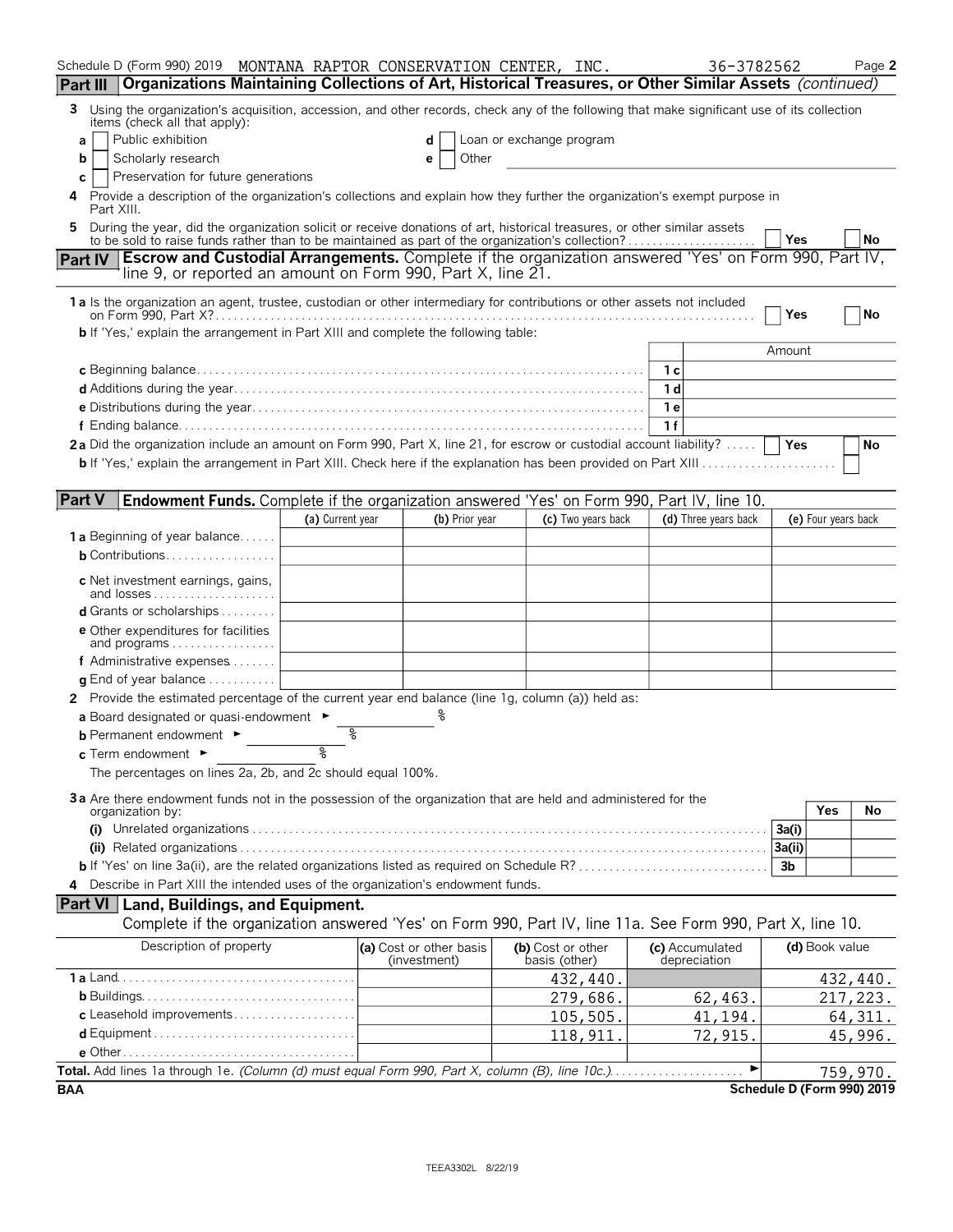|                                      | Schedule D (Form 990) 2019    | MONTANA RAPTOR CONSERVATION CENTER, INC.                                                                                                                                                    |                              |     |                                                           | 36-3782562     | Page 3 |
|--------------------------------------|-------------------------------|---------------------------------------------------------------------------------------------------------------------------------------------------------------------------------------------|------------------------------|-----|-----------------------------------------------------------|----------------|--------|
|                                      |                               | <b>Part VII Investments - Other Securities.</b><br>Complete if the organization answered 'Yes' on Form 990, Part IV, line 11b. See Form 990, Part X, line 12.                               |                              |     | N/A                                                       |                |        |
|                                      |                               | (a) Description of security or category (including name of security)                                                                                                                        | (b) Book value               |     | (c) Method of valuation: Cost or end-of-year market value |                |        |
|                                      | (1) Financial derivatives     |                                                                                                                                                                                             |                              |     |                                                           |                |        |
|                                      |                               |                                                                                                                                                                                             |                              |     |                                                           |                |        |
| (3) Other                            |                               |                                                                                                                                                                                             |                              |     |                                                           |                |        |
| (A)                                  |                               |                                                                                                                                                                                             |                              |     |                                                           |                |        |
| (B)                                  |                               |                                                                                                                                                                                             |                              |     |                                                           |                |        |
| (C)                                  |                               |                                                                                                                                                                                             |                              |     |                                                           |                |        |
| (D)                                  |                               |                                                                                                                                                                                             |                              |     |                                                           |                |        |
| $\overline{E}$                       |                               |                                                                                                                                                                                             |                              |     |                                                           |                |        |
| (F)                                  |                               |                                                                                                                                                                                             |                              |     |                                                           |                |        |
| (G)                                  |                               |                                                                                                                                                                                             |                              |     |                                                           |                |        |
| (H)                                  |                               |                                                                                                                                                                                             |                              |     |                                                           |                |        |
| $($ l $)$                            |                               |                                                                                                                                                                                             |                              |     |                                                           |                |        |
| <b>Part VIII</b>                     |                               | Total. (Column (b) must equal Form 990, Part X, column (B) line 12.)<br><b>Investments - Program Related.</b>                                                                               |                              |     | N/A                                                       |                |        |
|                                      |                               | Complete if the organization answered 'Yes' on Form 990, Part IV, line 11c. See Form 990, Part X, line 13.                                                                                  |                              |     |                                                           |                |        |
|                                      | (a) Description of investment |                                                                                                                                                                                             | (b) Book value               |     | (c) Method of valuation: Cost or end-of-year market value |                |        |
| (1)                                  |                               |                                                                                                                                                                                             |                              |     |                                                           |                |        |
| (2)                                  |                               |                                                                                                                                                                                             |                              |     |                                                           |                |        |
| (3)                                  |                               |                                                                                                                                                                                             |                              |     |                                                           |                |        |
| (4)                                  |                               |                                                                                                                                                                                             |                              |     |                                                           |                |        |
| (5)                                  |                               |                                                                                                                                                                                             |                              |     |                                                           |                |        |
| (6)                                  |                               |                                                                                                                                                                                             |                              |     |                                                           |                |        |
| (7)<br>(8)                           |                               |                                                                                                                                                                                             |                              |     |                                                           |                |        |
| (9)                                  |                               |                                                                                                                                                                                             |                              |     |                                                           |                |        |
| (10)                                 |                               |                                                                                                                                                                                             |                              |     |                                                           |                |        |
|                                      |                               | Total. (Column (b) must equal Form 990, Part X, column (B) line 13.)                                                                                                                        |                              |     |                                                           |                |        |
| <b>Part IX</b>                       | <b>Other Assets.</b>          | Complete if the organization answered 'Yes' on Form 990, Part IV, line 11d. See Form 990, Part X, line 15.                                                                                  |                              | N/A |                                                           |                |        |
|                                      |                               |                                                                                                                                                                                             | (a) Description              |     |                                                           | (b) Book value |        |
| (1)                                  |                               |                                                                                                                                                                                             |                              |     |                                                           |                |        |
| (2)                                  |                               |                                                                                                                                                                                             |                              |     |                                                           |                |        |
| (3)                                  |                               |                                                                                                                                                                                             |                              |     |                                                           |                |        |
| (4)                                  |                               |                                                                                                                                                                                             |                              |     |                                                           |                |        |
| (5)<br>(6)                           |                               |                                                                                                                                                                                             |                              |     |                                                           |                |        |
| (7)                                  |                               |                                                                                                                                                                                             |                              |     |                                                           |                |        |
| (8)                                  |                               |                                                                                                                                                                                             |                              |     |                                                           |                |        |
| (9)                                  |                               |                                                                                                                                                                                             |                              |     |                                                           |                |        |
| (10)                                 |                               |                                                                                                                                                                                             |                              |     |                                                           |                |        |
|                                      |                               |                                                                                                                                                                                             |                              |     |                                                           | ▶              |        |
| Part X                               | <b>Other Liabilities.</b>     | Complete if the organization answered 'Yes' on Form 990, Part IV, line 11e or 11f. See Form 990, Part X, line 25.                                                                           |                              |     |                                                           |                |        |
| 1.                                   |                               |                                                                                                                                                                                             | (a) Description of liability |     |                                                           | (b) Book value |        |
|                                      | (1) Federal income taxes      |                                                                                                                                                                                             |                              |     |                                                           |                |        |
| (2)                                  |                               |                                                                                                                                                                                             |                              |     |                                                           |                |        |
| $\overline{3)}$                      |                               |                                                                                                                                                                                             |                              |     |                                                           |                |        |
| (4)                                  |                               |                                                                                                                                                                                             |                              |     |                                                           |                |        |
| $\overline{(5)}$<br>$\overline{(6)}$ |                               |                                                                                                                                                                                             |                              |     |                                                           |                |        |
| (7)                                  |                               |                                                                                                                                                                                             |                              |     |                                                           |                |        |
| (8)                                  |                               |                                                                                                                                                                                             |                              |     |                                                           |                |        |
| (9)                                  |                               |                                                                                                                                                                                             |                              |     |                                                           |                |        |
| (10)                                 |                               |                                                                                                                                                                                             |                              |     |                                                           |                |        |
| (11)                                 |                               |                                                                                                                                                                                             |                              |     |                                                           |                |        |
|                                      |                               |                                                                                                                                                                                             |                              |     |                                                           |                |        |
|                                      |                               | 2. Liability for uncertain tax positions. In Part XIII, provide the text of the footnote to the organization's financial statements that reports the organization's liability for uncertain |                              |     |                                                           |                |        |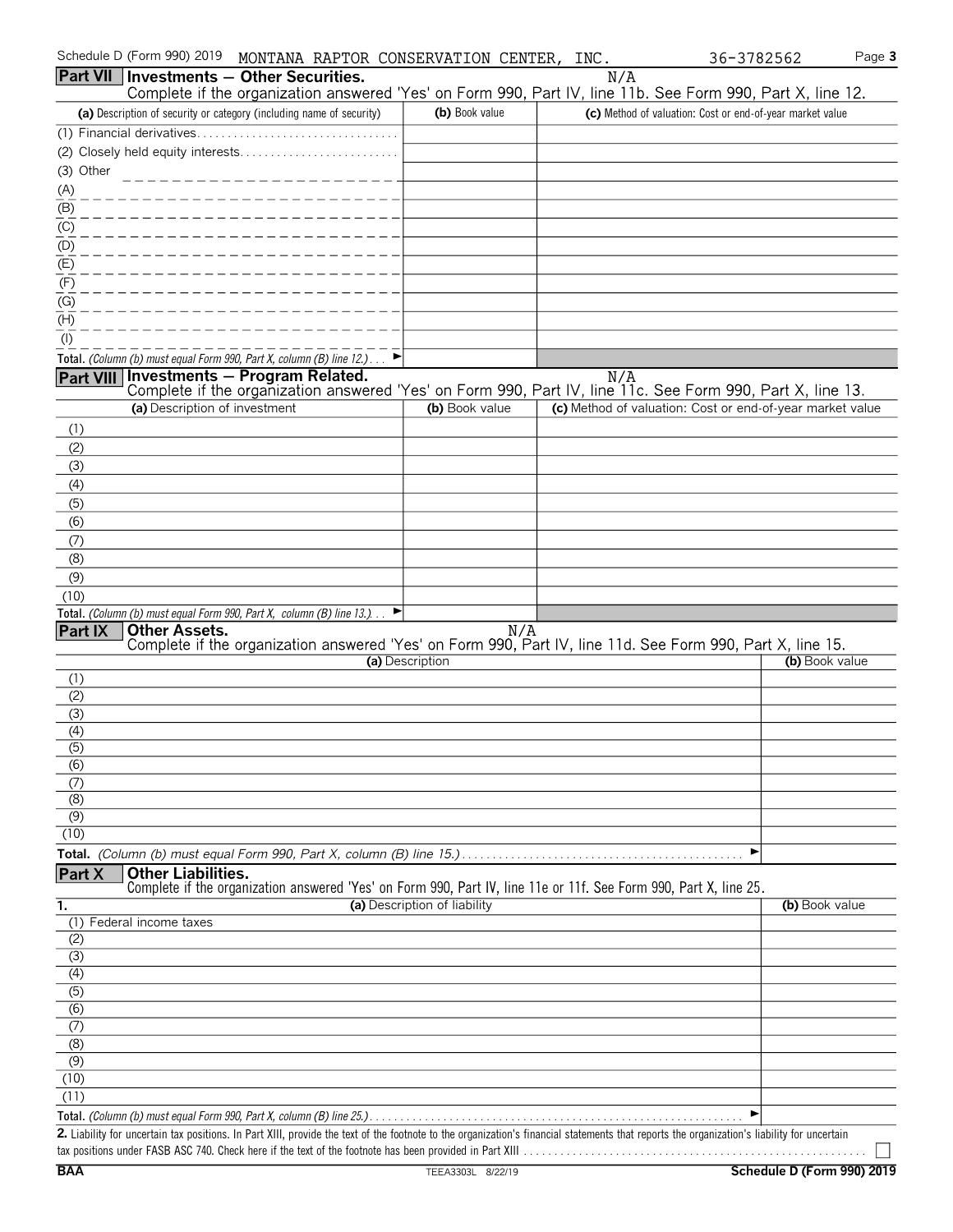| Schedule D (Form 990) 2019 MONTANA RAPTOR CONSERVATION CENTER, INC.                                  |                | 36-3782562     | Page 4 |
|------------------------------------------------------------------------------------------------------|----------------|----------------|--------|
| Reconciliation of Revenue per Audited Financial Statements With Revenue per Return. N/A<br>Part XI   |                |                |        |
| Complete if the organization answered 'Yes' on Form 990, Part IV, line 12a.                          |                |                |        |
| 1                                                                                                    |                | 1              |        |
| Amounts included on line 1 but not on Form 990, Part VIII, line 12:<br>2                             |                |                |        |
|                                                                                                      | 2a             |                |        |
|                                                                                                      | 2 <sub>b</sub> |                |        |
|                                                                                                      | 2c             |                |        |
|                                                                                                      | 2 d            |                |        |
|                                                                                                      |                | 2e             |        |
| 3                                                                                                    |                | $\overline{3}$ |        |
| Amounts included on Form 990, Part VIII, line 12, but not on line 1:<br>4                            |                |                |        |
|                                                                                                      |                |                |        |
|                                                                                                      |                |                |        |
|                                                                                                      |                | 4 c            |        |
| 5 Total revenue. Add lines 3 and 4c. (This must equal Form 990, Part I, line 12.)                    |                | 5              |        |
| Part XII   Reconciliation of Expenses per Audited Financial Statements With Expenses per Return. N/A |                |                |        |
| Complete if the organization answered 'Yes' on Form 990, Part IV, line 12a.                          |                |                |        |
|                                                                                                      |                | 1              |        |
| Amounts included on line 1 but not on Form 990, Part IX, line 25:<br>2                               |                |                |        |
|                                                                                                      | 2a             |                |        |
|                                                                                                      | 2 <sub>b</sub> |                |        |
|                                                                                                      | 2c             |                |        |
|                                                                                                      | 2d             |                |        |
|                                                                                                      |                | <b>2e</b>      |        |
| 3                                                                                                    |                | 3              |        |
| Amounts included on Form 990, Part IX, line 25, but not on line 1:<br>4                              |                |                |        |
| <b>a</b> Investment expenses not included on Form 990, Part VIII, line 7b 4a                         |                |                |        |
|                                                                                                      |                |                |        |
|                                                                                                      |                | 4 c            |        |
| 5 Total expenses. Add lines 3 and 4c. (This must equal Form 990, Part I, line 18.)                   |                | 5.             |        |
| Part XIII Supplemental Information.                                                                  |                |                |        |

Provide the descriptions required for Part II, lines 3, 5, and 9; Part III, lines 1a and 4; Part IV, lines 1b and 2b; Part V,

line 4; Part X, line 2; Part XI, lines 2d and 4b; and Part XII, lines 2d and 4b. Also complete this part to provide any additional information.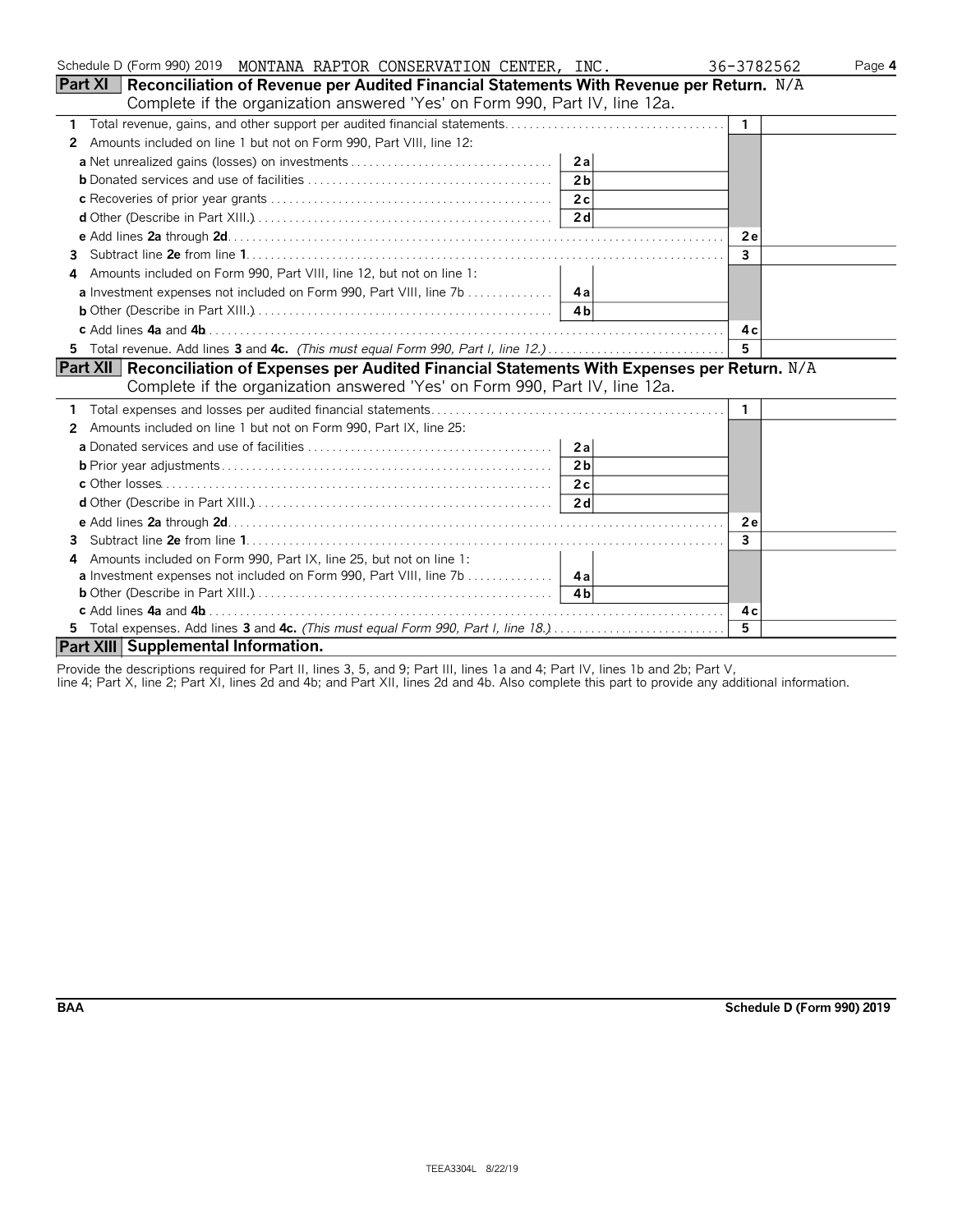|                                                                                                                                                                                                                                          |                                                                            |  |                                                                      |                                      | Supplemental Information Regarding Fundraising or Gaming Activities                                                                                                 |                                                                              |                                                         | OMB No. 1545-0047                          |  |
|------------------------------------------------------------------------------------------------------------------------------------------------------------------------------------------------------------------------------------------|----------------------------------------------------------------------------|--|----------------------------------------------------------------------|--------------------------------------|---------------------------------------------------------------------------------------------------------------------------------------------------------------------|------------------------------------------------------------------------------|---------------------------------------------------------|--------------------------------------------|--|
| <b>SCHEDULE G</b><br>(Form 990 or 990-EZ)                                                                                                                                                                                                |                                                                            |  |                                                                      |                                      | Complete if the organization answered 'Yes' on Form 990, Part IV, line 17, 18, or 19, or if the<br>organization entered more than \$15,000 on Form 990-EZ, line 6a. |                                                                              |                                                         | 2019                                       |  |
| Department of the Treasury<br>Internal Revenue Service                                                                                                                                                                                   |                                                                            |  |                                                                      |                                      | Attach to Form 990 or Form 990-EZ.<br>► Go to www.irs.gov/Form990 for instructions and the latest information.                                                      |                                                                              |                                                         | <b>Open to Public</b><br><b>Inspection</b> |  |
| Name of the organization<br>MONTANA RAPTOR CONSERVATION CENTER, INC.                                                                                                                                                                     |                                                                            |  |                                                                      |                                      |                                                                                                                                                                     |                                                                              | <b>Employer identification number</b><br>36-3782562     |                                            |  |
| Part I                                                                                                                                                                                                                                   |                                                                            |  |                                                                      |                                      | Fundraising Activities. Complete if the organization answered 'Yes' on Form 990, Part IV, line 17.                                                                  |                                                                              |                                                         |                                            |  |
| Form 990-EZ filers are not required to complete this part.<br>Indicate whether the organization raised funds through any of the following activities. Check all that apply.<br>1.                                                        |                                                                            |  |                                                                      |                                      |                                                                                                                                                                     |                                                                              |                                                         |                                            |  |
| Mail solicitations<br>a                                                                                                                                                                                                                  |                                                                            |  |                                                                      |                                      |                                                                                                                                                                     |                                                                              |                                                         |                                            |  |
| b                                                                                                                                                                                                                                        | Internet and email solicitations<br>Solicitation of government grants<br>f |  |                                                                      |                                      |                                                                                                                                                                     |                                                                              |                                                         |                                            |  |
| Phone solicitations<br>С<br>In-person solicitations<br>d                                                                                                                                                                                 |                                                                            |  |                                                                      | g                                    | Special fundraising events                                                                                                                                          |                                                                              |                                                         |                                            |  |
| 2a Did the organization have a written or oral agreement with any individual (including officers, directors, trustees, or key<br>employees listed in Form 990, Part VII) or entity in connection with professional fundraising services? |                                                                            |  |                                                                      |                                      |                                                                                                                                                                     |                                                                              |                                                         | $X$ No<br>Yes                              |  |
| b If 'Yes,' list the 10 highest paid individuals or entities (fundraisers) pursuant to agreements under which the fundraiser is to be<br>compensated at least \$5,000 by the organization.                                               |                                                                            |  |                                                                      |                                      |                                                                                                                                                                     |                                                                              |                                                         |                                            |  |
| (i) Name and address of individual<br>or entity (fundraiser)                                                                                                                                                                             | (ii) Activity                                                              |  | (iii) Did fundraiser<br>have custody or control<br>of contributions? | (iv) Gross receipts<br>from activity |                                                                                                                                                                     | (v) Amount paid to<br>(or retained by)<br>fundraiser listed in<br>column (i) | (vi) Amount paid to<br>(or retained by)<br>organization |                                            |  |
|                                                                                                                                                                                                                                          |                                                                            |  | <b>Yes</b>                                                           | No                                   |                                                                                                                                                                     |                                                                              |                                                         |                                            |  |
| 1                                                                                                                                                                                                                                        |                                                                            |  |                                                                      |                                      |                                                                                                                                                                     |                                                                              |                                                         |                                            |  |
|                                                                                                                                                                                                                                          |                                                                            |  |                                                                      |                                      |                                                                                                                                                                     |                                                                              |                                                         |                                            |  |
| $\overline{2}$                                                                                                                                                                                                                           |                                                                            |  |                                                                      |                                      |                                                                                                                                                                     |                                                                              |                                                         |                                            |  |
|                                                                                                                                                                                                                                          |                                                                            |  |                                                                      |                                      |                                                                                                                                                                     |                                                                              |                                                         |                                            |  |
| 3                                                                                                                                                                                                                                        |                                                                            |  |                                                                      |                                      |                                                                                                                                                                     |                                                                              |                                                         |                                            |  |
| 4                                                                                                                                                                                                                                        |                                                                            |  |                                                                      |                                      |                                                                                                                                                                     |                                                                              |                                                         |                                            |  |
|                                                                                                                                                                                                                                          |                                                                            |  |                                                                      |                                      |                                                                                                                                                                     |                                                                              |                                                         |                                            |  |
| 5                                                                                                                                                                                                                                        |                                                                            |  |                                                                      |                                      |                                                                                                                                                                     |                                                                              |                                                         |                                            |  |
|                                                                                                                                                                                                                                          |                                                                            |  |                                                                      |                                      |                                                                                                                                                                     |                                                                              |                                                         |                                            |  |
| 6                                                                                                                                                                                                                                        |                                                                            |  |                                                                      |                                      |                                                                                                                                                                     |                                                                              |                                                         |                                            |  |
|                                                                                                                                                                                                                                          |                                                                            |  |                                                                      |                                      |                                                                                                                                                                     |                                                                              |                                                         |                                            |  |
| 7                                                                                                                                                                                                                                        |                                                                            |  |                                                                      |                                      |                                                                                                                                                                     |                                                                              |                                                         |                                            |  |
| 8                                                                                                                                                                                                                                        |                                                                            |  |                                                                      |                                      |                                                                                                                                                                     |                                                                              |                                                         |                                            |  |
|                                                                                                                                                                                                                                          |                                                                            |  |                                                                      |                                      |                                                                                                                                                                     |                                                                              |                                                         |                                            |  |
| 9                                                                                                                                                                                                                                        |                                                                            |  |                                                                      |                                      |                                                                                                                                                                     |                                                                              |                                                         |                                            |  |
|                                                                                                                                                                                                                                          |                                                                            |  |                                                                      |                                      |                                                                                                                                                                     |                                                                              |                                                         |                                            |  |
| 10                                                                                                                                                                                                                                       |                                                                            |  |                                                                      |                                      |                                                                                                                                                                     |                                                                              |                                                         |                                            |  |
|                                                                                                                                                                                                                                          |                                                                            |  |                                                                      |                                      |                                                                                                                                                                     |                                                                              |                                                         |                                            |  |
| Total. .<br>List all states in which the organization is registered or licensed to solicit contributions or has been notified it is exempt from registration<br>3<br>or licensing.                                                       |                                                                            |  |                                                                      |                                      |                                                                                                                                                                     |                                                                              |                                                         | 0.                                         |  |
|                                                                                                                                                                                                                                          |                                                                            |  |                                                                      |                                      |                                                                                                                                                                     |                                                                              |                                                         |                                            |  |
|                                                                                                                                                                                                                                          |                                                                            |  |                                                                      |                                      |                                                                                                                                                                     |                                                                              |                                                         |                                            |  |
|                                                                                                                                                                                                                                          |                                                                            |  |                                                                      |                                      |                                                                                                                                                                     |                                                                              |                                                         |                                            |  |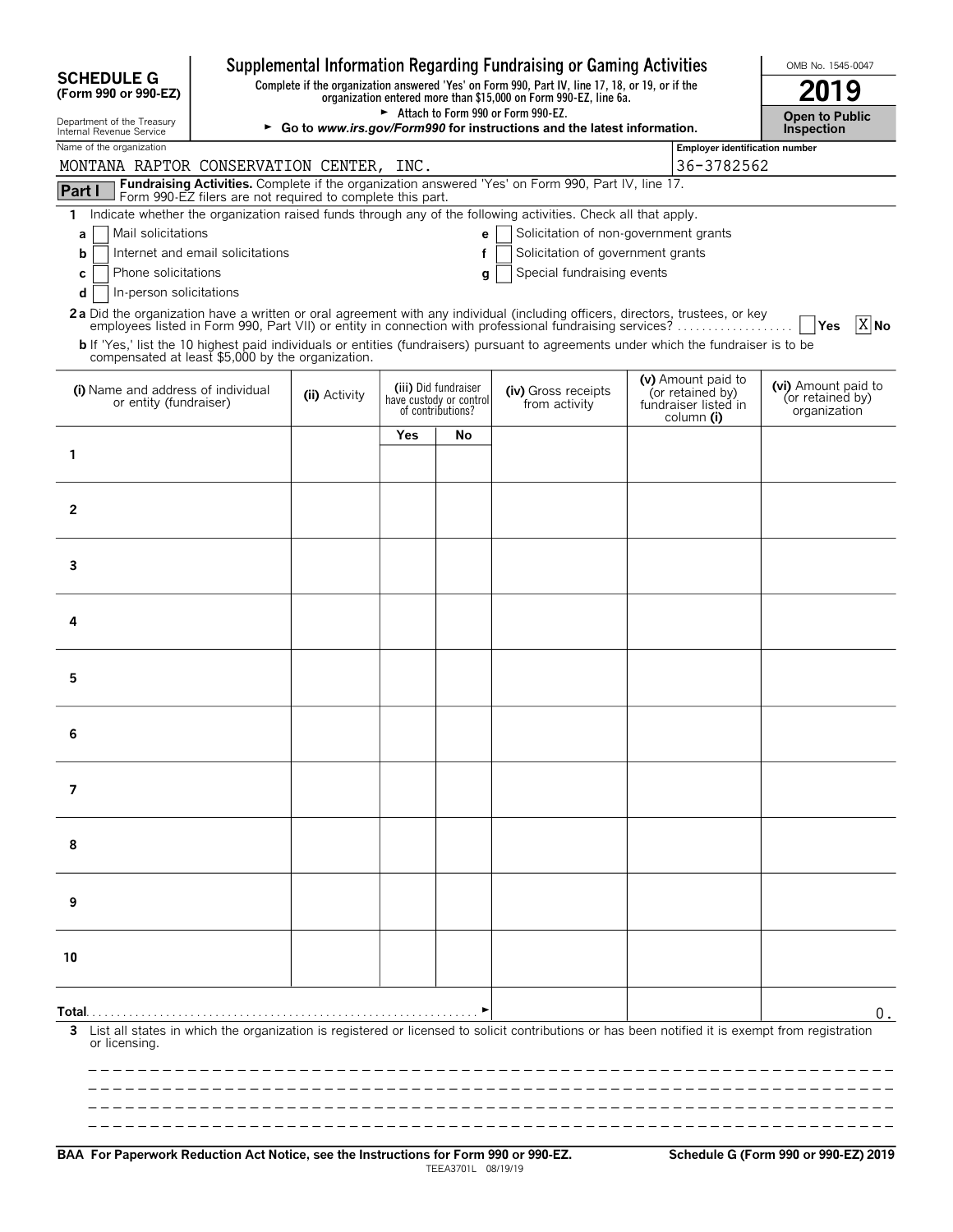|     |  |  |  |  |  | Schedule G (Form 990 or 990-EZ) 2019 MONTANA RAPTOR CONSERVATION CENTER, |  | INC |  | $-3782562$ | $P$ age $\geq$ |
|-----|--|--|--|--|--|--------------------------------------------------------------------------|--|-----|--|------------|----------------|
| $-$ |  |  |  |  |  |                                                                          |  |     |  |            |                |

**Part II** more than \$15,000 of fundraising event contributions and gross income on Form 990-EZ, lines 1 and 6b. List events with gross receipts greater than \$5,000.

|                  |    | $\sim$ . The control matrix of the control divergence in the control of the control divergence in the control of the control of the control of the control of the control of the control of the control of the control of the c |                                               |                                                     |                                         |                                                             |
|------------------|----|---------------------------------------------------------------------------------------------------------------------------------------------------------------------------------------------------------------------------------|-----------------------------------------------|-----------------------------------------------------|-----------------------------------------|-------------------------------------------------------------|
|                  |    |                                                                                                                                                                                                                                 | (a) Event $#1$<br>FLIGHT FUND<br>(event type) | (b) Event $#2$<br>FOODIES FOR FE<br>(event type)    | (c) Other events<br>1<br>(total number) | (d) Total events<br>(add column (a)<br>through column $(c)$ |
| <b>REVENU</b>    | 1  | Gross receipts                                                                                                                                                                                                                  | 41,863.                                       | 15,670.                                             | 8,772.                                  | 66,305.                                                     |
| Ē                |    | 2 Less: Contributions                                                                                                                                                                                                           | 41,863.                                       | 15,670.                                             | 8,772.                                  | 66,305.                                                     |
|                  | 3  | Gross income (line 1 minus line 2)                                                                                                                                                                                              |                                               |                                                     |                                         |                                                             |
|                  | 4  |                                                                                                                                                                                                                                 |                                               |                                                     |                                         |                                                             |
|                  | 5  | Noncash prizes                                                                                                                                                                                                                  |                                               |                                                     |                                         |                                                             |
| P<br>I           | 6  | Rent/facility costs                                                                                                                                                                                                             |                                               |                                                     |                                         |                                                             |
| R<br>E<br>C<br>T | 7  | Food and beverages                                                                                                                                                                                                              |                                               |                                                     |                                         |                                                             |
|                  | 8  |                                                                                                                                                                                                                                 |                                               |                                                     |                                         |                                                             |
| <b>EXPENSES</b>  | 9  | Other direct expenses                                                                                                                                                                                                           | 1,090.                                        | 13,261.                                             | 100.                                    | 14,451.                                                     |
|                  | 10 |                                                                                                                                                                                                                                 |                                               |                                                     |                                         | 14,451.                                                     |
|                  | 11 |                                                                                                                                                                                                                                 | $-14, 451.$                                   |                                                     |                                         |                                                             |
|                  |    | Part III Gaming. Complete if the organization answered 'Yes' on Form 990, Part IV, line 19, or reported more than<br>\$15,000 on Form 990-EZ, line 6a.                                                                          |                                               |                                                     |                                         |                                                             |
|                  |    |                                                                                                                                                                                                                                 |                                               |                                                     |                                         |                                                             |
| ロマロスロ            |    |                                                                                                                                                                                                                                 | (a) Bingo                                     | (b) Pull tabs/instant<br>bingo/progressive<br>bingo | (c) Other gaming                        | (d) Total gaming<br>(add column (a)<br>through column $(c)$ |
| Е                | 1  |                                                                                                                                                                                                                                 |                                               |                                                     |                                         |                                                             |
|                  |    | 2 Cash prizes                                                                                                                                                                                                                   |                                               |                                                     |                                         |                                                             |
|                  | 3  | Noncash prizes                                                                                                                                                                                                                  |                                               |                                                     |                                         |                                                             |
|                  | 4  | Rent/facility costs                                                                                                                                                                                                             |                                               |                                                     |                                         |                                                             |
|                  | 5. | Other direct expenses                                                                                                                                                                                                           |                                               |                                                     |                                         |                                                             |
|                  | 6  | Volunteer labor                                                                                                                                                                                                                 | g<br><b>Yes</b><br>No                         | နွ<br>Yes<br>No                                     | နွ<br>Yes<br>No                         |                                                             |
|                  | 7  |                                                                                                                                                                                                                                 |                                               |                                                     |                                         |                                                             |
|                  | 8  |                                                                                                                                                                                                                                 |                                               |                                                     |                                         |                                                             |
| 9                |    | Enter the state(s) in which the organization conducts gaming activities:<br><b>b</b> If 'No,' explain:                                                                                                                          |                                               |                                                     |                                         | Yes<br>No                                                   |
|                  |    | 10a Were any of the organization's gaming licenses revoked, suspended, or terminated during the tax year?<br><b>b</b> If 'Yes,' explain:                                                                                        |                                               |                                                     |                                         | $\sqsupset$ Yes<br> No                                      |

**BAA** TEEA3702L 08/19/19 **Schedule G (Form 990 or 990-EZ) 2019**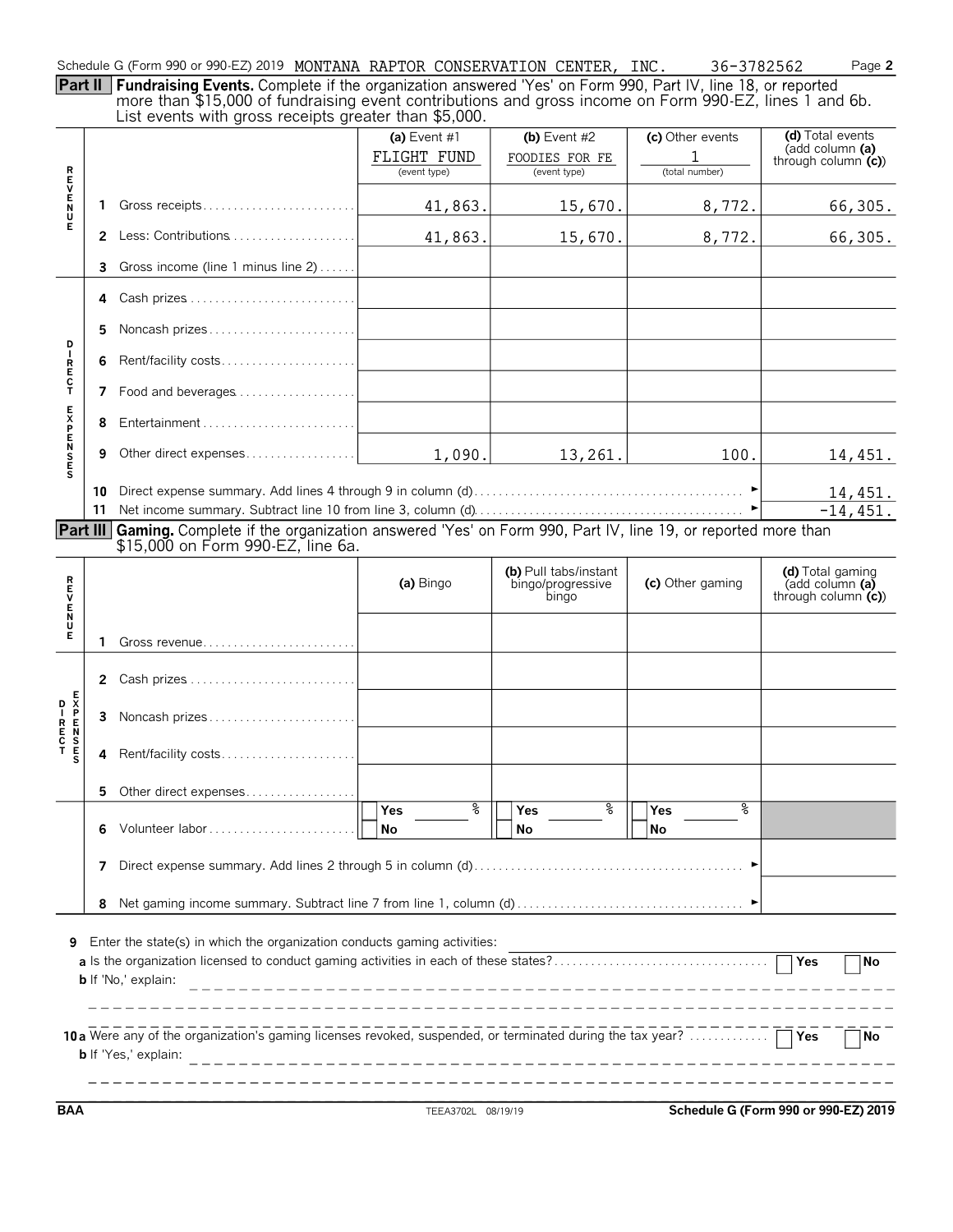|    | Schedule G (Form 990 or 990-EZ) 2019 MONTANA RAPTOR CONSERVATION CENTER, INC.<br>36-3782562                                                                                                                                                                                                                                                                                                    | Page 3 |
|----|------------------------------------------------------------------------------------------------------------------------------------------------------------------------------------------------------------------------------------------------------------------------------------------------------------------------------------------------------------------------------------------------|--------|
| 11 | Yes                                                                                                                                                                                                                                                                                                                                                                                            | No     |
|    | 12 Is the organization a grantor, beneficiary or trustee of a trust, or a member of a partnership or other entity formed to<br>Yes                                                                                                                                                                                                                                                             | No     |
|    | 13 Indicate the percentage of gaming activity conducted in:<br>13a                                                                                                                                                                                                                                                                                                                             | ႜ      |
|    | 13 <sub>b</sub><br>14 Enter the name and address of the person who prepares the organization's gaming/special events books and records:                                                                                                                                                                                                                                                        | န့     |
|    | Name $\blacktriangleright$                                                                                                                                                                                                                                                                                                                                                                     |        |
|    | Address ►                                                                                                                                                                                                                                                                                                                                                                                      |        |
|    | <b>15a</b> Does the organization have a contract with a third party from whom the organization receives gaming revenue?<br><b>b</b> If 'Yes,' enter the amount of gaming revenue received by the organization $\bullet$ \$<br>---------- and the amount<br>of gaming revenue retained by the third party $\triangleright$ $\uparrow$<br>c If 'Yes,' enter name and address of the third party: | ∣No    |
|    | Name $\blacktriangleright$                                                                                                                                                                                                                                                                                                                                                                     |        |
|    | Address ►                                                                                                                                                                                                                                                                                                                                                                                      |        |
| 16 | Gaming manager information:                                                                                                                                                                                                                                                                                                                                                                    |        |
|    | Name $\blacktriangleright$                                                                                                                                                                                                                                                                                                                                                                     |        |
|    |                                                                                                                                                                                                                                                                                                                                                                                                |        |
|    | Description of services provided ▶                                                                                                                                                                                                                                                                                                                                                             |        |
|    | Director/officer<br>Employee<br>Independent contractor                                                                                                                                                                                                                                                                                                                                         |        |
|    | 17 Mandatory distributions:                                                                                                                                                                                                                                                                                                                                                                    |        |
|    | a Is the organization required under state law to make charitable distributions from the gaming proceeds to retain the<br>Yes                                                                                                                                                                                                                                                                  | No     |
|    | <b>b</b> Enter the amount of distributions required under state law to be distributed to other exempt organizations or spent in the                                                                                                                                                                                                                                                            |        |
|    | organization's own exempt activities during the tax year $\triangleright$ $\uparrow$                                                                                                                                                                                                                                                                                                           |        |
|    | Supplemental Information. Provide the explanations required by Part I, line 2b, columns (iii) and (v);<br><b>Part IV</b><br>and Part III, lines 9, 9b, 10b, 15b, 15c, 16, and 17b, as applicable. Also provide any additional<br>information. See instructions.                                                                                                                                |        |